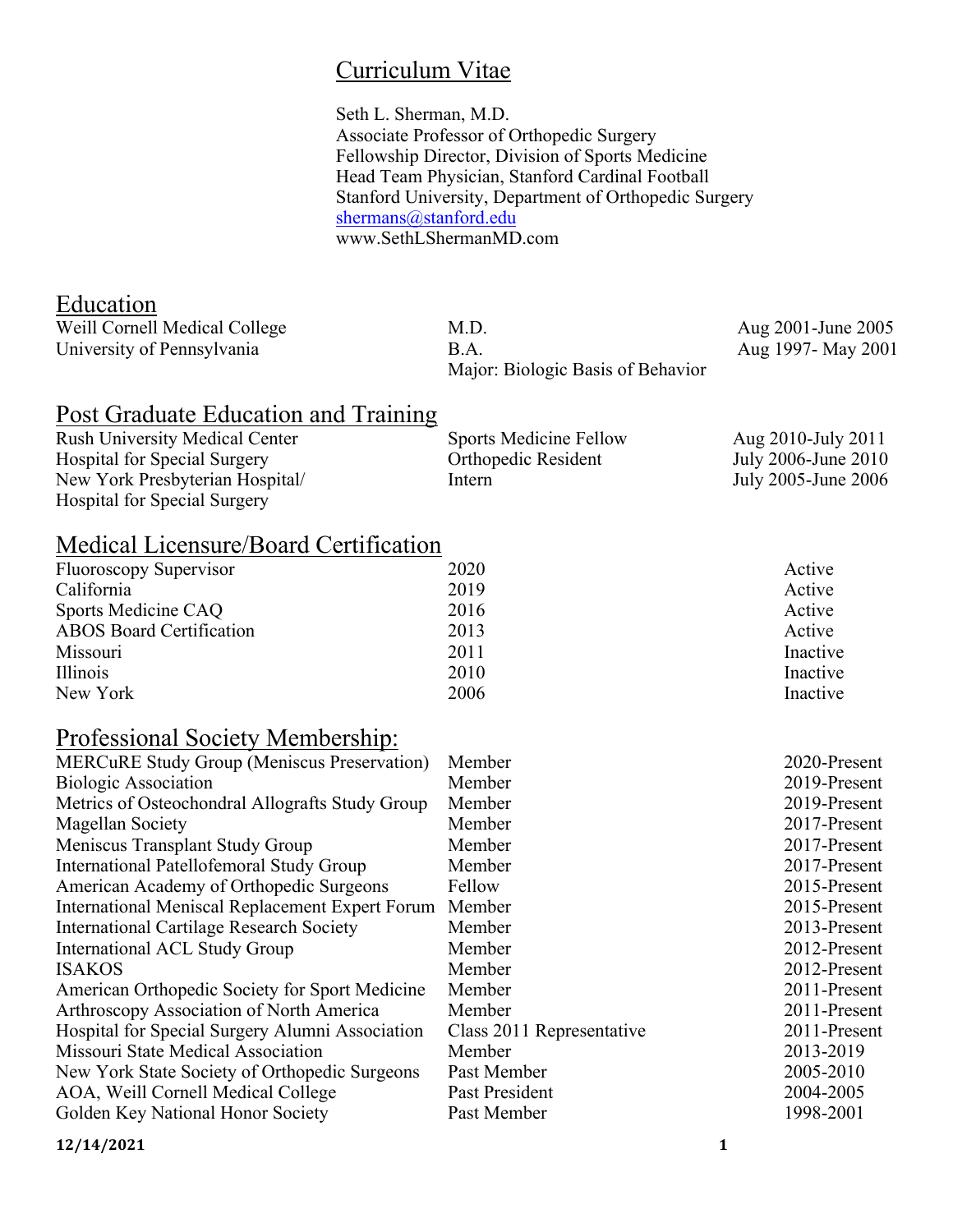| Honors and Awards                                                                                                                              |                                                                                                                 |           |
|------------------------------------------------------------------------------------------------------------------------------------------------|-----------------------------------------------------------------------------------------------------------------|-----------|
| Host for AANA Travelling Fellows                                                                                                               | 2022                                                                                                            |           |
| Stanford Physician Coaching Course Graduate (ACES 1.0 and 2.0)                                                                                 |                                                                                                                 | 2021      |
| Resident/Fellow Research Award:                                                                                                                |                                                                                                                 | 2021      |
| "Ulnar Collateral Ligament Reconstruction in Major League Baseball Pitchers                                                                    |                                                                                                                 |           |
| Does Not Decrease Spin Rate" at American Shoulder and Elbow (ASES) Foundation Meeting,                                                         |                                                                                                                 |           |
| San Francisco, California                                                                                                                      |                                                                                                                 |           |
| Castle Connolly Regional Top Doctor 2021                                                                                                       |                                                                                                                 | 2021      |
| AANA Patellofemoral Anatomy Research Excellence Award                                                                                          |                                                                                                                 | 2020      |
| Castle Connolly Regional Top Doctor 2020                                                                                                       |                                                                                                                 | 2020      |
| Associate Professor-MCL(Stanford University)                                                                                                   |                                                                                                                 | 2019      |
| Host for AOSSM/ESSKA Travelling Fellows at Stanford, CA                                                                                        |                                                                                                                 | 2019      |
| Host for AOSSM/SLARD Travelling Fellows in Columbia, MO                                                                                        |                                                                                                                 | 2018      |
| AOSSM/SLARD Travelling Fellowship Participant in South America                                                                                 |                                                                                                                 | 2017      |
| Associate Professor with Tenure (University of Missouri)                                                                                       |                                                                                                                 | 2017      |
| Spurgeon Distinguished Medical Research Award Finalist                                                                                         |                                                                                                                 | 2017      |
| University of Missouri Early Career SOM faculty                                                                                                |                                                                                                                 |           |
| Inside Columbia Magazine "Our Favorite Doctors"                                                                                                |                                                                                                                 | 2014-2017 |
| • As voted by the readership and/or peer review                                                                                                |                                                                                                                 |           |
| MU Top Faculty Achiever Award Recognition Ceremony                                                                                             |                                                                                                                 | 2017      |
| Clinical research team of the Quarter-Missouri Orthopedic Institute                                                                            |                                                                                                                 | 2017      |
| Orthopedics This Week "The 16 Standout North American Sports Knee Surgeons"                                                                    |                                                                                                                 | 2016      |
| Blue Ribbon Award from Orthopedics Journal                                                                                                     |                                                                                                                 | 2016      |
| Erickson BJ, Campbell K, Cvetanovich GL, Harris JD, Bach BR, Jr., Sherman SL.                                                                  |                                                                                                                 |           |
| Nonligamentous Soft Tissue Pathology about the Knee: A Review. Orthopedics. 2015:1-11<br>Top 5 Faculty Teaching (based on resident evaluation) |                                                                                                                 | 2013-2014 |
|                                                                                                                                                |                                                                                                                 |           |
| University of Missouri Department of Orthopedic Surgery                                                                                        |                                                                                                                 |           |
| N.Y.C. Community Planning Board #11                                                                                                            |                                                                                                                 |           |
| Award For Distinguished Service During the Haitian Crisis                                                                                      |                                                                                                                 | 2010      |
| Staten Island's Snug Harbor "Neptune Ball" Inaugural Humanitarian Award                                                                        |                                                                                                                 | 2010      |
| Awarded to Team Unity for Haiti<br>John Metcalf Polk Prize                                                                                     | Weill Cornell Medical College                                                                                   | 2005      |
| Highest scholastic honor given to three students who placed at the top of the class for scholastic<br>$\bullet$                                |                                                                                                                 |           |
| performance throughout medical school                                                                                                          |                                                                                                                 |           |
| George G. Reader Prize in Public Health                                                                                                        | Weill Cornell Medical College                                                                                   | 2005      |
| Awarded to graduating student who shows the most promise in field of public health                                                             |                                                                                                                 |           |
| Mitchell Spivak Memorial Prize                                                                                                                 | Weill Cornell Medical College                                                                                   | 2005      |
| Awarded to graduating class member with best record in Pediatrics                                                                              |                                                                                                                 |           |
| Clarence C. Coryell Prize                                                                                                                      | Weill Cornell Medical College                                                                                   | 2005      |
| Awarded to student with highest general average in medicine at the end of $3^{rd}$ year of medical school                                      |                                                                                                                 |           |
| Junior AOA                                                                                                                                     | Weill Cornell Medical College                                                                                   | 2003      |
| Viola Borkon Memorial Prize                                                                                                                    | Weill Cornell Medical College                                                                                   | 2002      |
| pre-clinical curriculum                                                                                                                        | Awarded to the student who has placed at the top of the class for scholastic performance upon completion of the |           |
| Summa Cum Laude                                                                                                                                | University of Pennsylvania                                                                                      | 2001      |
| Benjamin Franklin Scholar/General Honors                                                                                                       | University of Pennsylvania                                                                                      | 1997-2001 |
| Valedictorian                                                                                                                                  | Susan E. Wagner H.S.                                                                                            | 1997      |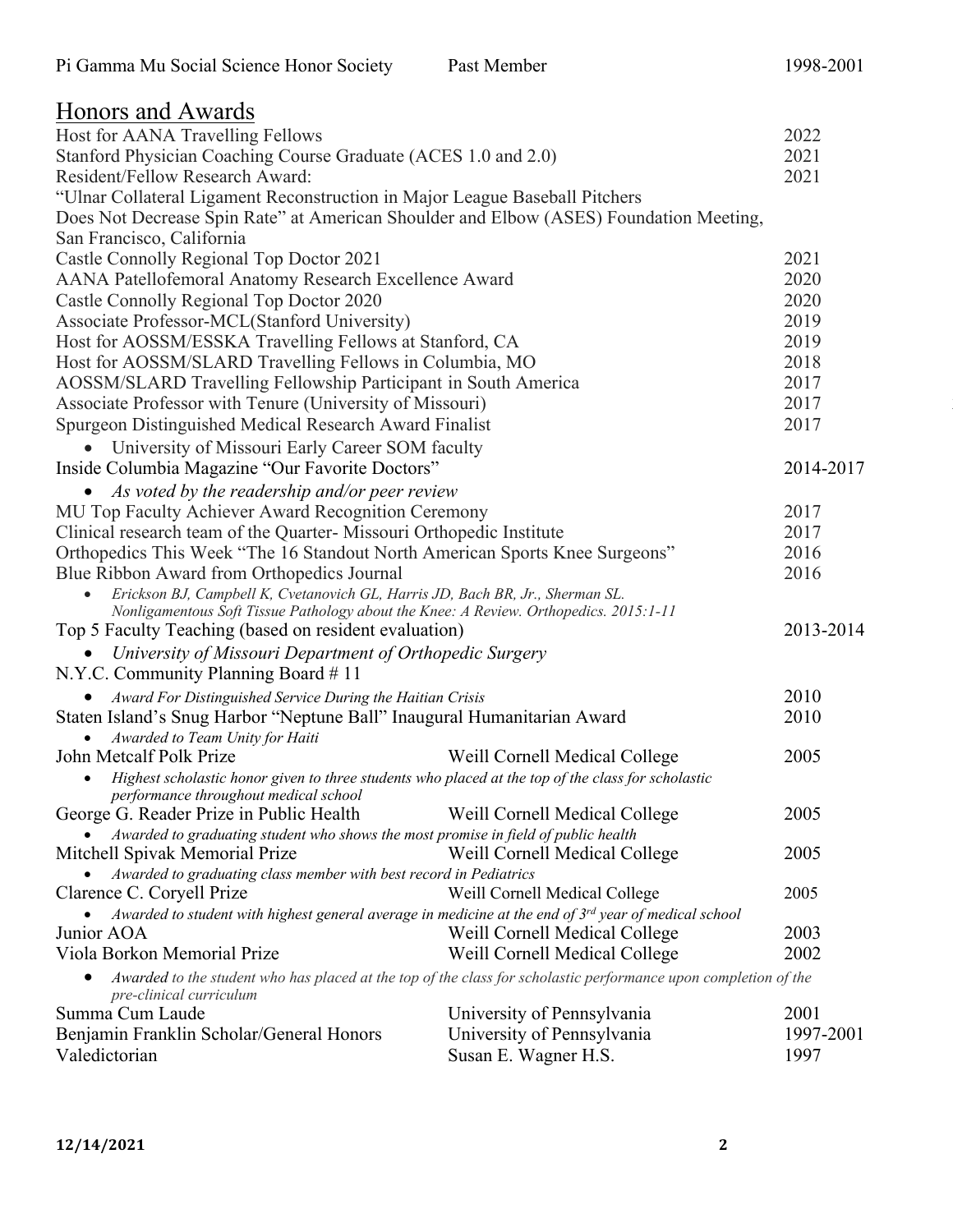## Sports Coverage Experience

| <b>Stanford Cardinal Football</b>      | Head Team Physician             | <b>NCAA</b>   | 2019-Present |
|----------------------------------------|---------------------------------|---------------|--------------|
| Mizzou Tigers Baseball                 | Team Physician                  | <b>NCAA</b>   | 2015-2019    |
| Mizzou Tigers Basketball               | Team Physician                  | <b>NCAA</b>   | 2011-2019    |
| Mizzou Tigers Football                 | Team Physician                  | <b>NCAA</b>   | 2015-2019    |
| Columbia Club Rugby                    | Consultant                      | N/A           | 2014-2019    |
| <b>Central Methodist University</b>    | Consultant                      | <b>NCAA</b>   | 2013-2019    |
| Missouri Valley College                | Consultant                      | <b>NAIA</b>   | 2013-2019    |
| Mizzou Club Athletics                  | Team Physician                  | N/A           | 2013-2019    |
| Missouri Contemporary Ballet           | Company Physician               | N/A           | 2012-2019    |
| Mizzou Sports Medicine Training Room   | <b>Staff Physician</b>          | <b>NCAA</b>   | 2011-2019    |
| Missouri High School Football          | Supervising Physician           | <b>MSHSAA</b> | 2011-2019    |
| Chicago Bulls                          | <b>Assistant Team Physician</b> | <b>NBA</b>    | 2010-2011    |
| Chicago White Sox                      | <b>Assistant Team Physician</b> | <b>MLB</b>    | 2010-2011    |
| Depaul University Athletics            | <b>Assistant Team Physician</b> | <b>NCAA</b>   | 2010-2011    |
| Chicago Steel Hockey                   | Head Team Physician             | <b>USHL</b>   | 2010-2011    |
| Morton High School Varsity Football    | Team Physician                  | H.S.          | 2010-2011    |
| McDonald's High School All America     | Event Physician                 | H.S.          | 2011         |
| Game (Men's and Women's)               |                                 |               |              |
| Iona Men's and Women's Basketball      | <b>Assistant Team Physician</b> | <b>NCAA</b>   | 2007         |
| Lafayette High School Varsity Football | Head Team Physician             | H.S.          | 2006-2010    |
|                                        |                                 |               |              |

## National/International Administrative Service

| <b>AANA Fellowship Committee</b>            | Committee Chair                          | 2022-Present |
|---------------------------------------------|------------------------------------------|--------------|
| <b>ISAKOS</b> Sports/Knee Preservation      | Committee Deputy Chair                   | 2022-Present |
| Meniscus Transplant Study Group             | Annual Meeting Program Chair (AAOS)      | 2022         |
| <b>International ACL Study Group</b>        | <b>Biennial Program Committee Member</b> | 2021-Present |
| <b>Biologic Association</b>                 | Annual Meeting Program Co-Chair          | 2020-Present |
| AO Principles in Sports Medicine Course     | <b>Course Development TaskForce</b>      | 2020-Present |
| <b>Biologic Association</b>                 | Website Committee                        | 2019-Present |
| <b>Biologic Association</b>                 | Host 'Orthobiologics Live'               | 2019-Present |
| <b>AANA OLC Committee</b>                   | Committee member                         | 2019-Present |
| <b>AAOS</b> Sports Medicine/Arthroscopy     | Committee Chair                          | 2017-Present |
| <b>ISMF Fellows Conference</b>              | Annual Meeting Program Chair             | 2017-Present |
| PF Foundation Online Training Modules       | Course Co-director                       | 2017-Present |
| <b>ACL Study Group Website Committee</b>    | <b>ACL Study Group</b>                   | 2017-Present |
| <b>ACL Study Group Membership Committee</b> | <b>ACL Study Group</b>                   | 2014-Present |
| Alumni Class Representative                 | <b>Hospital for Special Surgery</b>      | 2011-Present |
| <b>AOSSM Publications Committee</b>         | Committee member                         | 2016-2022    |
| <b>ICRS</b> 'Next Gen' Committee            | Committee Chair                          | 2016-2022    |
| <b>AANA Fellowship Committee</b>            | <b>Committee Member</b>                  | 2019-2021    |
| <b>ISAKOS Sports/Knee Preservation</b>      | Committee member                         | 2017-2021    |
| <b>AANA Advocacy Committee</b>              | <b>AANA</b> Committee Member             | 2014-2019    |
| ABOS FAST Modules (Arthroscopy Curriculum)  | Module co-author/editor                  | 2015-2016    |
| AOSSM Orthopedic Knowledge Online (OKO)     | <b>AOSSM</b> Committee member            | 2012-2015    |
| <b>AAOS</b> Resident Liaison                | Hospital for Special Surgery             | 2008-2009    |
|                                             |                                          |              |

## Local/Regional Administrative Service

| Wu Tsai Foundation                          | Human Performance Alliance | 2021-Present |
|---------------------------------------------|----------------------------|--------------|
| Diversity Equity Inclusion Committee Member | <b>Stanford University</b> | 2021-Present |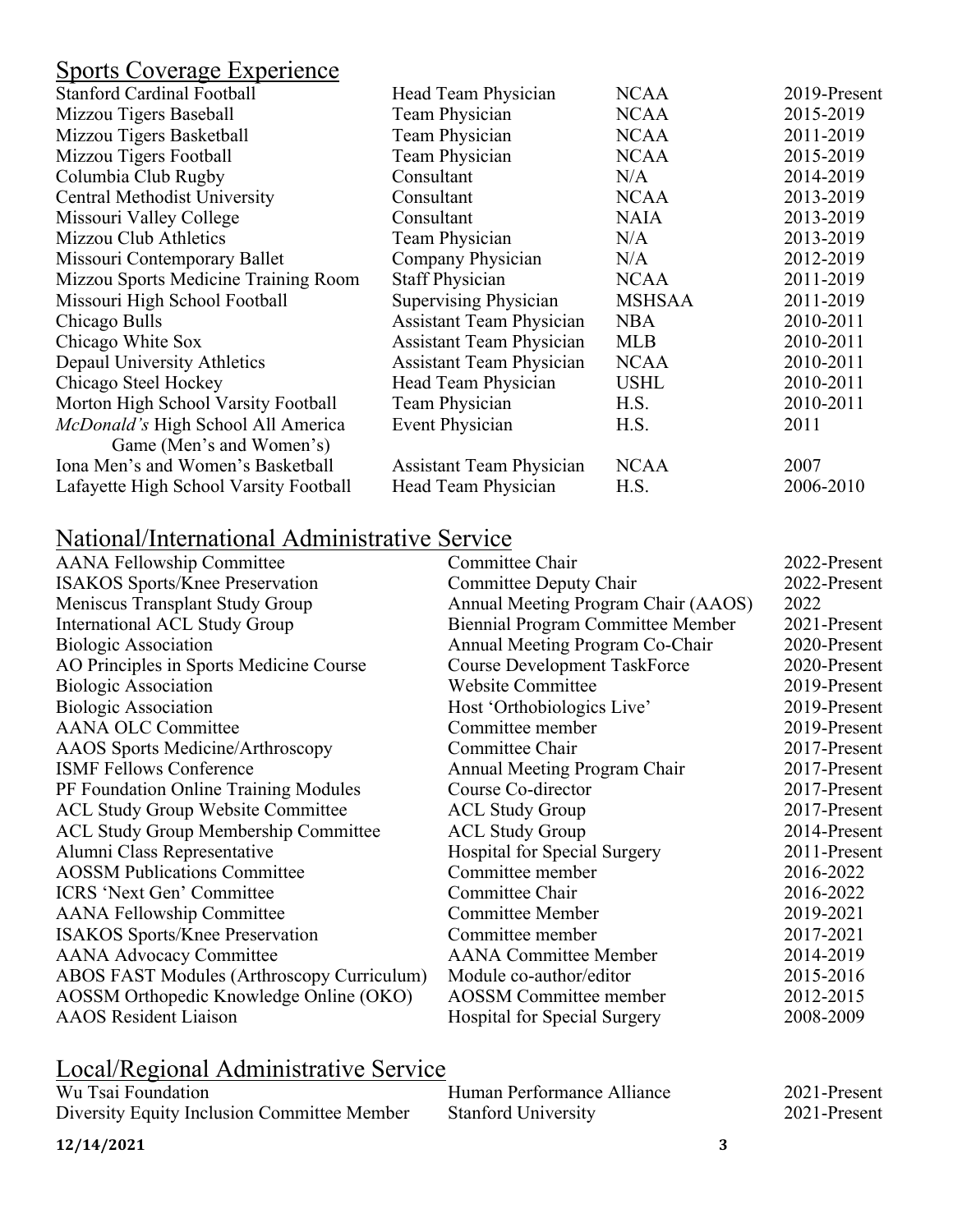| Sports Medicine Fellowship Director                                    | <b>Stanford University</b>            | 2020-Present |
|------------------------------------------------------------------------|---------------------------------------|--------------|
| <b>Quality Outcomes Committee</b>                                      | <b>Stanford University</b>            | 2019-Present |
| Tenure Committee (Dr. Abrams)                                          | <b>Stanford University</b>            | 2020-2021    |
| Co-Division Director                                                   | Univ of Missouri Sports Medicine      | 2017-2019    |
| Patient Reported Outcomes/Patient IQ                                   | Univ of Missouri Committee Member     | 2017-2019    |
| Medical Director for Continuing Education                              | Univ of Missouri ATC Program          | 2014-2019    |
| Sports Fellowship Core Competency Committee                            | Univ of Missouri                      | 2014-2019    |
| <b>Faculty Search Committees (Recruitment)</b>                         | PMR/Orthopedic/ATC                    | 2014-2019    |
| University of Missouri Orthopedic Association                          | Past President / Member               | 2013-2019    |
| Mizzou Sports Med Combine/Physicals                                    | MD/Planning committee                 | 2013-2019    |
| <b>Residency Clinical Competency Committee</b>                         | University of Missouri                | 2012-2019    |
| <b>Show-Me State Games</b>                                             | Volunteer/Co-Medical Director         | 2012-2018    |
| Multicenter ACL Return to Play Taskforce                               | Coordinator                           | 2014-2017    |
| WIN for Columbia                                                       | <b>Board Member</b>                   | 2013-2016    |
| <b>MOI Expansion OR Planning Committee</b>                             | Member                                | 2015-2016    |
| ICD-10 Committee /Orthopedic Liaison                                   | University of Missouri                | 2014-2015    |
| <b>Inpatient Service Line Committee</b>                                | <b>Hospital for Special Surgery</b>   | 2006-2010    |
| Medical Student Executive Council                                      | Weill Cornell Medical College         | 2004         |
| Haiti Relief Task Force                                                | <b>Hospital for Special Surgery</b>   | 2010         |
|                                                                        |                                       |              |
| <u>Mentorship</u>                                                      |                                       |              |
| Wu Tsai Human Performance Research<br>Fellowship Mentor (Ananya Goyal) | <b>Stanford University</b>            | 2022-Present |
| Wu Tsai Research Mentor (Nolan Evers)                                  | <b>Stanford University</b>            | 2022-Present |
| Early Clinical Engagement (ECE) Program                                | <b>Stanford University</b>            | 2021-Present |
| Orthopedic Interest Group Mentor                                       | <b>Stanford University</b>            | 2020-Present |
| Continuity of Care Clerkship Preceptor                                 | <b>Stanford University</b>            | 2020-Present |
| Medical Scholar Research Project (Anshal Gupta)                        | <b>Stanford University</b>            | 2020-2021    |
| Assigned Mentor for Residents                                          | University of Missouri                | 2017-2019    |
| Assigned Mentor Junior Faculty/Sports Fellows                          | University of Missouri                | 2013-2019    |
| <b>ACE Preceptor (Ambulatory Clinical Experience)</b>                  | University of Missouri                | 2012-2019    |
| M1 Advice, Support, and Career Counseling                              | University of Missouri                | 2012-2019    |
| (ASC) program<br>M3/4 Clinical Advisor Program                         | University of Missouri                | 2012-2019    |
| <b>Summer Research Fellowship Preceptor</b>                            | University of Missouri                | 2012-2019    |
| "Friday Night Lights" Free Clinic                                      | Physician/Mentor                      | 2011-2019    |
| Mentor for International Visiting Surgeons                             | University of Missouri                | 2012-2019    |
| Doctoral Program Committee- Farrah Monibi                              | University of Missouri                | 2013-2017    |
| <b>Coulter College Faculty Mentor</b>                                  | University of Missouri-Bioengineering | 2014-2015    |
|                                                                        |                                       |              |
| <b>Industry Relations</b>                                              |                                       |              |
| LifeNet                                                                | Consultant                            | 2022-Present |
| Flexion                                                                | Consultant                            | 2022-Present |
| Depuy Mitek                                                            | Consultant                            | 2022-Present |
| Arcuro                                                                 | Consultant                            | 2022-Present |
| <b>Active Implants</b>                                                 | Consultant                            | 2022-Present |
| <b>DJO</b>                                                             | Scientific Advisory Board             | 2021-Present |
| Reparel                                                                | Scientific Advisory Board             | 2021-Present |
| Allosource                                                             | Consultant                            | 2021-Present |
| <b>Bioventus</b>                                                       | <b>Advisory Board/Consultant</b>      | 2020-Present |
| NewClip                                                                | Consultant                            | 2020-Present |
| 12/14/2021                                                             | $\boldsymbol{4}$                      |              |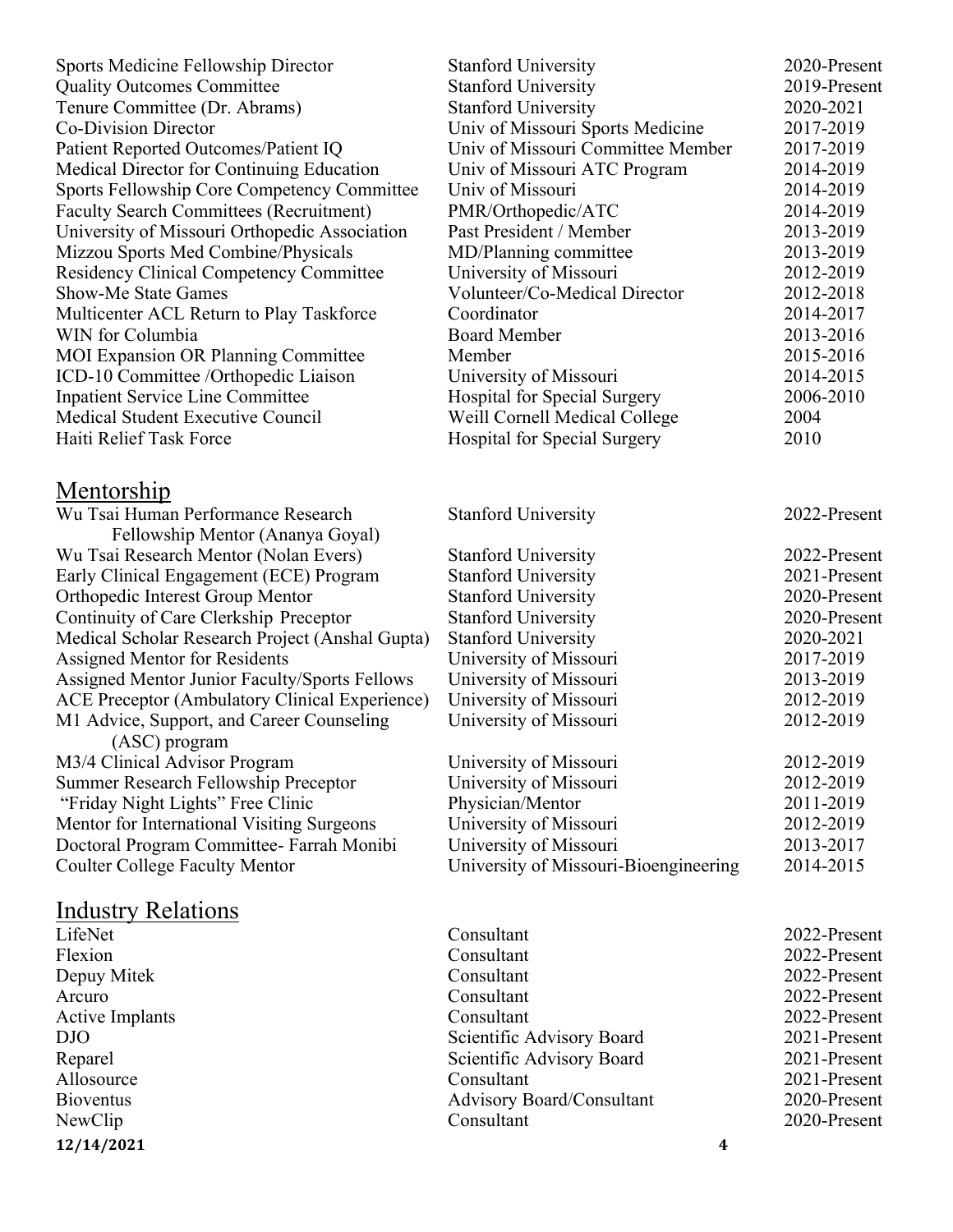| Kinamed<br>Sparta Biomedical<br>Sarcio Medical Advisory Board<br><b>JRF</b><br>Smith & Nephew<br><b>Joint Restoration Foundation</b><br>Vivorte<br>Conmed<br>Vericel (MACI)<br>Arthrex<br>Epic Bio<br>Olympus<br><b>Flexion Therapeutics</b><br>Ceterix<br>Neotis High Tibial Osteotomy Implant<br><b>RTI</b><br><b>OBERD</b> | Consultant<br>Scientific Advisory Board<br>Scientific Advisory Board<br>Consultant<br>Consultant<br>Consultant<br>Scientific Advisory Board<br>Knee Design Team/Consultant<br><b>Surgeon Advisory Board</b><br>Consultant<br>Scientific Advisory Board<br>Consultant<br>Speaker Bureau<br>Consultant<br><b>Clinical Advisory Board</b><br>Consultant<br>Unpaid Consultant                                      | 2020-Present<br>2020-Present<br>2020-Present<br>2019-Present<br>2019-Present<br>2019-Present<br>2019-Present<br>2017-Present<br>2015-Present<br>2014-Present<br>2019-2021<br>2019<br>2018-2019<br>2017-2019<br>2014-2016<br>2014-2017<br>2014-2017 |
|-------------------------------------------------------------------------------------------------------------------------------------------------------------------------------------------------------------------------------------------------------------------------------------------------------------------------------|----------------------------------------------------------------------------------------------------------------------------------------------------------------------------------------------------------------------------------------------------------------------------------------------------------------------------------------------------------------------------------------------------------------|----------------------------------------------------------------------------------------------------------------------------------------------------------------------------------------------------------------------------------------------------|
| Non-Medical Service<br><b>Trout Unlimited</b>                                                                                                                                                                                                                                                                                 | Member                                                                                                                                                                                                                                                                                                                                                                                                         | 2011-Present                                                                                                                                                                                                                                       |
| <b>Unity Games</b><br>of friendly basketball competition, educational sessions, guest lectures, and a host of other activities.<br>www.unitygames.net                                                                                                                                                                         | Medical Volunteer/ Coach/Donor<br>This event promotes racial harmony by joining Staten Island youth of all ethnic backgrounds in a weekend                                                                                                                                                                                                                                                                     | 2003-Present                                                                                                                                                                                                                                       |
| University of Missouri Columns Society                                                                                                                                                                                                                                                                                        | Member                                                                                                                                                                                                                                                                                                                                                                                                         | 2015-2019                                                                                                                                                                                                                                          |
| Tiger Scholarship Fund                                                                                                                                                                                                                                                                                                        | Donor                                                                                                                                                                                                                                                                                                                                                                                                          | 2015-2019                                                                                                                                                                                                                                          |
| Rainbow House Charity                                                                                                                                                                                                                                                                                                         | King/Queen Candidate                                                                                                                                                                                                                                                                                                                                                                                           | 2014-2015                                                                                                                                                                                                                                          |
| Unity for Haiti Foundation                                                                                                                                                                                                                                                                                                    | Co-founder<br>This foundation was formed to provide relief to the victims of the Haitian earthquake of 2010. Through fundraising, public<br>relations, and recruiting, we assembled teams of doctors, nurses, physical therapists, and surgical technicians to assist in the<br>relief effort. To date, we have completely supported three missions and performed over 150 surgeries on victims of the crisis. | 2010                                                                                                                                                                                                                                               |
| <b>Casting for Recovery</b>                                                                                                                                                                                                                                                                                                   | Fly fishing guide/social counselor<br>Non-profit organization that unites breast cancer survivors during weekend fly fishing retreats around the country                                                                                                                                                                                                                                                       | 2000-2010                                                                                                                                                                                                                                          |
| <b>AIDS</b> Teaching Program<br>Zeta Beta Tau Fraternity                                                                                                                                                                                                                                                                      | Weill Cornell Medical College<br>University of Pennsylvania                                                                                                                                                                                                                                                                                                                                                    | 2002-2003<br>1998-2001                                                                                                                                                                                                                             |

## Research Support

#### **Currently IRB approved and/or funded studies**

Aesculap Biologics

A Phase 3 Prospective, Randomized, Partially Blinded Multi-Center Study to Measure the Safety and Efficacy of NOVOCART® 3D, Compared to Microfracture in the Treatment of Articular Cartilage Defects Role: Site PI (currently enrolling)

#### Patient IQ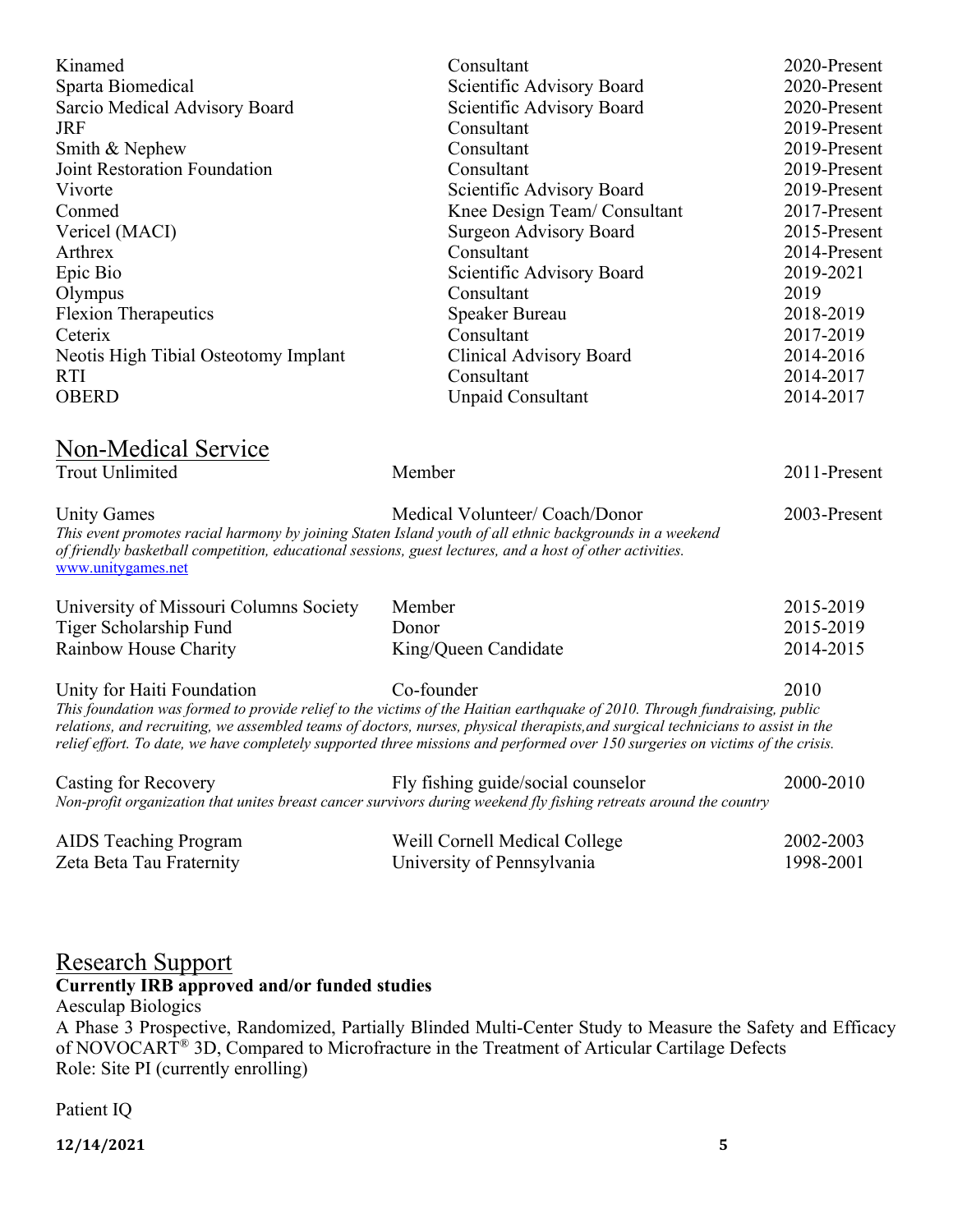Establishing a Prospective Database of Patient Clinical Visits Utilizing Survey Outcome Measurements Role: PI (currently enrolling)

The Effect of Micro Fragmented Adipose Tissue (MFAT) on Knee Osteoarthritis PI: Eugene Roh Role: Co-I (currently enrolling)

Novel Strategies to Combat Post-Traumatic Osteoarthritis (PTOA): The Effects of Tranexamic Acid on Joint Inflammation and Cartilage Health in Anterior Cruciate Ligament Injured Patients PI: Connie Chu Role: Co- I (currently enrolling)

Enhanced Clinical Diagnosis of Early Osteoarthritis PI: Connie Chu Role: Co-I (currently enrolling)

The Utility of a Dichotomous Pain Scale in Reducing Postoperative Opioids Consumption in Outpatient ACL surgery: A Prospective Randomized Controlled Study PI: Todd Alamin Role: Co-I (currently enrolling)

3D Quantitative MRI of the Knee PI: Brian Hargreaves Role: Co-I (currently enrolling)

MR Imaging and Biomechanics Assessment of the Knee PI: Brian Hargreaves Role: Co-I (currently enrolling)

PET/MRI Scanning for the Evaluation of Musculoskeletal Pain, Inflammation, and Skeletal Abnormalities PI: Garry Gold Role: Co- I (currently enrolling)

18F PET/MRI Scanning for the Evaluation of Musculoskeletal Response to Loading PI: Feliks Kogans Role: Co-I (currently enrolling)

Examining the Efficacy of a Tri-Compartment Unloader Knee Brace during Physical Rehabilitation in Non-Surgical Patients with Anterior Knee Pain Role: PI (enrollment beginning 2022)

Tibial Tubercle Osteotomy (TTO) Surgery for Patellofermoral Joint Disorders – Indications, Technique, and Results Role: PI

Prospective 3D Scanning for Assessment of Muscle Wasting after Kee Arthroscopy PI: Michael Gardner, MD Role: Co-I (currently enrolling)

Relationship Between Trochlear and Acetabular Dysplasia PI: Andrew Fithian Role: Co-I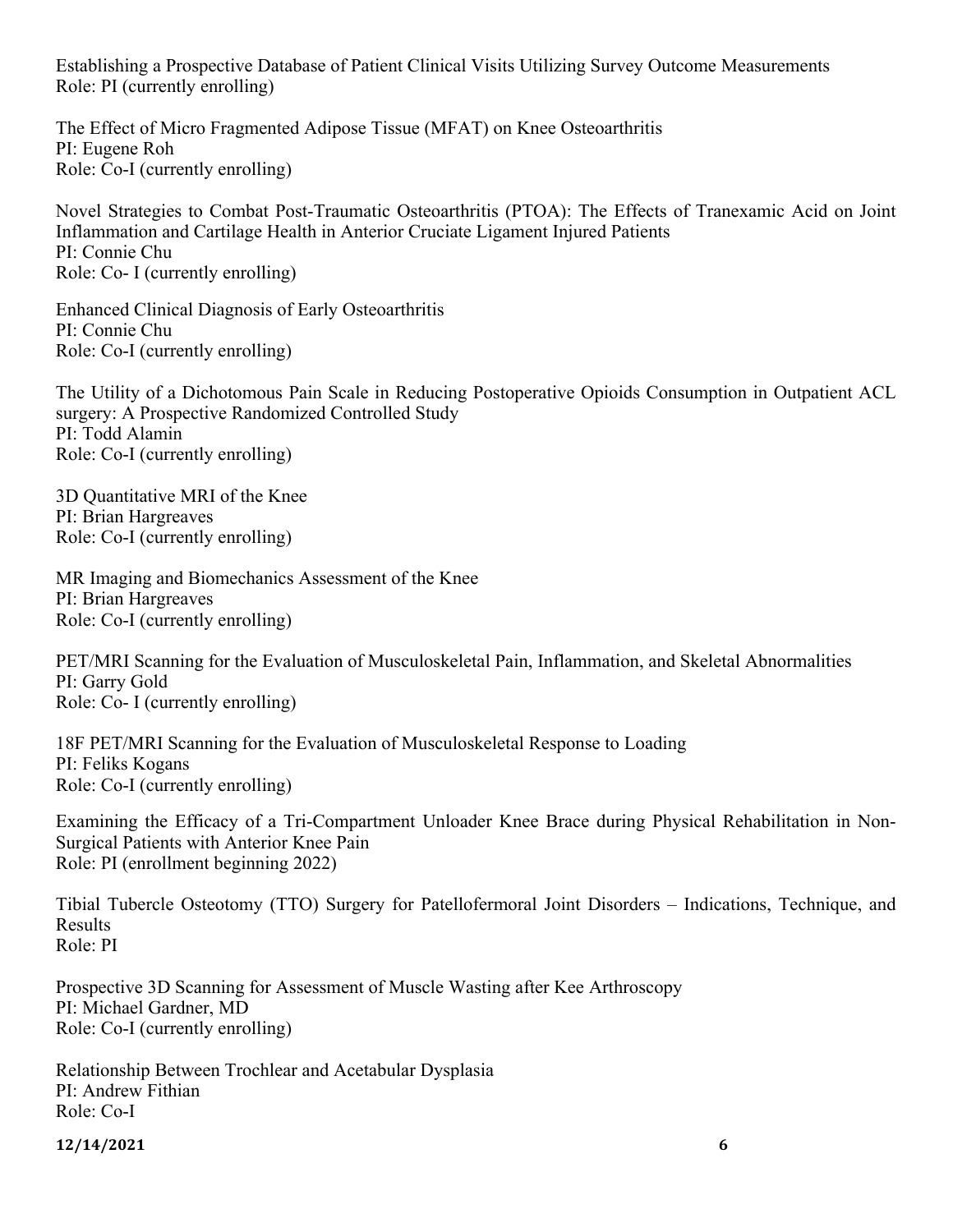#### **Pending IRB approval, funding, or study initiation**

Canadian Institute of Health Research/National Institute of Health Stability 2: ACL Reconstruction +/- Lateral Tenodesis with Patella vs. Quad Tendon Role: Site PI (possible site initiation 2022)

Effects of Blood Flow Restriction (BFR) Therapy on Early Anterior Cruciate Ligament (ACL) Graft Maturation Role: Site PI (IRB approved, enrollment to begin 2022)

Quantification of Growth Factors in Platelet Rich Plasma Role: Site PI (IRB approved, enrollment to begin summer 2022)

JUPITER 3.0: Multi-center prospective study (Patellofemoral instability) Role: Site PI (future enrollment)

A Phase 3 Prospective, Multicenter, Double-Blind, Placebo-Controlled Study to Evaluate the Efficacy of Amniotic Suspension Allograft (ASA) in Patients with Osteoarthritis of the Knee Role: Site PI

AOSSM Award Study

#### **Previous Awards/ IRB approved studies**

Zimmer Biomet

A Randomized Controlled Trial of the Subchondroplasty® Procedure with Arthroscopy versus Arthroscopy Alone for Treatment of bone Marrow Lesions in the Knee Role: Site PI (enrollment closed, patient follow-up)

Anatomic Landmark Guided Needle Placement Role: Co-I

Adjuvant Adipose-Derived Autologous Cells for Arthroscopically-Determined Knee Osteoarthritis: A Randomized Controlled Trial Role: Co-I

Randomized Controlled Trial of the Cartilage Forming Potential of Microdrilling versus Lipoaspirate Concentrate for Isolated Articular Cartilage Defects Role: Co-I

FDA IDE Study 04/15/18 – 03/27/24 A Prospective Multicenter Open-label Randomized Controlled Trial of Agili-C™ vs. Surgical Standard of Care (SSOC) for the Treatment of Joint Surface Lesions of the Knee (CartiHeal) Role: PI  $$125,623.44$ 

FDA IDE Study 10/18/18 – 10/01/24 Evaluation of the Calypso Knee System for Symptom Relief in Subjects with Medial Knee Osteoarthritis (Moximed) Role: PI \$43,321.70

Arthrex Inc. 05/08/14 – 05/02/20 Comparison of BioCartilage versus marrow stimulating procedure for cartilage defects of the knee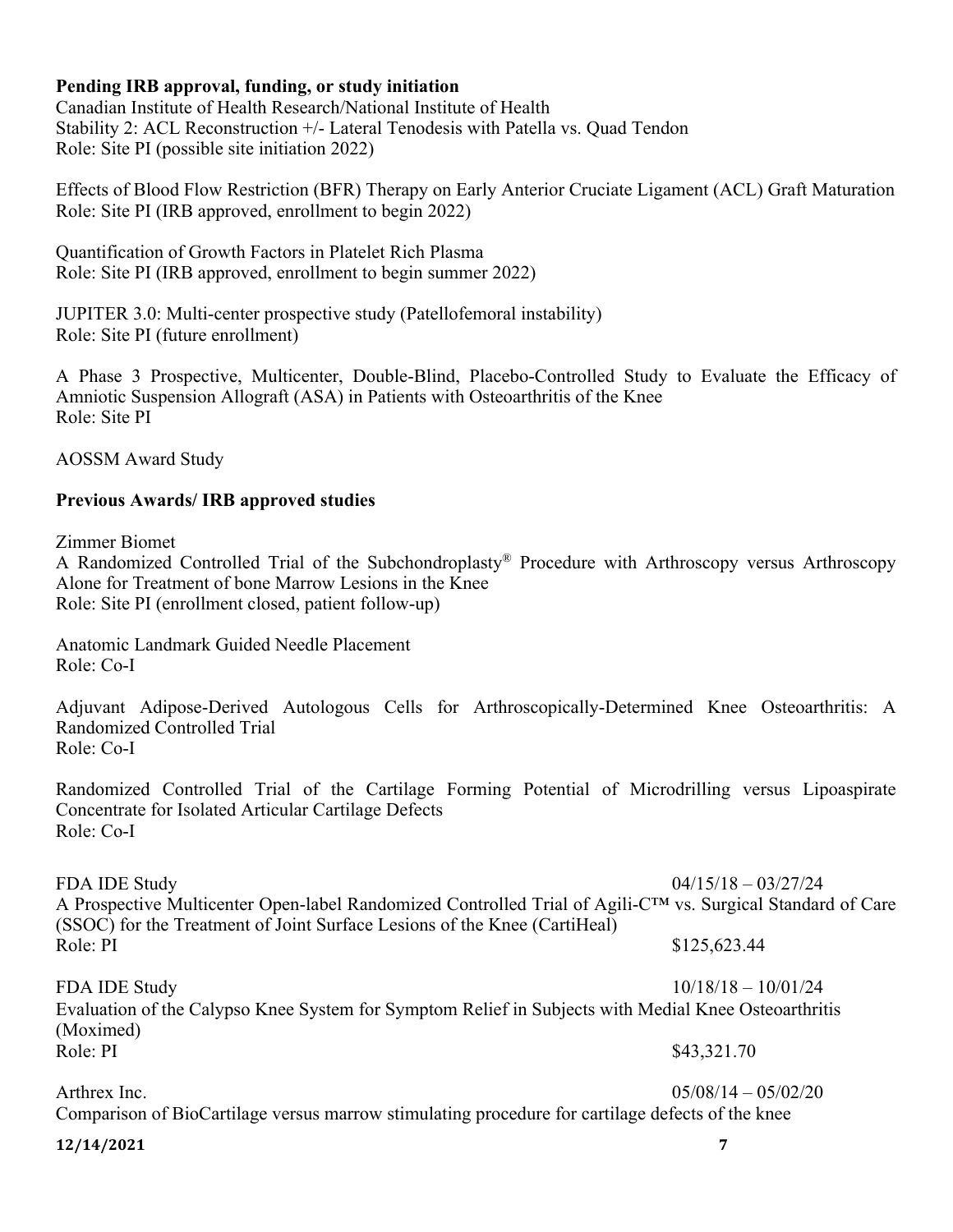| PI: Stannard JP<br>Role: Co-I                                                                                                                                                                                                         | \$51,350.06             |
|---------------------------------------------------------------------------------------------------------------------------------------------------------------------------------------------------------------------------------------|-------------------------|
| NuTech<br>An Investigation of ReNu Knee Injection: Monitoring the Response of Knee Function and Pain in<br>Patients with Osteoarthritis                                                                                               | $03/01/16 - 02/28/19$   |
| Role: Medical PI                                                                                                                                                                                                                      | \$78,959.18             |
| Multicenter- University of Pittsburgh<br>A Novel Method for Measuring a Quantitative Pivot Shift in Patients with ACL Injury (PIVOT study)<br>PI: Volker Musahl                                                                       | $08/15/17 - 10/10/18$   |
| Role: Site PI                                                                                                                                                                                                                         | Internal funded         |
| Zimmer<br>Assessment of Enhanced Subchondroplasty Treatment for Post-Traumatic Osteoarthritis in a Canine Model<br>PI: Cook JL                                                                                                        | $12/09/15 - 12/08/17$   |
| Role: Co-I                                                                                                                                                                                                                            | \$335,402.00            |
| <b>Coulter Foundation</b><br>Injectable Biomaterial to Mitigate Articular Cartilage Degradation after Trauma or Surgery<br>PI: Sheila Grant                                                                                           | $07/01/16 - 06/30/17$   |
| Role: Medical PI                                                                                                                                                                                                                      | \$16,550                |
| Zimmer<br>Assessment of an Impact Model for Subchondroplasty Treatment in Dogs<br>PI: Cook JL                                                                                                                                         | $02/12/14 - 02/11/2017$ |
| Role: Co-I                                                                                                                                                                                                                            | \$262,373               |
| Arthrex, Inc.<br>Effects of Harvest Site on Bone Marrow Concentrate<br>PI: Stannard JP                                                                                                                                                | $05/20/14 - 12/31/16$   |
| Role: Co-I                                                                                                                                                                                                                            | \$38,000                |
| Nutramax Lab Inc.<br>Clinical Pilot Study Assessing the Structure/Function Efficacy in a Knee OA patient cohort following the<br>consumption of a novel nutraceutical blend containing glucosamine/chondroitin sulfate<br>PI: Cook JL | $01/01/14 - 12/01/16$   |
| Role: Co-I                                                                                                                                                                                                                            | \$116,400               |
| <b>MOI Faculty Seed Grant</b><br>Correlating Motion Analysis Systems and Clinical Testing to Establish an Appropriate Return to Sport Protocol                                                                                        | $10/01/14 - 9/30/16$    |
| following ACL Reconstruction in Athletes<br>Role: PI                                                                                                                                                                                  | \$9,700                 |
| <b>Coulter Foundation</b><br>Nanografts for Soft Tissue Repair                                                                                                                                                                        | $07/01/12 - 06/30/16$   |
| PI: Sheila Grant<br>Role: Medical PI                                                                                                                                                                                                  | \$249,175               |
| Mizzou Advantage<br>Title: Preventing Anterior Cruciate Ligament (ACL) Tears in Female Youth Athletes with Video Game<br>Technology                                                                                                   | $05/21/14 - 08/31/15$   |
| 12/14/2021                                                                                                                                                                                                                            | 8                       |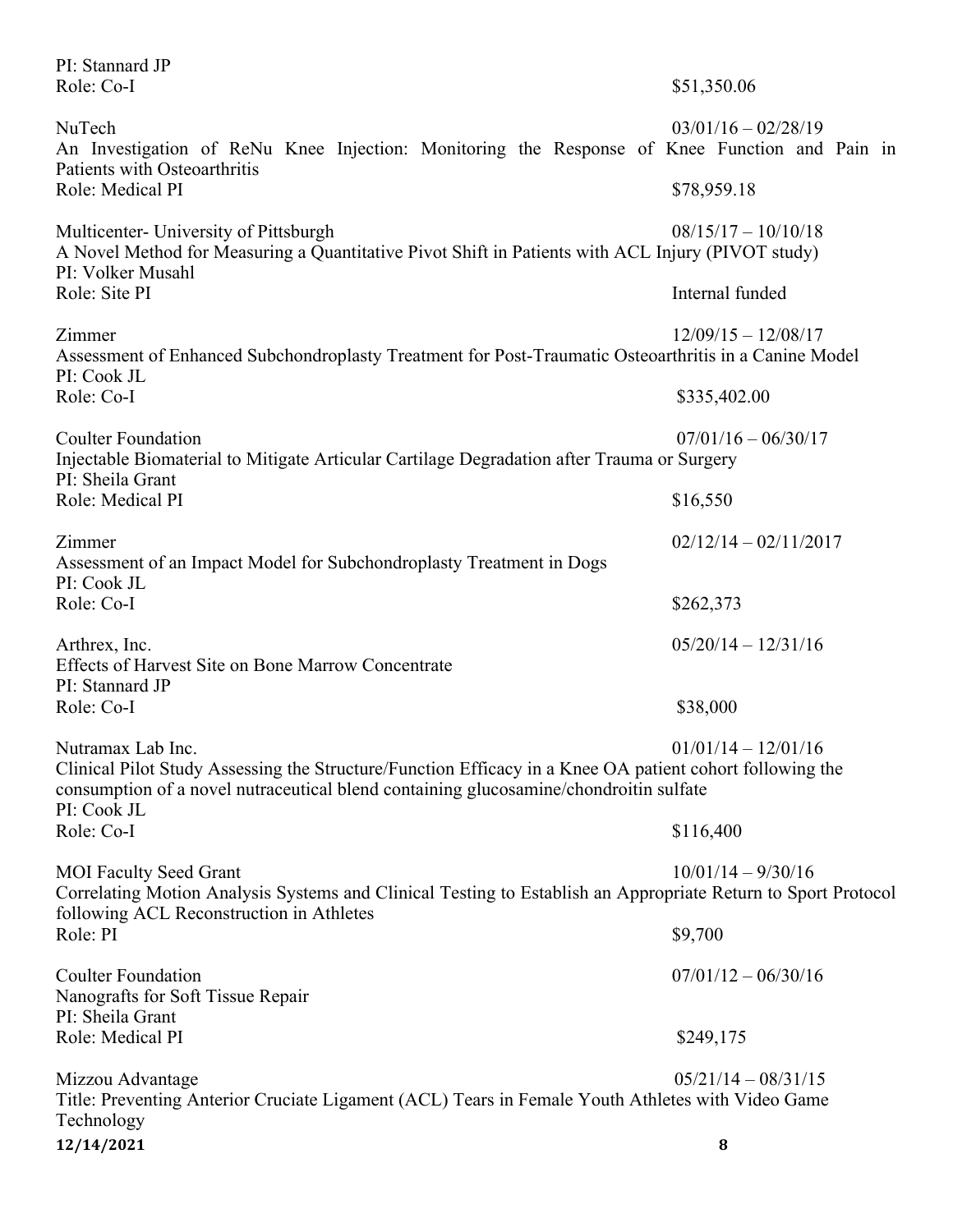| PI: Gray A<br>Role: Co-I                                                                                                                                                                                      | \$49,969              |
|---------------------------------------------------------------------------------------------------------------------------------------------------------------------------------------------------------------|-----------------------|
| <b>RTI</b> Surgical<br>Comparison of Surface Curvature Characteristics of Donor Human Lateral Femoral Condyles<br>for Consideration of Transplantation to Recipient Medial Femoral Condyle<br>PI: Pfeiffer FM | $09/01/14 - 08/31/15$ |
| Role: Co-I                                                                                                                                                                                                    | \$19,188              |
| Arthrex, Inc.<br>Transosseous Tunnel vs. Suture Anchor Repair for Extensor Mechanism Injuries: a biomechanical<br>cadaveric study                                                                             | $03/01/13 - 08/01/13$ |
| Role: PI                                                                                                                                                                                                      | \$5,000               |
| Phi Zeta Award<br>In Vitro Evaluation of a Decellularized Canine Meniscal Scaffold for Biological Augmentation of Meniscal<br>Fibrocartilage Regeneration<br>PI: Monibi FA                                    |                       |
| Role: Co-Investigator                                                                                                                                                                                         | \$1,000               |
| <b>Hospital for Special Surgery</b><br>Dr. Thomas Wickiewicz Sports Medicine Grant                                                                                                                            | $03/01/09 - 02/28/10$ |
| Biomechanical Analysis of Combined Intra-articular and Extra-articular ACL Reconstructions in a Cadaveric<br>Model using Computer Navigation.                                                                 |                       |
| Role: PI                                                                                                                                                                                                      | \$10,000              |

#### **Previous Internal or Non-funded Active IRB Studies (University of Missouri) Primary Investigator**

- Justifying Patellar Instability Treatment by Early Results (JUPITER)
- Collection of De-Identified Clinical Data for the improvement of J-Sign Patellar Instability Tracking and Classification
- Patient IQ (retrospective review of prospectively collected data)
	- o RTP following knee surgery
	- o Patellofemoral outcomes
	- o ACL reconstruction outcomes
- Patellofemoral instability risk factors in the pediatric population

#### **Co-Investigator**

- Knee arthroscopy using hyperosmolar irrigation solution: a prospective, randomized, controlled study
- Moderated Blood Flow Restriction after Anterior Cruciate Ligament Reconstruction
- Ultrasound Evaluation of Meniscal Transplantation (MAT)
- Synovial Fluid Analysis Following ACL Injury
- Comparing Force Plate Measurements in a Clinical Setting to Patient Reported Outcome Measures
- Comparison of Open vs. Mini-open Achilles Tendon Repair

## Editorial Board/Invited Reviewer

| Healio   Orthopedics Today Editorial Board                                        | 2022-Present |
|-----------------------------------------------------------------------------------|--------------|
| Journal of Cartilage and Joint Preservation (Associate Editor)                    | 2022-Present |
| Springer: The Acute Knee- A Handbook for Sports Medicine Physicians (Book Editor) | 2021-Present |
| Video Journal of Sports Medicine (Editorial Board)                                | 2020-Present |
|                                                                                   |              |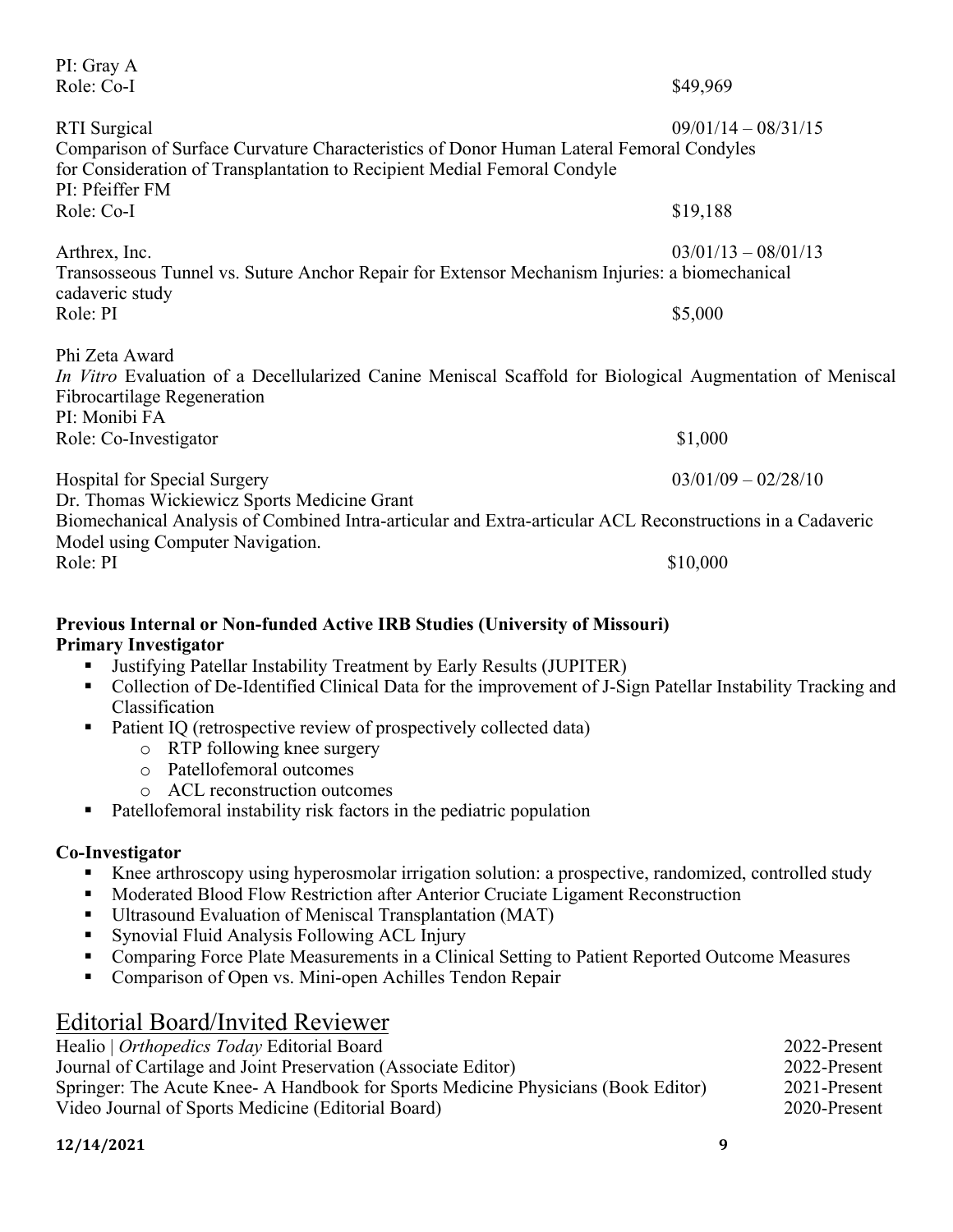| Springer: Knee Arthroscopy and Joint Preservation (Book Editorial Board)            | 2020-Present |
|-------------------------------------------------------------------------------------|--------------|
| AAOS Resident Curriculum Sports Medicine (Section Editor: Patellofemoral)           | 2020-Present |
| Journal of Hip Preservation Surgery (reviewer)                                      | 2020-Present |
| Journal of Bone and Joint Surgery (reviewer)                                        | 2019-Present |
| OJSM (Reviewer)                                                                     | 2016-Present |
| <b>JBJS</b> Case Connector (Reviewer)                                               | 2015-Present |
| Cartilage (Reviewer)                                                                | 2015-Present |
| <b>KSSTA</b> (Reviewer)                                                             | 2014-Present |
| Current Reviews in Musculoskeletal Medicine (Editorial Board, Section Editor: Knee) | 2012-Present |
| Arthroscopy: Journal of Arthroscopic and Related Research (Editorial Board)         | 2011-Present |
| American Journal of Sports Medicine (Reviewer)                                      | 2011-Present |
| Journal of Clinical Orthopedics and Traumatology (India-Assistant Editor)           | 2018-2021    |
| ISAKOS Advances in Knee Ligament and Preservation Surgery (Book Editorial Board)    | 2019-2021    |
| Journal of Orthopedic Research (Reviewer)                                           | 2014-2019    |
| Journal of Knee Surgery (Reviewer, Guest Section Editor)                            | 2012-2019    |
| The Knee (Reviewer)                                                                 | 2015-2018    |
| Current Orthopedic Practice (Reviewer)                                              | 2013-2018    |
| University of Missouri Research Board (Reviewer)                                    | 2013-2018    |
| American Journal of Orthopedics (Editorial Board)                                   | 2013-2018    |
| Clinical Orthopedic and Related Research (Reviewer)                                 | 2009-2010    |
| Hospital for Special Surgery Journal (Reviewer)                                     | 2009-2010    |
|                                                                                     |              |

### Book Chapters:

Trevor Gulbrandsen, Olivia O'Reilly, Ian Gao, **Seth L. Sherman**. Management of Lateral Meniscus Deficient Knee in Revision ACL Reconstruction. 03 June, 2022.p

Jake Calcei, **Seth L. Sherman**, Jack Farr. Distal Realignment for Patellofemoral Disease. Surgical Techniques of the Shoulder, Elbow, and Knee in Sports Medicine. Editors: Cole and Chahla

Trevor R. Gulbrandsen, MD, Alan G. Shamrock, MD, **Seth L. Sherman, MD**. Update on Indication, Technique, and Outcome of Meniscus Transplantation. *ISAKOS Book: Advances in Knee Ligament and Knee Preservation Surgery.* Editors: Robert G. Marx, Norimasa Nakamura, Volker Musahl, Peter Verdonk, Seth L. Sherman, Alan Getgood.

Nuelle CW, LaPrade CM, **Sherman SL**. Osteochondral Allograft Transplantation. *ISAKOS Book: Advances in Knee Ligament and Knee Preservation Surgery.* Editors: Robert G. Marx, Norimasa Nakamura, Volker Musahl, Peter Verdonk, Seth L. Sherman, Alan Getgood.

**Seth L. Sherman**, Taylor Ray, and Adam Money. Commentary by Stafano Zaffagnini, Mauro Nunez, and Julian, Feller. Patellofemoral Chondrosis and Instability in the Middle Aged Patient. *ISAKOS Book: The Patellofemoral Joint – A Case Based Approach.* Editors: Jason Koh, Ryosuke Kuroda, Joao Espregueira-Mendes, Alberto Gobbi.

**Seth L. Sherman**, Taylor Ray, Miho Tanaka. Patella Tendinitis at Osgood-Schlatter's Lesion of 32 year old. *ISAKOS Book: The Patellofemoral Joint – A Case Based Approach.* Editors: Jason Koh, Ryosuke Kuroda, Joao Espregueira-Mendes, Alberto Gobbi.

Robert Magnussen, Nicola Maffulli, **Seth Sherman**. Patella Tendinitis in a 21 year old Basketball Player. *ISAKOS Book: The Patellofemoral Joint – A Case Based Approach.* Editors: Jason Koh, Ryosuke Kuroda, Joao Espregueira-Mendes, Alberto Gobbi.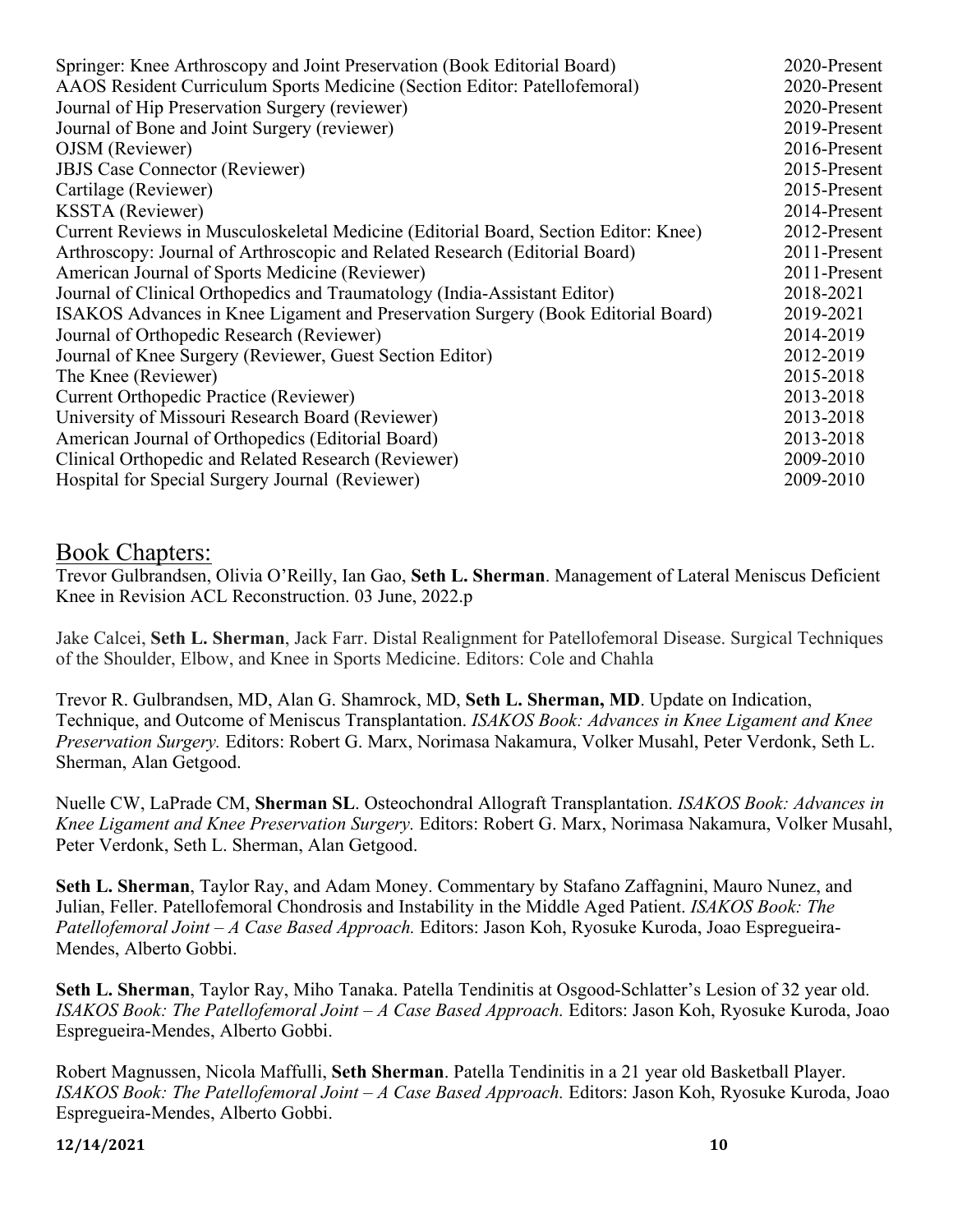Manuel Schubert, MD, **Seth L. Sherman, MD**. Biceps Tendinopathy: Causes and Solutions to this Problem – Chapter; Book title: The Management of Biceps Pathology: A Clinical Guide from the Shoulder to the Elbow. Editors: Romeo AA, Erickson B, Griffin J

Seth L. Sherman, MD,<sup>1</sup> Joseph M. Rund, BS,<sup>2</sup> Jack Farr, MD<sup>3</sup> Partial Lateral Facetectomy. *Patellofemoral Pain Instability and Arthritis*. Editors David Dejour and Petri Sillanpaa (in press)

**Sherman SL**, Voss E, Hinckel B. Patella Proximal Realignment- Lateral Retinacular Lengthening. *Knee Surgery: Tricks of the Trade.* Thieme Medical Publishers.

**Sherman SL,** Hinckel B, Farr J. Patella Instability. *Lower Extremity Joint Preservation - Techniques for Treating the Hip, Knee, and Ankle* Editor: Britberg

Ma R, **Sherman SL**. Patellar Recurrent Dislocation: Distal Realignment. *Knee Surgery: Tricks of the Trade.*  Thieme Medical Publishers.

Ian Gao, MD; Geoffrey D. Abrams, MD; Michael T. Freehill, MD; and **Seth L. Sherman**, MD. Shoulder: Patient Positioning, Portal Placement, Normal Arthroscopic Anatomy, and Diagnostic Arthroscopy. Surgical Techniques of the Shoulder, Elbow, and Knee in Sports Medicine. Editors: Cole and Chahla. (Academic year 2020-2021)

Freedman, K., **Sherman, SL**. Cartilage Disease of the Patellofemoral Joint: Realignment, Restoration, Replacement. AAOS 2020 ICL Volume 70. (Academic year 2020-2021)

Michelle Xiao, **Seth L. Sherman**, Geoffrey D Abrams. Inflammatory Mechanisms in the Development of Osteoarthritis. AAOS 2020 ICL. (Academic year 2020-2021)

John M. Apostolakos MD, MPH, Andreas H. Gomoll MD, Bert R Mandelbaum MD, **Seth L. Sherman MD**, and Sabrina M. Strickland MD. Patellofemoral 101 – Back to the Basics: How to address the MPFL, Tibial Tubercle, and Articular Cartilage in Patients with Recurrent Patellar Instability. AAOS 2020 ICL. (Academic year 2020-2021)

Murray Iain, Abrams G, Ray T, **Sherman SL**. ISAKOS Book: Functional anatomy of cartilage & subchondral bone in the joint. Joint Function Preservation: Focus on osteo-chondral unit. ISAKOS book, Editors: Alberto Gobbi, John G. Lane, Umile Giuseppe Longo, Ignacio Dallo. (Academic year 2020-2021)

Justin W. Arner, **Seth L. Sherman**, Eric J. Strauss, Armando F. Vidal, Rachel M. Frank. Joint Preservation Techniques for the Knee in 2020: The Utility of Biologics, Osteotomies, and Cartilage Restoration Procedures. Instr. Course Lect. 2021;70:319-336. PMID: 33438919

Christopher M. LaPrade, Clayton W. Nuelle, Taylor Ray, **Seth L. Sherman.** Osteochondral autograft for the treatment of small cartilage injuries. Cartilage Injury of the Knee. *ISAKOS Book: The Patellofemoral Joint – A Case Based Approach.* Editors: Aaron J. Krych, Leela C. Biant, Andreas Gomoll, Norimasa Nakamura

Gulbrandson T, Freeman K., **Sherman SL.** *Post-meniscectomy syndrome.* Joint Preservation of the Knee: A Clinical Casebook. Editor: Adam Yanke, Brian Cole. Springer International Publishing, 2019.

Gulbrandson T, Freeman K., **Sherman SL**, *Medial Meniscus Allograft Transplantation in the Setting of Revision ACL Reconstruction.* Joint Preservation of the Knee: A Clinical Casebook*.* Editor: Adam Yanke, Brian Cole. Springer International Publishing, 2019.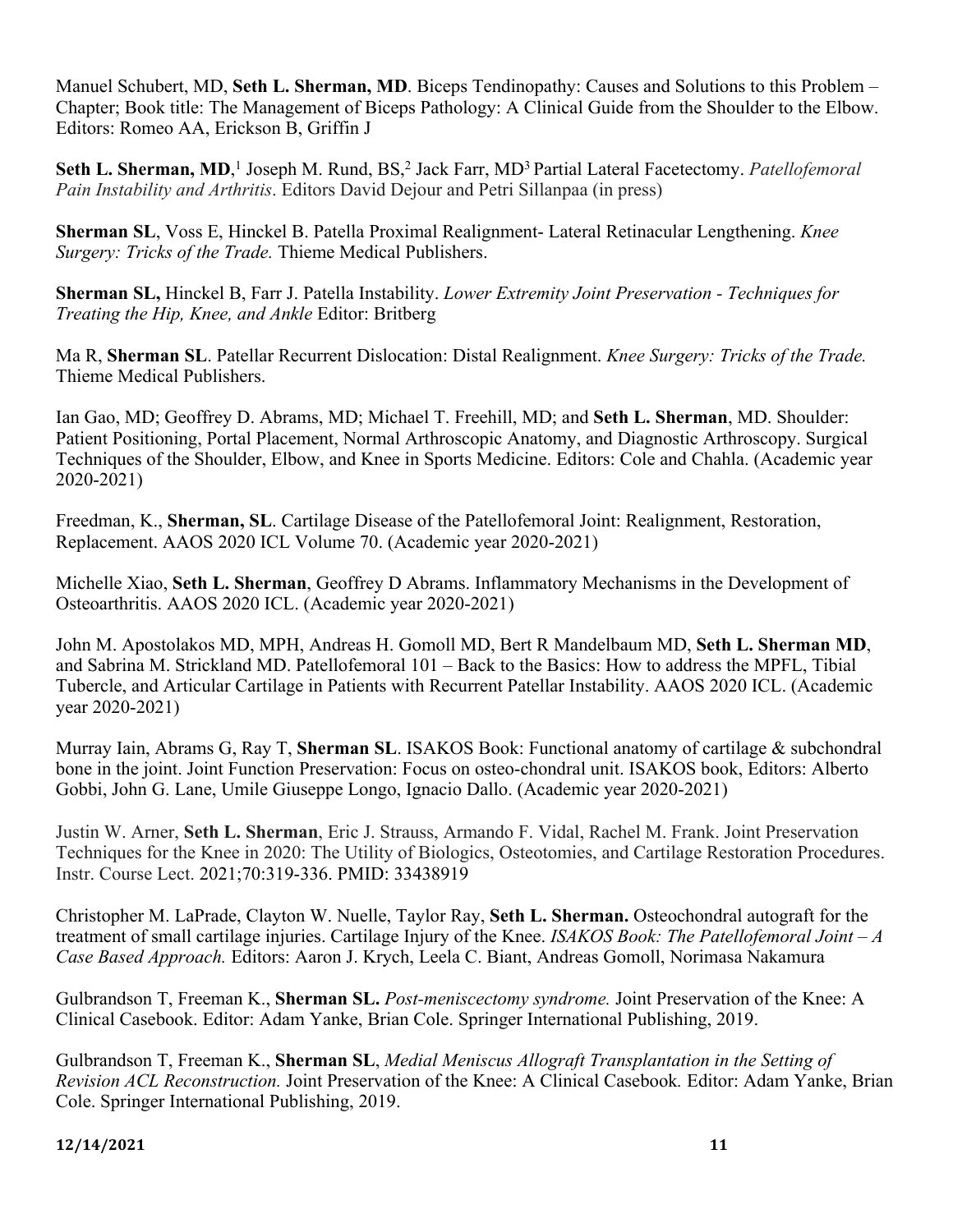**Sherman SL**, Voss E, Garrone A, Nuelle C. *Articular Cartilage Debridement*. Cartilage Restoration: Practical Clinical Applications, 2nd edition edited by Drs. Farr & Gomoll. Springer Science 2018.

**Sherman SL**, Rodeo SA. *Meniscal Substitution*. Insall and Scott Surgery of the Knee, 6th Edition. Scott W.N., Scuderi G, eds.) Elsevier, 2018.

**Sherman SL**, Rodeo SA. *Healing of the Knee Ligaments and Menisci*. Insall and Scott Surgery of the Knee, 6th Edition. Scott W.N., Scuderi G, eds. Elsevier, 2018.

**Sherman S**L, Hinckel B, Farr J. *Patellofemoral Instability*. DeLee & Drez's Orthopaedic Sports Medicine: Principles and Practice. Elsevier. 2017

Stannard JP, **Sherman SL**, Cook JL*. Soft Tissue Injuries About the Knee*. OKU 12. Feb 2017

Pomajzl R, **Sherman SL**, Kfuri M, Stannard JP. *PCL Inlay/Onlay Surgical Techniques.* Ligamentous Injuries of the Knee. Co-Editors: Randy Mascarenhas MD FRCSC, Sanjeev Bhatia MD, Walter Lowe MD. Nova Publishing, 2016.

**Sherman SL**, Yahuaca B, Stoker D, Smith PA. *Arthroscopic and Open Labral and/or Rotator Cuff Surgery*. Shoulder and Elbow Injuries in Athletes: Prevention, Treatment, and Return to Sport, 1<sup>st</sup> Edition. (RA Arciero, FA Cordasco, MT Provencher, eds.) Elsevier, 2018.

Hinckel B, **Sherman SL**, Cook J, Farr J. *Biologic Augmentation of Cartilage Repair.* AAOS Let's Discuss: Biologics in Orthopedics.

**Sherman S**, Nuelle C, Farr J. AAOS Let's Discuss Series: *Issues Specific to Cartilage Restoration in the Patellofemoral Joint* May 2015.

**Sherman S**, Nuelle C, Latterman C. AAOS Let's Discuss Series: Meniscal Allograft Transplantation. May 2015.

**Sherman SL**, Karas V, Lee A, Bhatia S, Mather III R, Harwood D, Romeo AA, Cole BJ. Humeral Head Fresh Allograft for Hill-Sachs Defects in Shoulder Instability. Video Atlas of Shoulder Surgery 2013. Editor McCann.

Bhatia S, Lee A, **Sherman SL**, Provencher MT, Cole BJ. Pearls for Anatomic Glenoid Reconstruction Using Distal Tibial Allograft. Video Atlas of Shoulder Surgery 2013. Editor McCann.

**Sherman SL**, Chalmers P, Ghodadra, Lenart B, Nicholson GP. *Arthroscopic Treatment of Frozen Shoulder*. AAOS Atlas of Essential Orthopaedic Procedures. AAOS 2013.

Ghodadra N, Chalmers P, **Sherman SL**, Mathers C, Provencher MT, Romeo A. *Arthroscopic biceps tenodesis and tenotomy.* AAOS: Atlas of Essential Orthopaedic Procedures. AAOS 2013.

Ghodadra, **Sherman SL**, Garbis N, Provencher MT, Romeo AA. *Arthroscopic Repair of Involuntary Multidirectional Instability*. Masters Techniques in Orthopedic Surgery: The Shoulder, 3<sup>rd</sup> edition. 2011.

**Sherman SL**, Rodeo SA. *Healing of the Knee Ligaments and Menisci*. Insall and Scott Surgery of the Knee, 5th Edition. Scott W.N., Scuderi G,eds. Elsevier 2012.

**12/14/2021 12** Yanke A, Ghodadra N, Van Thiel G**, Sherman SL**, Romeo AA, Verma N. *Arthroscopic Suprascapular Nerve Decompression: Etiology, Diagnosis, and Surgical Technique.* Orthopedic Knowledge Online 2012.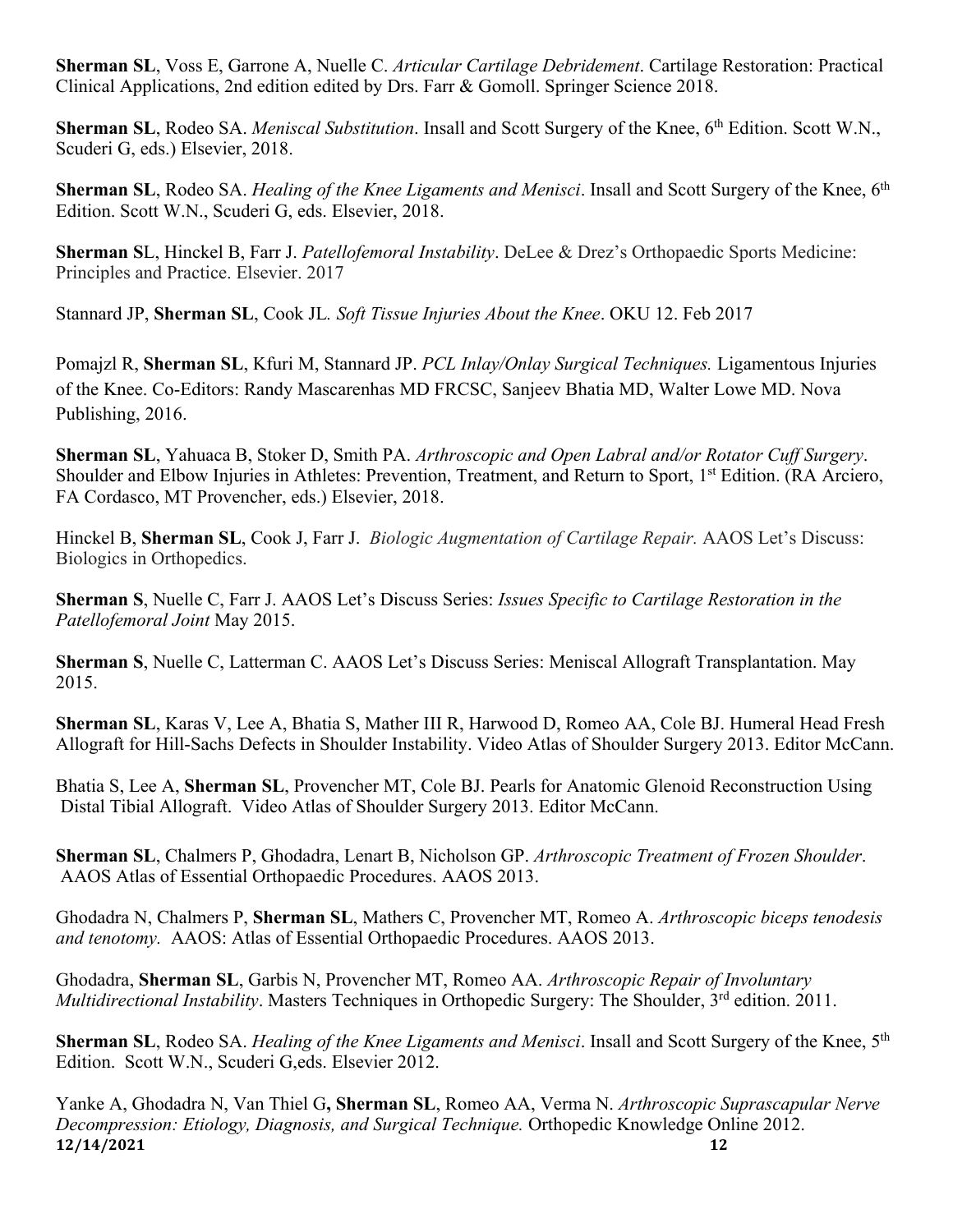Chalmers P, Karas V, **Sherman SL**, Cole BJ. *Combined Cartilage Restoration and Distal Realignment for Patellar and Trochlear Chondral Lesions.* Orthopedic Knowledge Online 2012.

Chalmers P, **Sherman SL**. Patient Positioning, Portal Placement, Normal Arthroscopic Anatomy, and Diagnostic Arthroscopy: Techniques of the Shoulder, Elbow, and Knee in Sports Medicine. Editors: Cole and Sekiya, 2011.

Ghodadra N, **Sherman SL**, Mathers C, Romeo A . *Arthroscopic biceps tenodesis and tenotomy*. AAOS Atlas of Essential Orthopaedic Procedures. AAOS 2011.

**Sherman SL**, Chalmers P, Lenart B. ,Ghodadra N, Nicholson GP . *Arthroscopic Treatment of Frozen Shoulder.* AAOS Atlas of Essential Orthopaedic Procedures. AAOS 2011.

Ellman MB, Rosenthal MD, Van Thiel G, **Sherman SL**, Provencher MT. *Rehabilitation for Revision Anterior Cruciate Ligament Reconstruction*. Current Concepts in Evaluation, Examination, and Rehabilitation of the Knee. Manske R, ed. 2011.

**Sherman SL**, Raphael B, Rodeo SA. *Meniscus Injury*. Musculoskeletal Examination of the Hip and Knee: Making the Complex Simple. Ranawat A, Kelly B, eds. SLACK inc. 2011.

Raphael B, Kelly A, **Sherman SL**, Craig E*. Open Distal Clavicle Excision*. Operative Techniques: Shoulder and Elbow Surgery. Lee D, Neviaser R, eds. Saunders 2011.

Kepler CK, Nho SJ, **Sherman SL**, MacGillivray JD. *Superior Labral Tear Repair and Debridement*. Operative Techniques - Sports Medicine Surgery. Reider B, Terry M, Provencher M,eds. Elsevier Inc. 2010.

**Sherman SL**, Marx RG*. Calcific Tendonitis*. Orthopedic Knowledge Update: Shoulder and Elbow 3. AAOS 2008.

## Peer Reviewed Manuscripts:

Xiao M, Lemos JL, Hwang CE, Sherman SL, Safran MR, Abrams GD. Increased Risk of Anterior Cruciate Ligament Injuries for Female but Not Male Soccer Players on Artificial Turf Versus Natural Grass: A Systematic Review and Meta-Analysis. *Orthop J Sports Med*. In Press.

Tiago Lazzaretti Fernandes, Rafaella Rogatto de Faria, Maria Alice Gonzales, **Seth L. Sherman**, Sara Goldchmit, Andre Fleury. Innovation in Orthopaedics: Part 2—How to Translate Ideas and Research into Clinical Practice. Current Reviews in Musculoskeletal Medicine. 2022 March 04. doi: 10.1007/s12178-022- 09749-4. PMID: 35244892.

Pullen WM, Money AJ, Ray TE, Freehill MT, **Sherman SL.** Post-operative Infection: Prevention, Diagnosis, and Treatment Guidelines for the Sports Surgeon. Sports Med Arthrosc Rev. 2022 Mar 1;30(1):17-23. doi: 10.1097/JSA.0000000000000335.PMID: 35113838.

LaPrade CM, Chona DV, Cinque ME, Freehill MT, McAdams TR, Abrams GD, **Sherman SL**, Safran MR. Return-to-play and performance after operative treatment of Achilles tendon rupture in elite male athletes: a scoping review. Sports Med. 2022 Feb 10:bjsports-2021-104835. doi: 10.1136/bjsports-2021-104835. Online ahead of print. PMID: 35144918

Kuwabara A, Cinque M, Ray T, **Sherman SL**. Treatment Options for Patellofemoral Arthritis.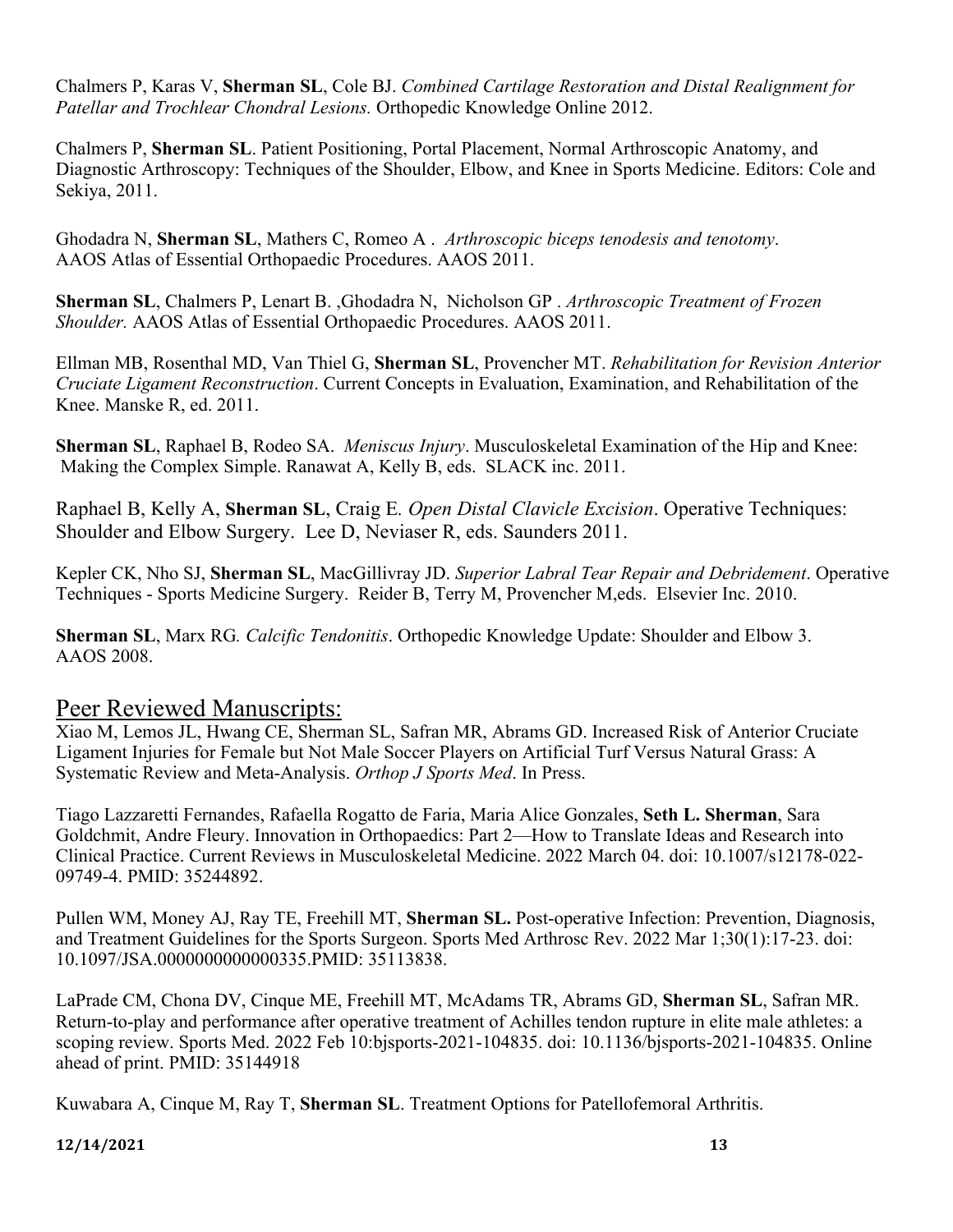Curr Rev Musculoskelet Med. 2022 Feb 4. doi: 10.1007/s12178-022-09740-z. Online ahead of print. PMID: 35118631

Murray IR, LaPrade CM, Pullen WM, **Sherman SL**. Medial Patellofemoral Ligament Repair or Medial Advancement: Is There a Role? Clin Sports Med. 2022 Jan;41(1):157-169. doi: 10.1016/j.csm.2021.07.006. PMID: 34782072.

Chona DV, Kha ST, Minetos PD, LaPrade CM, Chu CR, Abrams GD, Safran MR, **Sherman SL**. Biologic Augmentation for the Operative Treatment of Osteochondral Defects of the Knee: A Systematic Review. Orthop J Sports Med. 2021 Nov 4;9(11):23259671211049756. doi: 10.1177/23259671211049756. PMID: 34778474; PMCID: PMC8573505.

Chona DV, Minetos PD, LaPrade CM, Cinque ME, Abrams GD, **Sherman SL**, Safran MR. Hip Dislocation and Subluxation in Athletes: A Systematic Review. Am J Sports Med. 2021 Oct 8:3635465211036104. doi: 10.1177/03635465211036104. Epub ahead of print. PMID: 34623933.

**Sherman SL**, Curtis DM. Editorial Commentary: Is the Pendulum "Swinging" Away From Patellar Fixation in Medial Patellofemoral Ligament Reconstruction? Arthroscopy. 2021 Oct;37(10):3198-3199. doi: 10.1016/j.arthro.2021.06.001. PMID: 34602157.

Andrew Scott Gudeman, Betina B Hinckel, Lasun Oladeji, Taylor E Ray, Wayne Gersoff, Jack Farr, **Seth L Sherman**. Evaluation of Commercially Available Knee Cartilage Restoration Techniques Stratified by FDA Approval Pathway. The American Journal of Sports Medicine. September 2021. doi:10.1177/03635465211037233

Lisa Su, Ignacio Garcia-Mansilla, Benjamin Kelley, Armin Arshi, Peter Fabricant, **Seth L Sherman**, Kristofer J Jones. Clinical Outcomes of Meniscal Allograft Transplantation With Respect to the Minimal Clinically Important Difference. The American Journal of Sports Medicine. September 2021. doi:10.1177/03635465211036116

Andrew Gudeman, Iain Murray, **Seth L. Sherman**, Jack Farr, How to salvage the delivery of a wrong-sided meniscal allograft: A rare case series, Journal of Cartilage & Joint Preservation, Volume 1, Issue 3, September 2021, 100019, ISSN 2667-2545, https://doi.org/10.1016/j.jcjp.2021.100019.

Guess TM, Gray AD, Willis BW, Guess MM, **Sherman SL**, Chapman DW, Mann JB. Force-Time Waveform Shape Reveals Countermovement Jump Strategies of Collegiate Athletes. Sports. 2020; 8(12):159. https://doi.org/10.3390/sports8120159

Chris Still, Wen-Teh Chang, **Seth L. Sherman**, Kyle R. Sochacki, Jason L. Dragoo, Lei S. Qi, Single-cell transcriptomic profiling reveals distinct mechanical responses between normal and diseased tendon progenitor cells. Cell Reports Medicine. Volume 2, Issue 7. 21 July 2021, 100343, ISSN 2666-3791, https://doi.org/10.1016/j.xcrm.2021.100343.

**Sherman SL**, Calcei J, Ray T, et al. ACL Study Group presents the global trends in ACL reconstruction: biennial survey of the ACL Study GroupJournal of ISAKOS: Joint Disorders & Orthopaedic Sports Medicine Published Online First: 16 July 2021. doi: 10.1136/jisakos-2020-000567

Frank RM, **Sherman SL**, Chahla J, et al. Biologic Association Annual Summit: 2020 Report. Orthopaedic Journal of Sports Medicine. June 2021. doi:10.1177/23259671211015667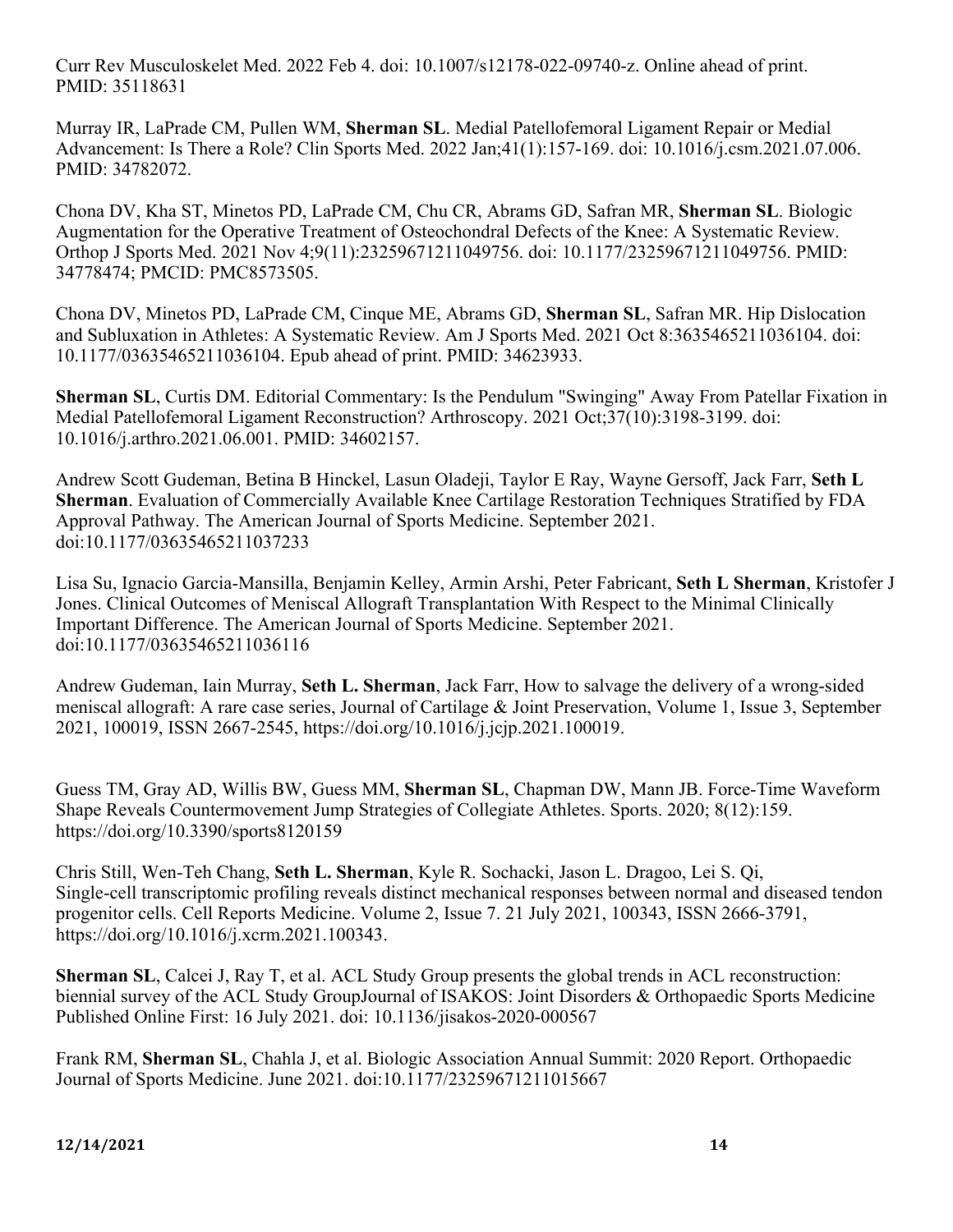Chona D, Eriksson K, Young SW, Denti M, Sancheti PK, Safran M, **Sherman S**. Return to sport following anterior cruciate ligament reconstruction: the argument for a multimodal approach to optimise decision-making: current concepts. J ISAKOS. 2021 Jun 4:jisakos-2020-000597. doi: 10.1136/jisakos-2020-000597. Epub ahead of print. PMID: 34088854.

Liam A. Peebles, Matthew J. Kraeutler, Brian R. Waterman, **Seth L. Sherman**, Mary K. Mulcahey, The Impact of COVID-19 on the Orthopaedic Sports Medicine Fellowship Application Process, Arthroscopy, Sports Medicine, and Rehabilitation, 2021, ISSN 2666-061X, https://doi.org/10.1016/j.asmr.2021.04.002.

Calcei JG, Varshneya K, Sochacki KR, Safran MR, Abrams GD, **Sherman SL.** Concomitant Osteotomy Reduces Risk of Reoperation Following Cartilage Restoration Procedures of the Knee: A Matched Cohort Analysis. CARTILAGE. May 2021. doi:10.1177/19476035211011515 PMID: 33969740

Xiao M, Lemos JL, Hwang CE, **Sherman SL**, Safran MR, Abrams GD. High Specialization among Female Youth Soccer Players Is Associated with an Increased Likelihood of Serious Injury. Med Sci Sports Exerc. 2021 Apr 28. doi: 10.1249/MSS.0000000000002693. Epub ahead of print. PMID: 33927169.

Fabricant PD, Heath MR, Veerkamp M, Gruber S, Green DW, Strickland SM, Wall EJ, Mintz DN, Emery KH; JUPITER Study Group, Shubin Stein BE, Parikh SN, Brady JM, Ellis HB, Farr J, Heyworth BE, Koh JL, Kramer D, Magnussen RA, Redler LH, **Sherman SL**, Tompkins M, Wilson PL. Reliability of Radiologic Assessments of Clinically Relevant Growth Remaining in Knee MRI of Children and Adolescents With Patellofemoral Instability: Data From the JUPITER Cohort. Orthop J Sports Med. 2021 Apr 13;9(4):2325967121991110. doi: 10.1177/2325967121991110. PMID: 33912616; PMCID: PMC8047867.

Hinckel BB, Thomas D, Vellios EE, Hancock KJ, Calcei JG, **Sherman SL**, Eliasberg CD, Fernandes TL, Farr J, Lattermann C, Gomoll AH. Algorithm for Treatment of Focal Cartilage Defects of the Knee: Classic and New Procedures. Cartilage. 2021 Mar 20:1947603521993219. doi: 10.1177/1947603521993219. Epub ahead of print. PMID: 33745340.

Bosshardt, L., Ray, T. & **Sherman, S**. Non-operative Management of Anterior Knee Pain: Patient Education. Curr Rev Musculoskelet Med (2021). https://doi-org.laneproxy.stanford.edu/10.1007/s12178-020-09682-4

Rund, J.M., Hinckel, B.B. & **Sherman, S.L**. Acute Patellofemoral Dislocation: Controversial Decision-Making. Curr Rev Musculoskelet Med (2021). https://doi-org.laneproxy.stanford.edu/10.1007/s12178-020-09687-z

Avinesh Agarwalla, MD, Kaisen Yao, MD, Christon Darden, MD, MS, Anirudh K. Gowd, MD, **Seth L. Sherman, MD,** Jack Farr, MD, Beth Ellen Shubin Stein, MD, Nirav H. Amin, MD, Joseph N. Liu, MD. Assessment and Trends of the Methodological Quality of the Top 50 Most Cited Articles on Patellar Instability. Orthopaedic Journal of Sports Medicine. January 2021. doi:10.1177/2325967120972016

Arnold MP, Calcei JG, Vogel N, Magnussen RA, Clatworthy M, Spalding T, Campbell JD, Bergfeld JA, **Sherman SL**; ACL Study Group. ACL Study Group survey reveals the evolution of anterior cruciate ligament reconstruction graft choice over the past three decades. Knee Surg Sports Traumatol Arthrosc. 2021 Jan 24. doi: 10.1007/s00167-021-06443-9. Epub ahead of print. PMID: 33486558.

Xiao M, Donahue J, Safran MR, **Sherman SL**, Abrams GD. Administrative Databases Used for Sports Medicine Research Demonstrate Significant Differences in Underlying Patient Demographics and Resulting Surgical Trends. Arthroscopy. 2021 Jan;37(1):282-289.e1. doi: 10.1016/j.arthro.2020.09.013.PMID: 32966865.

**12/14/2021 15 Sherman S.L**., Rund J.M., Hinckel B.B., Farr J. (2021) Patellar Instability. In: Brittberg M., Slynarski K. (eds) Lower Extremity Joint Preservation. Springer, Cham. https://doi.org/10.1007/978-3-030-57382-9\_22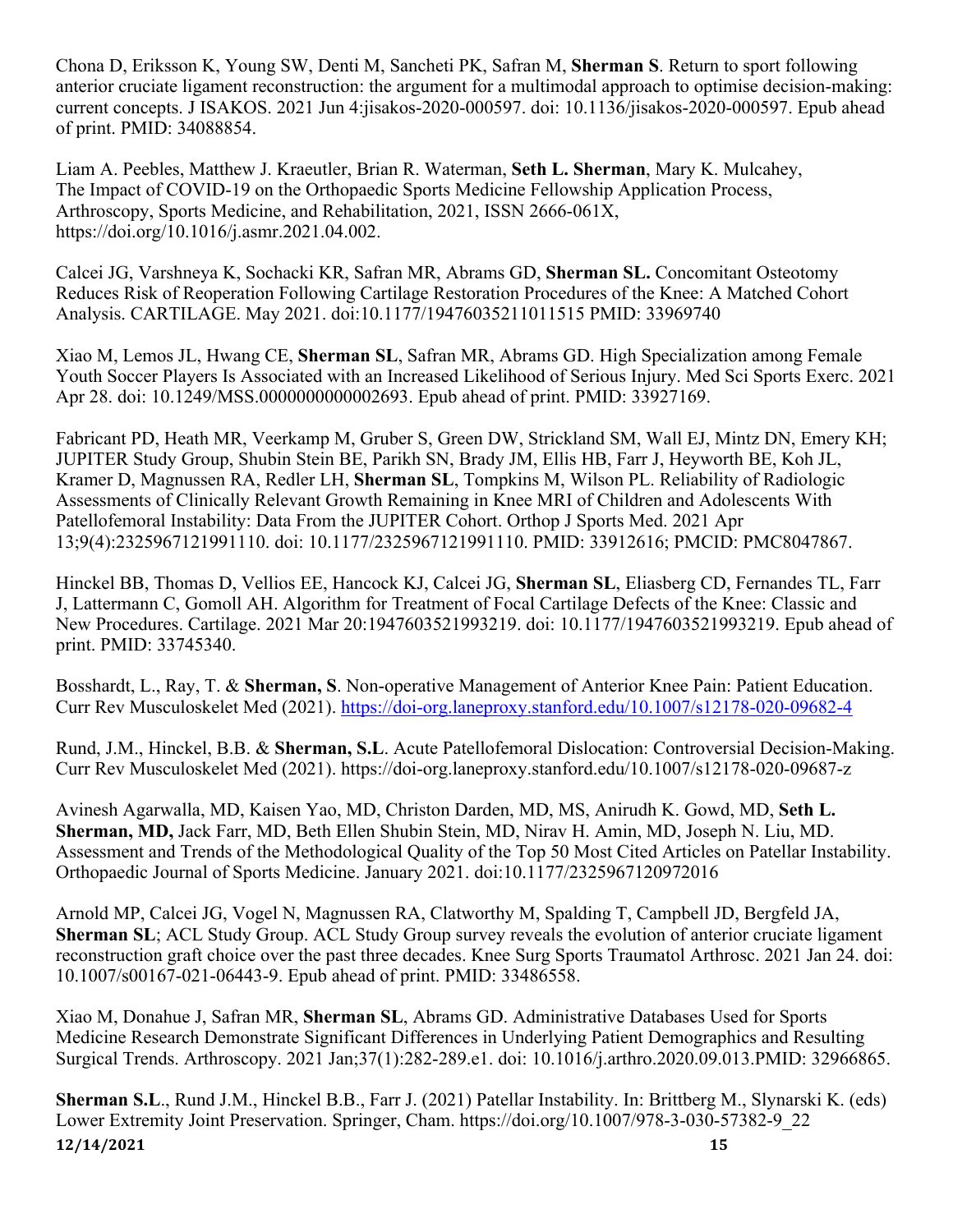Xiao M, **Sherman SL**, Safran MR, Abrams GD. Significantly Lower Infection Risk For ACL Grafts Pre-Soaked in Vancomycin Compared to Un-Soaked Grafts: A Systematic Review and Meta-analysis. Arthroscopy. 2020 Dec

Guess TM, Gray AD, Willis BW, Guess MM, **Sherman SL**, Chapman DW, Mann JB. Force-Time Waveform Shape Reveals Countermovement Jump Strategies of Collegiate Athletes. Sports (Basel). 2020 Dec 2;8(12):159.

Calcei JG, Ray T, **Sherman SL**, Farr J. Management of Large Focal Chondral and Osteochondral Defects in the Knee. J Knee Surg. 2020 Dec;33(12):1187-1200

Sochacki KR, Safran MR, Abrams GD, Donahue J, Chu C, **Sherman SL**. Platelet-Rich Plasma Augmentation for Isolated Arthroscopic Meniscal Repairs Leads to Significantly Lower Failure Rates: A Systematic Review of Comparative Studies. Orthop J Sports Med. 2020 Nov 20;8(11):2325967120964534

Gao I, Sochacki KR, Freehill MT, **Sherman SL**, Abrams GD. Superior Capsular Reconstruction: A Systematic Review of Surgical Techniques and Clinical Outcomes. Arthroscopy. 2020 Nov 20:S0749-8063(20)30749-0

Makaram NS, Murray IR, Rodeo SA, **Sherman SL**, Murray AD, Haddad FS, McAdams TR, Abrams GD. The use of biologics in professional and Olympic sport: a scoping review protocol. Bone Jt Open. 2020 Nov 17;1(11):715-719.

Flanigan DC, **Sherman SL**, Chilelli B, Gersoff W, Jones D, Lee CA, Toth A, Cramer C, Zaporojan V, Carey J. Consensus on Rehabilitation Guidelines among Orthopedic Surgeons in the United States following Use of Third-Generation Articular Cartilage Repair (MACI) for Treatment of Knee Cartilage Lesions. Cartilage. 2020 Oct 30

Sochacki KR, Varshneya K, Safran MR, Abrams GD, Donahue J, Wang T, **Sherman SL**. Reoperation Rates Following Meniscus Transplantation Using the Truven Database. Arthroscopy. 2020 Oct;36(10):2731-2735. PMID: 32645340.

Sochacki KR, Varshneya K, Calcei JG, Safran MR, Abrams GD, Donahue J, Chu C, **Sherman SL**. Comparison of Autologous Chondrocyte Implantation and Osteochondral Allograft Transplantation of the Knee in a Large Insurance Database: Reoperation Rate, Complications, and Cost Analysis. Cartilage. 2020 Oct 27:1947603520967065. doi: 10.1177/1947603520967065. PMID: 33106002.

Sochacki KR, Varshneya K, Calcei JG, Safran MR, Abrams GD, Donahue J, **Sherman SL**. Comparing Meniscectomy and Meniscal Repair: A Matched Cohort Analysis Utilizing a National Insurance Database. Am J Sports Med. 2020 Aug;48(10):2353-2359. doi: 10.1177/0363546520935453. PMID: 32667826.

Varshneya K, Safran MR, **Sherman SL**, Abrams GD. Costs, Complications, and Reoperations Associated With Primary Arthroscopic Rotator Cuff Repair With or Without Acromioplasty and/or Biceps Tenodesis. Arthrosc Sports Med Rehabil. 2020 Jul 29;2(4):e369-e376.

Sochacki KR, Dillingham MF, Abrams GD, **Sherman SL**, Donahue J. Humeral Head Osteochondral Allograft Reconstruction with Arthroscopic Anterior Shoulder Stabilization at a Long-Term Follow-Up: A Case Report. JBJS Case Connect. 2020 Apr-Jun;10(2):e0555. doi: 10.2106/JBJS.CC.19.00555. PMID: 32649125.

Murray IR, Chahla J, Piuzzi N, Frank R, Mandelbaum BR, Dragoo J; Members of the Biologics Association. Rogue Stem Cell Clinics. Bone and Joint Journal. 2020;102-B(2):148-154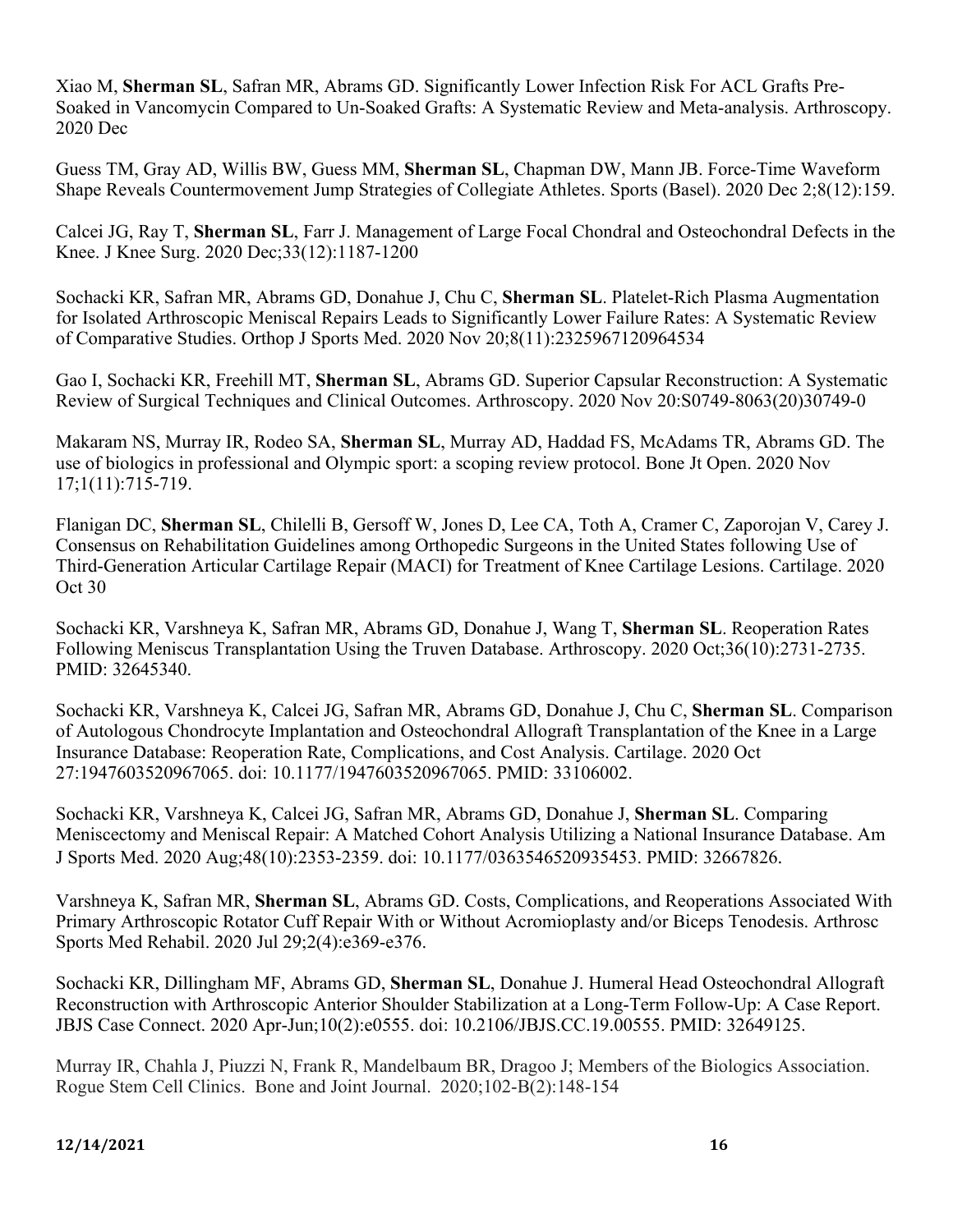Makaran, **Sherman SL,** Abrams G, Safran M, Murray IR. Rationale for Biologics in Sports Medicine. Operative Techniques in Sports Medicine, 2020:28(3):150753

Patrick G Robinson MRCS, Geoffrey D. Abrams MD, **Seth L. Sherman MD**, Marc R. Safran MD, Iain R. Murray FRCS, PhD. Autologous Bone Grafting. Operative Techniques in Sports Medicine. 19 October 2020.

Hinckel, Betina B. MD, PhD; Baumann, Charles A. BS; Ejnisman, Leandro MD; Cavinatto, Leonardo M. MD; Martusiewicz, Alexander MD; Tanaka, Miho J. MD; Tompkins, Marc MD; **Sherman, Seth L. MD**; Chahla, Jorge A. MD, PhD; Frank, Rachel MD; Yamamoto, Guilherme L. MD, PhD; Bicos, James MD; Arendt, Liza MD; Fithian, Donald MD; Farr, Jack MD. Evidence-based Risk Stratification for Sport Medicine Procedures During the COVID-19 Pandemic, JAAOS: Global Research and Reviews: October 2020 - Volume 4 - Issue 10 p e20.00083 doi: 10.5435/JAAOSGlobal-D-20-00083

Murray IR, Makaram NS, Sherman SL, Safran MR, LaPrade RF, Abrams GD. We Need Robust Nomenclature for Orthobiologics: Letter to Editor. The American Journal of Sports Medicine. 2020 Sep 30;48(12):NP52- NP54. doi:10.1177/0363546520947043

Medina J, Garcia-Mansilla I, Fabricant PD, Kremen TJ, **Sherman SL**, Jones K. Microfracture for the Treatment of Symptomatic Cartilage Lesions of the Knee: A Survey of International Cartilage Regeneration & Joint Preservation Society. Cartilage. 2020 Sep.PMID: 32911974.

Xiao M, **Sherman SL**, Safran MR, Abrams GD. Surgeon practice patterns for pre-soaking ACL tendon grafts in vancomycin: a survey of the ACL study group. Knee Surg Sports Traumatol Arthrosc. 2020 Sep 9. doi: 10.1007/s00167-020-06265-1.PMID: 32902684.

Xiao M, Leonardi EA, Sharpe O, **Sherman SL**, Safran MR, Robinson WH, Abrams GD. Soaking of Autologous Tendon Grafts in Vancomycin Before Implantation Does Not Lead to Tenocyte Cytotoxicity. Am J Sports Med. 2020 Sep 8:363546520951815. doi: 10.1177/0363546520951815. PMID: 32898431.

Enweze, Lawrence C. MD; Varshneya, Kunal BS; **Sherman, Seth L.** MD; Safran, Marc R. MD; Abrams, Geoffrey D. MD Risk of Subsequent Knee Arthroplasty After Sports Medicine Procedures, JAAOS: Global Research and Reviews: August 2020 - Volume 4 - Issue 8 - p e20.00125 doi: 10.5435/JAAOSGlobal-D-20- 00125

Endo A, Hoogervorst P, Safranek C, Sochacki KR, Safran MR, **Sherman SL**, Donahue J. Linked Double-Row Equivalent Arthroscopic Rotator Cuff Repair Leads to Significantly Improved Patient Outcomes. Orthop J Sports Med. 2020 Jul 16;8(7):2325967120938311. doi: 10.1177/2325967120938311. PMID: 32728593; PMCID: PMC7366410.

Hogan D, Rund J, Ma R, **Sherman SL.** Comparison of Bone-Patella Tendon-Bone (BTB) and Quadriceps Autograft for ACL Reconstruction. *Orthopaedic Journal of Sports Medicine*. July 2020. (published abstract) doi:10.1177/2325967120S00492

Stannard J, Smith M, Ma R, **Sherman SL** et al. Prospective Randomized Controlled Clinical Trial Comparing Hyperosmolar Saline to Standard Isotonic Irrigation Fluid for Arthroscopic Knee Surgery. *Orthopaedic Journal of Sports Medicine*. July 2020. (published abstract) doi:10.1177/2325967120S00494

Cinque ME, Bodendorfer BM, Shu HT, Arnold NA, Gray AD, Summerhays BJ, Guess TM, **Sherman SL**. The effect of silicone ankle sleeves and lace-up ankle braces on neuromuscular control, joint torque, and cutting agility. Journal of Orthopaedics. 2020 Jul 6.

**12/14/2021 17** Gulbrandsen, Trevor R. MD; Willis, Brad W. MPT; Guess, Trent M. PhD; Gray, Aaron D. MD;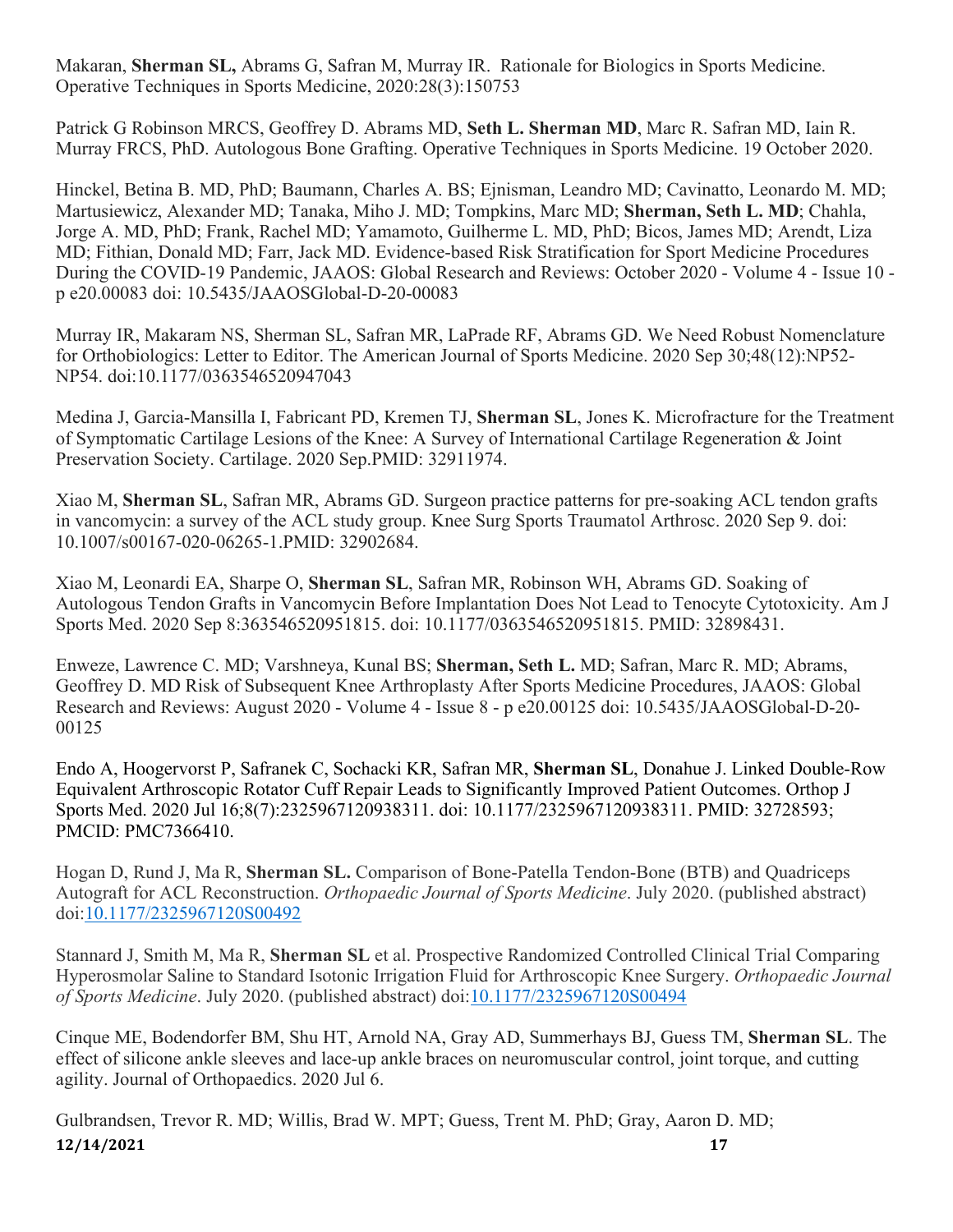**Sherman, Seth L.,** MD. Hop Test Does Not Correlate with Neuromuscular Control during Drop Vertical Jump Test: A Prognostic Comparative Study Utilizing Healthy Subjects. Current Orthopaedic Practice 2020 May 15.

Sochacki KR, Dillingham MF, Abrams GD, **Sherman SL**, Donahue J. Humeral Head Osteochondral Allograft Reconstruction with Arthroscopic Anterior Shoulder Stabilization at a Long-Term Follow-Up: A Case Report. JBJS Case Connector. 2020 Apr 1.

**Sherman SL**, Geeslin DW, Hogan DW, Welsh JW, Rund JM, Worley JR, Richard M, Gray A. Comparison of MPFL Repair Versus MPFL Reconstruction for Refractory Patella Instability in Patients Under 18 Years Old. Orthopaedic Journal of Sports Medicine (published abstract). 2020 Apr 28.

Meredith SJ, Rauer T, Chmielewski TL, Fink C, Diermeier T, Rothrauff BB, Svantesson E, Hamrin Senorski E, Hewett TE, **Sherman SL**, Lesniak BP; Panther Symposium ACL Injury Return to Sport Consensus Group. Return to sport after anterior cruciate ligament injury: Panther Symposium ACL Injury Return to Sport Consensus Group. Knee Surg Sports Traumatol Arthrosc. 2020 Apr 28

Chahla J, Hinckel BB, Yanke AB, Farr J, Bugbee WD, Carey JL, Cole BJ, Crawford DC, Fleischli JE, Getgood A, Gomoll AH, Gortz S, Gross AE, Jones DG, Krych AJ, Lattermann C, Mandelbaum BR, Mandt PR, Minas T, Mirzayan R, Mologne TS, Polousky JD, Provencher MT, Rodeo SA, Safir O, **Sherman SL**, Strauss ED, Strickland SM, Wahl CJ, Williams RJ 3rd. An Expert Consensus Statement on the Management of Large Chondral and Osteochondral Defects in the Patellofemoral Joint. Orthop J Sports Med. 2020 Mar

Sochacki KR, Shea KG, Varshneya K, Safran MR, Abrams GD, Donahue J, **Sherman SL**. Relationship of the Medial Patellofemoral Ligament Origin on the Distal Femur to the Distal Femoral Physis: A Systematic Review. Am J Sports Med. 2020 Feb 28

Hinckel BB, Pratte EL, Baumann CA, Gowd AK, Farr J, Liu JN, Yanke AB, Chahla J, **Sherman SL**. Patellofemoral Cartilage Restoration: A Systematic Review and Meta-analysis of Clinical Outcomes. Am J Sports Med. 2020 Jan

**Sherman SL**, DiPaolo ZJ, Ray TE, Sachs BM, Oladeji LO. Meniscus Injuries: A Review of Rehabilitation and Return to Play. Clin Sports Med. 2020 Jan; 39(1):165-183

Manuel F. Schubert, Rajeshwar Sidhu, Alan M. Getgood, **Seth L. Sherman**. Failures of Realignment Osteotomy. Operative Techniques in Sports Medicine. Volume 28, Issue 1, December 2019.

**Seth L. Sherman MD**, Benjamin Todd Raines MD, MA, ATC M. Benjamin Burch MD, MS Taylor Ray BS, Beth E. Shubin Stein MD. Patellofemoral Imaging and Analysis. Operative Techniques in Sports Medicine Volume 27, Issue 4, December 2019.

Oliver HA, Bozynski CC, Cook CR, Kuroki K, **Sherman SL**, Stoker AM, Cook JL. Enhanced Subchondroplasty Treatment for Post-Traumatic Cartilage and Subchondral Bone Marrow Lesions in a Canine Model. J Orthop Res. 2019 Nov 6

**Sherman SL**, Humpherys J, Farr J. Optimizing Patellofemoral Cartilage Restoration and Instability With Tibial Tubercle Osteotomy. Arthroscopy. 2019 Aug; 35 (8):2255-2256

**Sherman SL**. Editorial Commentary: Risk Stratification Is the New "Standard of Care" Following First-Time Patellar Dislocation. Arthroscopy. 2019 Aug; 35(8):2482-2483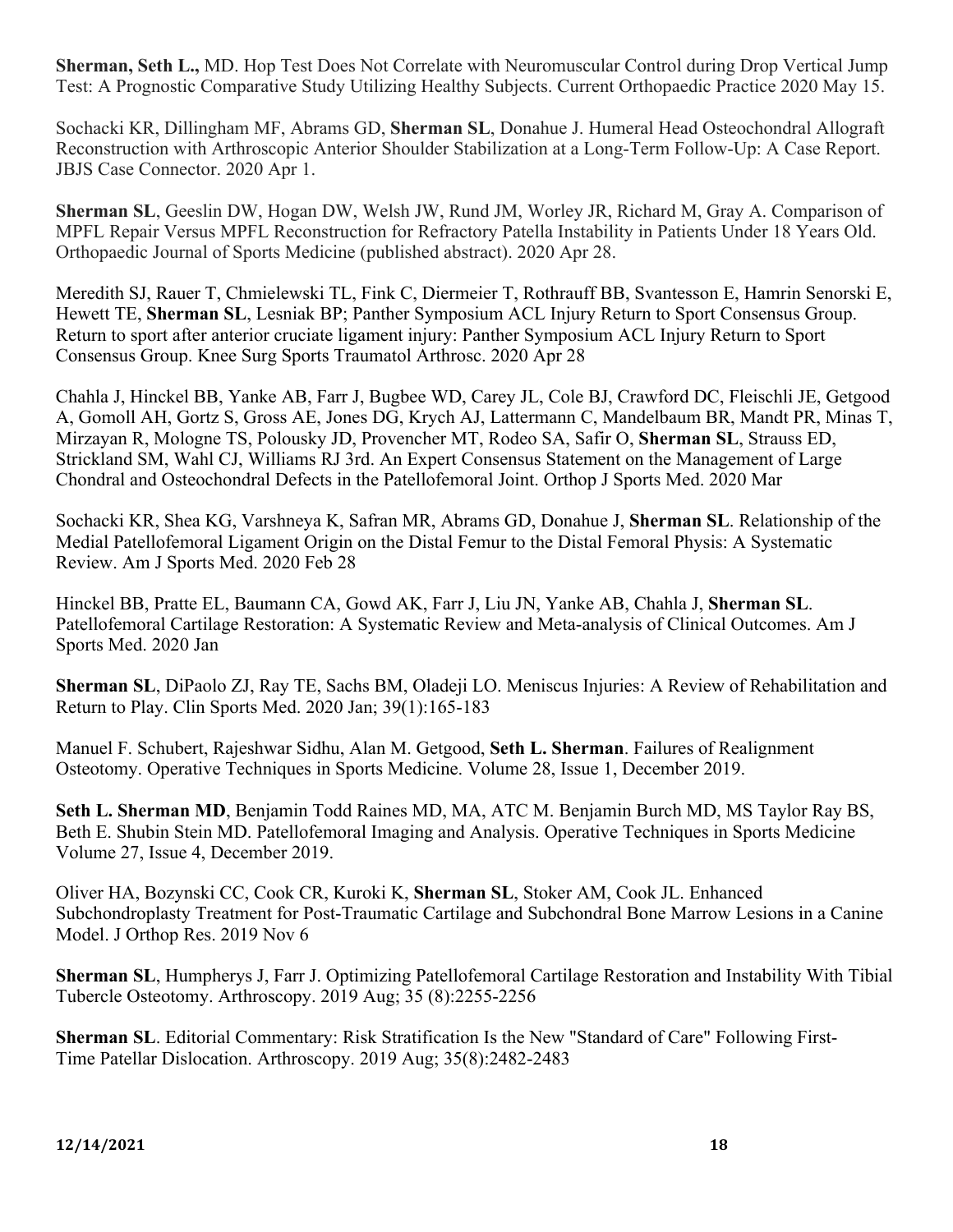Bodendorfer BM, Arnold NR, Shu HT, Leary EV, Cook JL, Gray AD, Guess TM, **Sherman SL**. Do neoprene sleeves and prophylactic knee braces affect neuromuscular control and cutting agility? Physical Therapy in Sport. 2019; 39:23-31.

Chaudhry ZS, Fram B, Henn RF 3rd, **Sherman SL\***, Hammoud S. The 50 Most-Cited Articles in Meniscal Allograft Transplantation Research: A Bibliometric Analysis. Cartilage. 2019; 10(2):196-204.

Sheppard WL, Hinckel BB, Arshi A, **Sherman SL\***, Jones KJ. Accurate Reporting of Concomitant Procedures is Highly Variable in Studies Investigating Knee Cartilage Restoration. Cartilage. 2019 Apr 11. [Epub ahead of print] doi: 10.1177/1947603519841673. PMID: 30971096

Raines BT, Pomajzl RJ, Ray TE, Bley JA, **Sherman SL**. Isolated Complete Rupture of the Biceps Femoris Insertion: A Surgical Repair Technique Manuscript. Arthrosc Tech. 2019 Mar 28;8(4)

Gray AD, Miller S, Galloway S, **Sherman SL**, Leary E, Willis BW. Anterior Cruciate Ligament Injuries in Missouri High School Male and Female Soccer Athletes: Are Match ACL Rates Being Underestimated? Orthop J Sports Med. 2019.

Willis BW, Hocker K, Razu S, Gray AD, Skubic M, **Sherman SL\***, Kurkowski S, Guess TM. Relationship Between Two-Dimensional Frontal Plane Measures and the Knee Abduction Angle During the Drop Vertical Jump. J Sport Rehabil. 2018 Nov 13:1-14.

**Sherman SL**, Oladeji LO, Welsh J, DiPaolo ZJ. Management of patellofemoral instability in the setting of multi-ligament knee injury. Annals of Joint. 2018;3:100.

**Sherman SL**, Black B, Mooberry MA, Freeman KL, Gulbrandsen TR, Milles JL, Evans L, Flood D, Pfeiffer F. Biomechanical Evaluation of Suture Anchor versus Transosseous Tunnel Patellar Tendon Repair Techniques. J Knee Surg. 2018 Sep 6. doi: 10.1055/s-0038-1669790.

**Sherman SL**, Thomas DM, Gulbrandsen TR, Farr J. Meniscus Allograft Transplantation. Operative Techniques in Sports Medicine. Volume 26 issue 3. September 2018.

Farr J, **Sherman SL**. Evaluation of Novel Cartilage Treatment Options for Clinical Use. Operative Techniques in Sports Medicine. Volume 26 Issue 3. Sept 2018.

**Sherman SL**, Thomas DM, Farr J. Chondral and Osteochondral Lesions in the Patellofemoral Joint: When and How to Manage. Annals of Joint. June 2018

Nuelle CW, Cook CR, Stoker AM, Cook JL, **Sherman SL**. In Vivo Toxicity of Local Anesthetics and Corticosteroids on Supraspinatus Tenocyte Cell Viability and Metabolism Iowa Orthop J. 2018;38:107-112.

**Sherman SL**, Gulbrandsen TR, Lewis HA, Gregory MH, Capito NM, Gray AD, Bal BS. Overuse of Magnetic Resonance Imaging in the Diagnosis and Treatment of Moderate to Severe Osteoarthritis. Iowa Orthop J. 2018;38:33-37.

**Sherman SL**. Editorial Commentary: When It Comes to Patient Outcome, Femoral Tunnel Vision May Miss the 'Point' in Knee Medial Patellofemoral Ligament Reconstruction. Arthroscopy. 2018 Aug;34(8):2417-2419. doi: 10.1016/j.arthro.2018.05.022.

**Sherman SL**, Deasis DP, Garrone AJ, Voss EE, Oliver HA. Return to Play after Patellar Stabilization. Curr Rev Musculoskelet Med. 2018;11(2):280-284.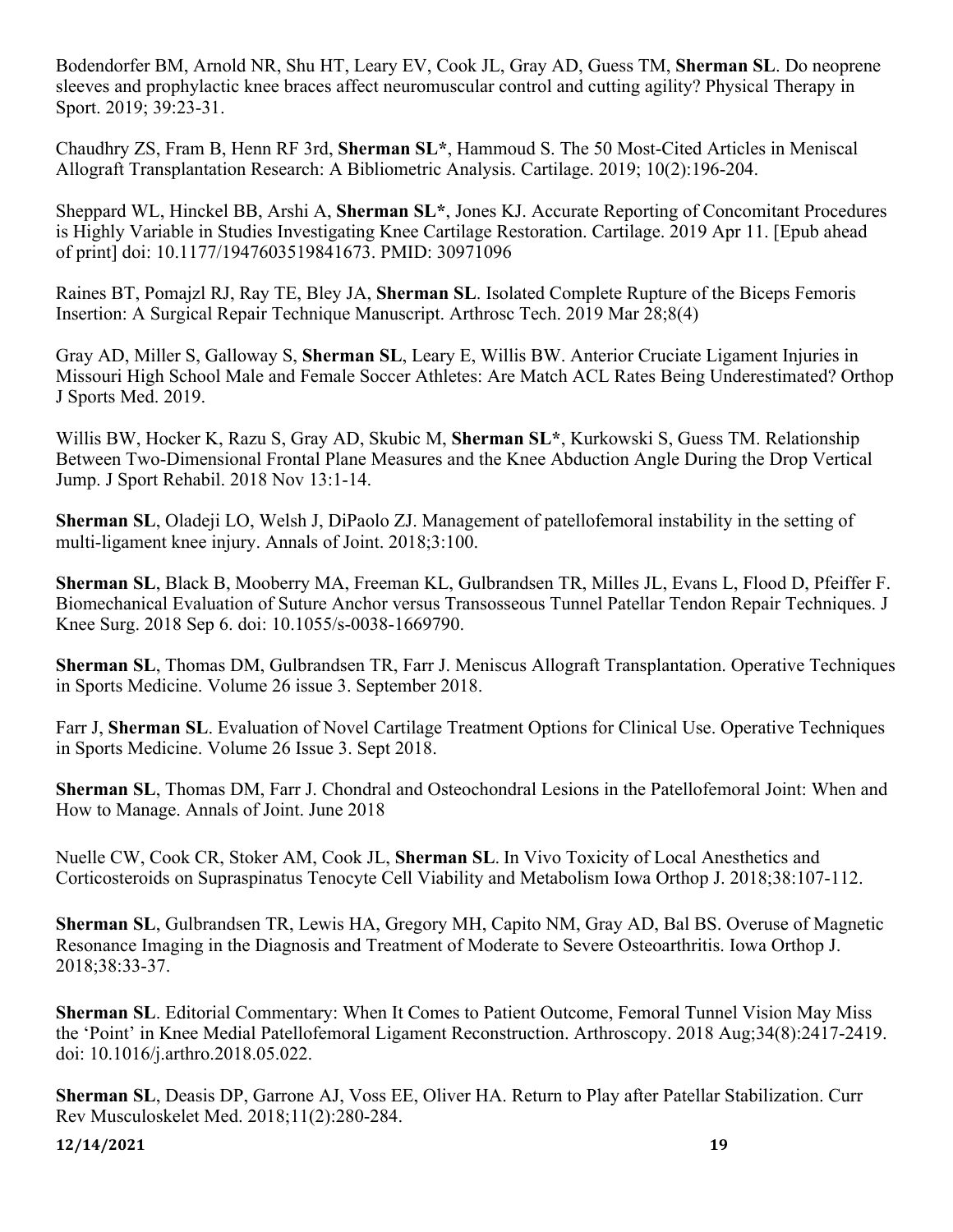Brimmo OA, Bozynski CC, Cook CR, Kuroki K, **Sherman SL\***, Pfeiffer FM, Stoker AM, Cook JL. Subchondroplasty for the Treatment of Post-Traumatic Bone Marrow Lesions of the Medial Femoral Condyle in a Pre-Clinical Canine Model. J Orthop Res. 2018;36(10):2709-2717.

**Sherman SL**, Thompson SF, Clohisy JCF. Distal Femoral Varus Osteotomy for the Management of Valgus Deformity of the Knee. J Am Acad Orthop Surg. 2018 May 1;26(9):313-324.

Mishra AK, Skubic M, Willis BW, Guess T, Gray AD, **Sherman SL.** A Novel Depth Image Analysis Method to Calculate the Anterior Reach of the Modified Star Excursion Balance Test. Proceedings of the 12th EAI International Conference on Pervasive Computing Technologies for Healthcare. May 2018:11-14.

Nuelle CW, Stokes DC, Kuroki K, Crim JR, **Sherman SL**. Radiologic and Histologic Evaluation of Proximal Bicep Pathology in Patients with Chronic Biceps Tendinopathy Undergoing Open Subpectoral Biceps Tenodesis. Arthroscopy. 2018 Mar 21.

**Sherman SL**. Patellofemoral Cartilage Restoration: Indications, Techniques, and Outcomes. J Knee Surg. 2018 Mar;31(3):205.

Thompson SF, Guess TM, Plackis AC, **Sherman SL\***, Gray AD. Youth Baseball Pitching Mechanics: A Systematic Review. *Sports Health*. 2018;10(2):133-140. \**Participated in concept for investigation, manuscript preparation, edited manuscript and revisions.*

**Sherman SL**. Editorial Commentary: The Krackow Stitch: More Than 30 Years of Tendon Repair and Still Holding Strong. Arthroscopy. 2018 Mar;34(3):669-670.

Jones KJ, Sheppard WL, Arshi A, Hinckel BB, **Sherman SL**. Articular Cartilage Lesion Characteristic Reporting Is Highly Variable in Clinical Outcomes Studies of the Knee. Cartilage. 2018 Feb 1.

Baumann CA, Pratte EL, **Sherman SL\***, Arendt EA, Hinckel BB. Reconstruction of the medial patellotibial ligament results in favorable clinical outcomes: a systematic review. Knee Surg Sports Traumatol Arthrosc. 2018; 26(10): 2920-2933.

**Sherman SL**. Editorial Commentary: "Knot" Less Strength at Half the Cost-Is It Time to Abandon Medial Row Anchors in Shoulder Double-Row Rotator Cuff Repair? Arthroscopy. 2018 Jan;34(1):64-65.

Unal B, Hinckel BB, **Sherman SL\***, Lattermann C. Comparison of Lateral Retinaculum Release and Lengthening in the Treatment of Patellofemoral Disorders *Am J Orthop*. 2017 September;46(5):224-228.

Raines BT, Naclerio E, **Sherman SL**. Management of Anterior Cruciate Ligament Injury?: What's In and What's Out? Indian J Orthop. 2017 Sep-Oct;51(5):563-575.

Smith SE, Snider CL, Gilley DR, Grant DN, **Sherman SL\***, Ulery BD, Grant DA, Grant SA. Homogenized Porcine Extracellular Matrix Derived Injectable Tissue Construct with Gold Nanoparticles for Musculoskeletal Tissue Engineering Applications. *Journal of Biomaterials and Nanobiotechnology, 2017*, 8, 125-143. doi: 10.4236/jbnb.2017.82009

Willis BW, Razu S, Baggett K, Jahandar A, Gray AD, Skubic M, **Sherman SL\***, Blecha K, Guess TM. Sex Differences in Frontal and Transverse Plane Hip and Knee Kinematics during the Modified Start Excursion Balance Test. *Human Movement*. Sept (3) 2017. doi: 10.1515/humo-2017-0028. \*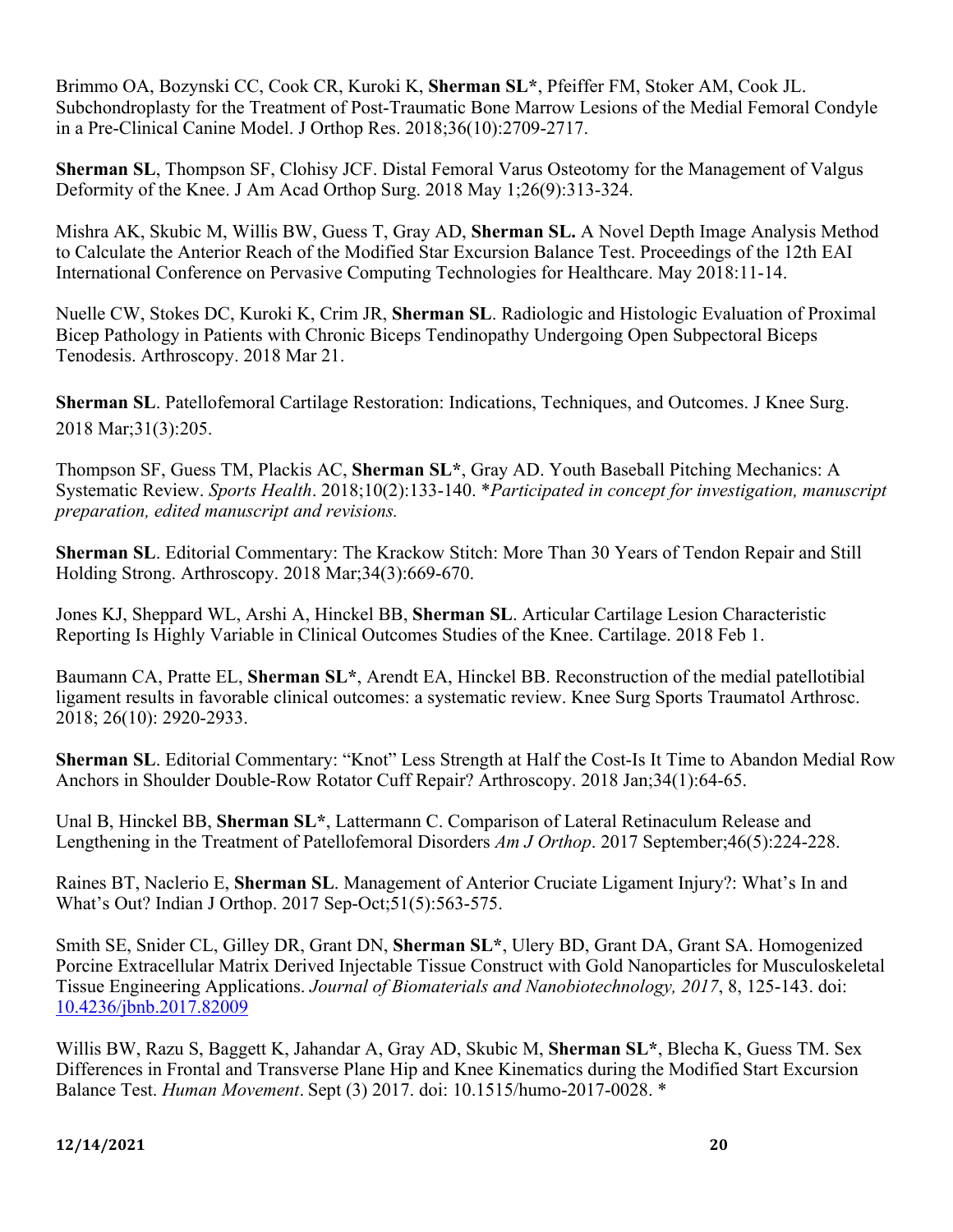Gray AD, Willis BW, Skubic M, Huo Z, Razu S, **Sherman SL\***, Guess TM. Development and Validation of a Portable and Inexpensive Tool to Measure the Drop Vertical Jump Using the Microsoft Kinect V2. Sports Health. 2017;9(6):537-544.

**Sherman SL**, Thyssen E, Nuelle CW. Osteochondral Autologous Transplantation. Clin Sports Med. 2017 Jul;36(3):489-500. doi: 10.1016/j.csm.2017.02.006. Epub 2017 Apr 26. Review.

Capito NM, Cook JL, Yahuaca B, Capito MD, **Sherman SL**, Smith MJ. Safety and efficacy of hyperosmolar irrigation solution in shoulder arthroscopy.J Shoulder Elbow Surg. 2017 May;26(5):745-751. doi: 10.1016/j.jse.2017.02.021. Epub 2017 Mar 18.

Grant SA, Smith SE, Schmidt H, Pfeiffer F, Kuroki K, **Sherman S\***, White R, Grant DA. In vivo bone tunnel evaluation of nanoparticle-grafts using an ACL reconstruction rabbit model. J Biomed Mater Res A. 2017 Apr;105(4):1071-1082. DOI 10.1002/jbm.a.36000.

Monibi FA, Bozynski CC, Kuroki K, Stoker AM, Pfeiffer FM, **Sherman SL\***, Cook JL. Development of a Micronized Meniscus Extracellular Matrix Scaffold for Potential Augmentation of Meniscal Repair and Regeneration. Tissue Eng Part C Methods. 2016 Dec;22(12): 1059-1070. DOI: 10.1089/ten.TEC.2016.0276.

Capito NM, Owens BD, **Sherman SL\***, Smith MJ. Osteochondral Allografts in Shoulder Surgical Procedures. JBJS Rev. 2016 Nov 15;4(11). DOI: 10.2106/JBJS.RVW.16.0001.

**Sherman SL**. Editorial Commentary: Is It Time for Surgeons to "Take Back the Block"? Do-It-Yourself Suprascapular Nerve Blocks for Arthroscopic Rotator Cuff Repair. Arthroscopy. 2016 Nov;32(11):2210- 2211. Doi:10.1016/j.arthro.2016.06.031

Nuelle CW, Cook CR, Stoker AM, Cook JL, **Sherman SL**. *In vitro* toxicity of local anaesthetics and corticosteroids on supraspinatus tenocyte viability and metabolism. J Orthop Translat. 2016 Sep 28;8:20-24

Arshi A, Siesener NJ, McAllister DR, Williams RJ 3rd, **Sherman SL\***, Jones KJ. The 50 Most Cited Articles in Orthopedic Cartilage Surgery. Cartilage. 2016 Jul;7(3):238-47.

**Sherman SL**, Copeland ME, Milles JL, Flood DA, Pfeiffer FM. Biomechanical Evaluation of Suture Anchor Versus Transosseous Tunnel Quadriceps Tendon Repair Techniques. Arthroscopy. 2016 Jun;32(6):1117-24

Erickson BJ, Cvetanovich G, Waliullah K, Khair M, Smith P, Bach B Jr, **Sherman S**. Two-Stage Revision Anterior Cruciate Ligament Reconstruction. Orthopedics. 2016 May 1;39(3):e456-64

Poma C, **Sherman SL\***, Spence B, Brenner LH, Bal BS. Rethinking the Standard of Care in Treating Professional Athletes. Clin Sports Med. 2016 Apr;35(2):269-74.

Erickson BJ, Campbell K, Cvetanovich GL, Harris JD, Bach BR Jr, **Sherman SL**. Nonligamentous Soft Tissue Pathology About the Knee: A Review. Orthopedics. 2016 Jan 1;39(1):32-42.

**Sherman SL**, Vetter J, Nuelle C. Clinical Vignette with Cover Photo/Video. Arthroscopy. 2015 Nov.

**Sherman SL**, Khazai RS, James CH, Stoker AM, Flood DL, Cook JL. In Vitro Toxicity of Local Anesthetics and Corticosteroids on Chondrocyte and Synoviocyte Viability and Metabolism. Cartilage. 2015 Oct;6(4):233- 240.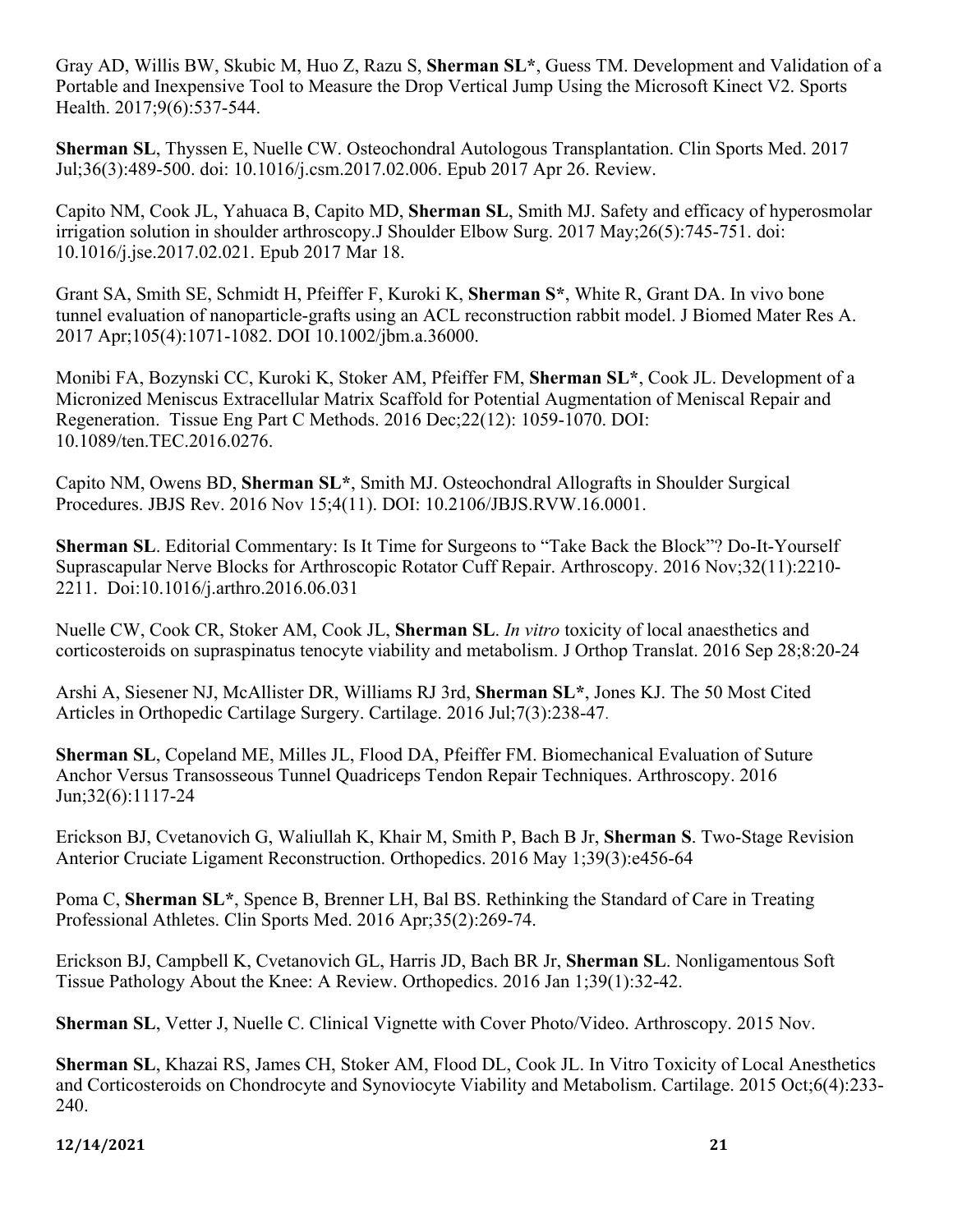Ellman MB, **Sherman SL\***, Forsythe B, LaPrade RF, Cole BJ, Bach BR Jr. Return to Play Following Anterior Cruciate Ligament Reconstruction. J Am Acad Orthop Surg. 2015 May;23(5):283-296. Review.

Brimmo OA, Pfeiffer F, Bozynski CC, Kuroki K, Cook C, Stoker A, **Sherman SL\***, Monibi F, Cook JL. Development of a Novel Canine Model for Posttraumatic Osteoarthritis of the Knee. J Knee Surg. 2016;29(3):235-241.

**Sherman SL**, James C, Stoker AM, Cook CR, Khazai RS, Flood DL, Cook JL. In Vivo Toxicity of Local Anesthetics and Corticosteroids on Chondrocyte and Synoviocyte Viability and Metabolism. Cartilage. 2015 Apr;6(2):106-112.

Scott DJ, **Sherman SL\***, Dhawan A, Cole BJ, Bach BR, Jr, Mather RC 3rd. Quantifying the Economic Impact of Provider Volume Through Adverse Events: The Case of Sports Medicine. Orthop J Sports Med. 2015;3(3):2325967115574476.

Epstein DM, Black BS, **Sherman SL**. Anterior ankle arthroscopy: indications, pitfalls, and complications. Foot Ankle Clin. 2015 Mar;20(1):41-57. doi: 10.1016/j.fcl.2014.10.001.

Ma R, Smith PA, Smith MJ, **Sherman SL\***, Flood D, Li X. Managing and recognizing complications after treatment of acromioclavicular joint repair or reconstruction. Curr Rev Musculoskelet Med. 2015 Mar;8(1):75- 82.

Farr J, Mathew LM, Stoker AM, **Sherman SL\***, Cook JL. Effects on exposed articular cartilage during open surgical procedures: a comparison of various fluids in an animal model. Arthroscopy. 2015 Jan;31(1):113-7.

Bodendorfer BM, Cole EF, Carstens SJ, **Sherman SL\***, Katta N. Drug Reaction with Eosinophilia and Systemic Symptoms Associated with a Vancomycin-Impregnated Spacer. Journal of Knee Surgery Reports. 2015 [online]

Milles JL, Gallizzi MA, **Sherman SL\***, Smith PA, Choma TJ.Does a Syrinx Matter for Return to Play in Contact Sports? A Case Report and Evidence-Based Review of Return-to-Play Criteria After Transient Quadriplegia. Sports Health. 2014 Sep;6(5):440-5.

**Sherman SL**, Plackis A, Nuelle C. Patellofemoral Anatomy and Biomechanics. Clinics in Sports Medicine 2014;33(3):389-401.

Farr J, Jaggers R, Lewis H, Plackis A, Sim SB, **Sherman SL**. Evidence-based approach of treatment options for post-operative knee pain. Phys Sportsmed. 2014 May;42(2):58-70.

Cook JL, Hung CT, Kuroki K, Stoker AM, Cook CR, Pfeiffer FM, **Sherman SL\***, Stannard JP. Animal models of cartilage repair. Bone Joint Res. 2014 Apr 2;3(4):89-94.

**Sherman SL**, Garrity J, Bauer K, Cook J, Stannard J, Bugbee W. Fresh osteochondral allograft transplantation for the knee: current concepts. J Am Acad Orthop Surg. 2014 Feb;22(2):121-133.

Chalmers PN, Mall NA, Moric M, **Sherman SL\***, Paletta GP, Cole BJ, Bach BR Jr. Does ACL reconstruction alter natural history?: A systematic literature review of long-term outcomes. J Bone Joint Surg Am. 2014 Feb 19;96(4):292-300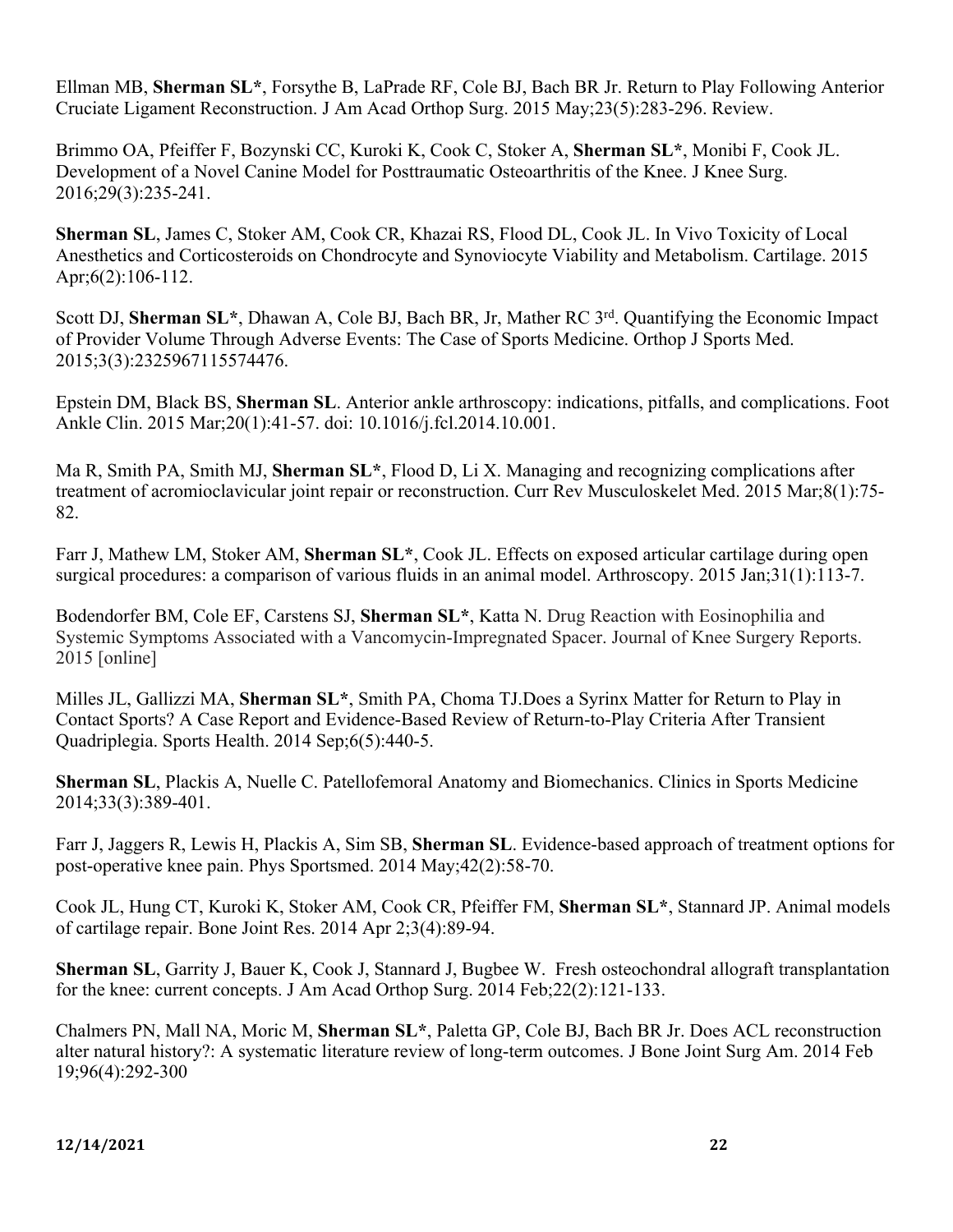Karas V, **Sherman SL**,\* Hussey K, Baker C 3rd, Bach B Jr, Cole B, Bush-Joseph C. Allograft Reconstruction for Extensor Mechanism Injuries. J Knee Surg. 2014;27(6):489-496.

**Sherman SL**, Erickson BJ, Cvetanovich GL, Chalmers PN, Farr J 2nd, Bach BR Jr, Cole BJ. Tibial Tuberosity Osteotomy: Indications, Techniques, and Outcomes. Am J Sports Med. 2014;42(8):2006-2017.

Sershon RA, Mather RC, **Sherman SL\***, McGill KC, Romeo AA, Verma NN. Low accuracy of interpretation of rotator cuff MRI in patients with osteoarthritis. Acta Orthop. 2013 Oct;84(5):479-82.

Yanke AB, Mall NA, **Sherman SL\***, Bach BR Jr. 5 points on transtibial anterior cruciate ligament reconstruction. Am J Orthop 2013 Jul;42(7):305-8.

Lin EC, Mall NA, Dhawan A, **Sherman SL\***, McGill KC, Provencher MT, Nicholson GP, Cole BJ, Solomon DJ, Verma NN, Romeo AA. Arthroscopic primary rotator cuff repairs in patients aged younger than 45 years. Arthroscopy. 2013 May;29(5):811-7.

Capito N, Gregory MH, Volgas D, **Sherman SL**. Evaluation and Management of an Irreducible Posterolateral Knee Dislocation. J Knee Surg. 2013;26 Suppl 1:S136-141.

Mall NA, Lee AS, Chahal J, **Sherman SL\***, Romeo AA, Verma NN, Cole BJ. An evidenced-based examination of the epidemiology and outcomes of traumatic rotator cuff tears. Arthroscopy 2013;29(2):366-376.

Salata M, **Sherman SL**, Sershon B, Romeo AA, Shewman EF, Lin E, , Wang V, Cole BJ, Verma N. Biomechanical Evaluation of Trans-Osseous Rotator Cuff Repair: Do Anchors Really Matter? Am J Sports Med. 2013;41(2):283-290.

Chalmers PN, Karas V, **Sherman SL**, Cole BJ. Return to High-Level Sport After Meniscal Allograft Transplantation. Arthroscopy. 2013;29(3):539-544.

Gregory MH, Capito N, Kuroki K, Stoker AM, Cook JL, **Sherman SL**. A review of translational animal models for knee osteoarthritis. Arthritis. 2012;2012:764621.

**Sherman SL**, Chalmers PN, Yanke AB, Bush-Joseph CA, Verma NN, Cole BJ, Bach, Jr BR. Graft Tensioning During Knee Ligament Reconstruction: Principles and Practice. J Am Acad Orthop Surg. 2012;20(10):633-645

**Sherman SL**, Lin EC, Verma NN, Mather RC, Gregory JM, Dishkin J, Harwood DP, Wang VM, Shewman EF, Cole BJ, Romeo AA. Biomechanical Analysis of the Pectoralis Major Tendon and Comparison of Techniques for Tendo-osseous Repair. Am J Sports Med. 2012 Aug;40(8):1887-94.

Yanke A, Ellman MB, **Sherman SL\***, Bach BR. Jr. Graft-Tunnel Mismatch in Bone-Tendon-Bone ACL Reconstruction: Prevention and Treatment. Techniques in Orthopaedics. 2012; 27(2): 153-157.

Cross MB, Nam D, Plaskos C, **Sherman SL\***, Lyman S, Pearle AD, Mayman DJ. Recutting the distal femur to increase maximal knee extension during TKA causes coronal plane laxity in mid-flexion. Knee. 2012;19(6):875-879.

Lenart BA, **Sherman SL8**, Mall NA, Gochanour E, Twigg SL, Nicholson GP. Arthroscopic Repair for Posterior Shoulder Instability. Arthroscopy. 2012;28(10):1337-1343.

Farr J, Cole BJ, **Sherman S\***, Karas V. Particulated articular cartilage: CAIS and DeNovo NT. J Knee Surg. 2012 Mar;25(1):23-9.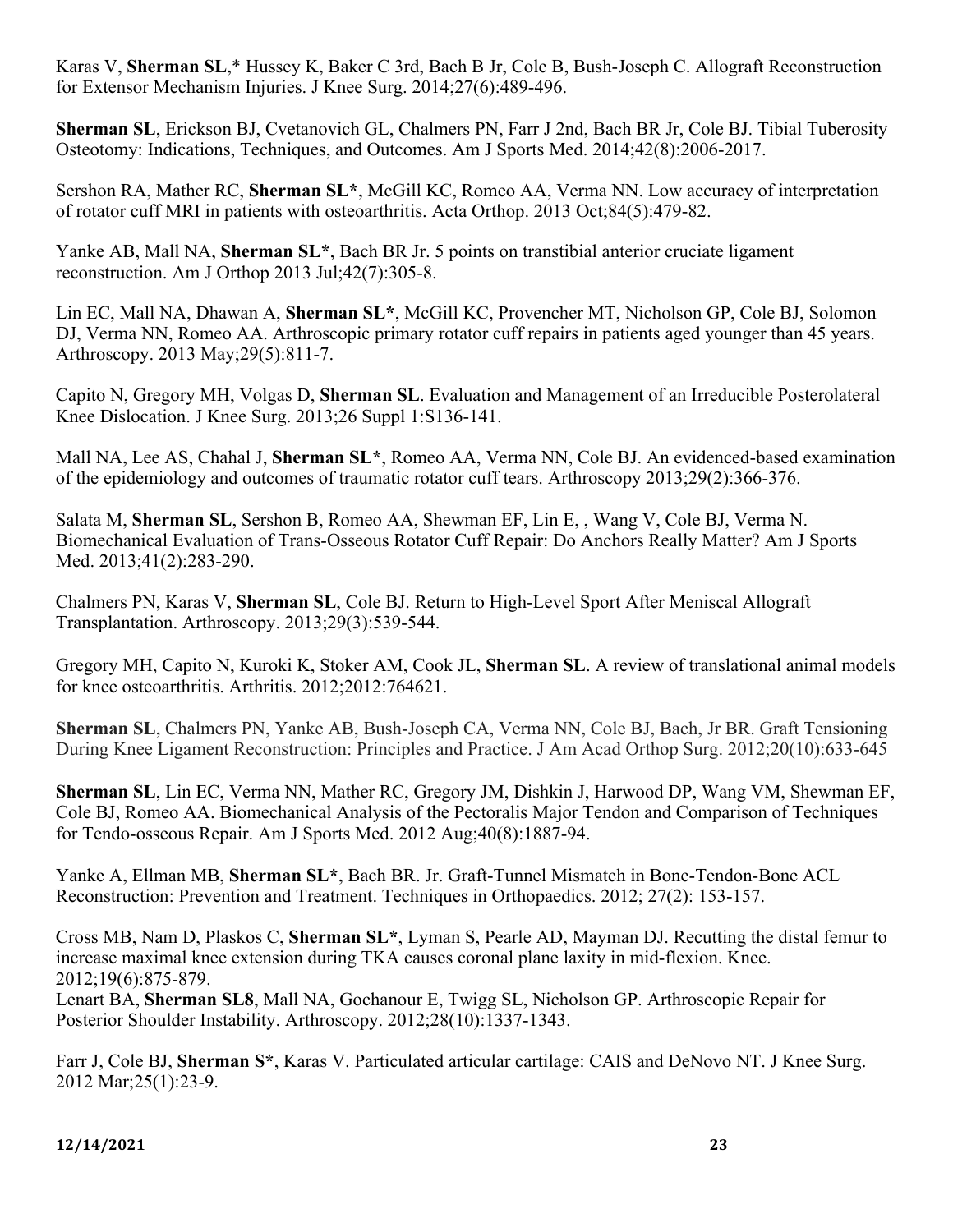Egidy CC, **Sherman SL\***, Macdessi SJ, Cross MB, Windsor RE. Long-term survivorship of a unicondylar knee replacement – A case report. Knee. 2012;19(6):944-947.

Gregory JM, **Sherman SL\***, Mather R, Bach BR Jr. Patellar stress fracture after transosseous extensor mechanism repair: report of 3 cases. Am J Sports Med. 2012 Jul;40(7):1668-72.

Ghodadra NS, Mall NA, Grumet R, **Sherman SL\***, Kirk S, Provencher MT, Bach BR Jr. Interval arthrometric comparision of anterior cruciate ligament reconstruction using bone-patellar tendon-bone autograft versus allograft: do grafts attenuate within the first year postoperatively? Am J Sports Med. 2012 Jun;40(6):1347-54.*.*

Gregory JM, Harwood DP, Gochanour E, **Sherman SL\***, Romeo AA. Clinical outcomes of revision bicep tenodesis. Int J Shoulder Surg. 2012 Apr;6(2):45-50.

Nam D, Cross MB, Plaskos C, **Sherman S\***, Mayman DJ, Pearle AD. The effect of medial condylar bone loss of the knee on coronal plane stability-A cadaveric study. Knee. 2012 Oct;19(5):640-3.

Gregory JM, Harwood DP, **Sherman SL\*,** Romeo AA. Surgical Repair of a Subacute Latissimus Dorsi Tendon Rupture. Techniques in Shoulder & Elbow Surgery. 2011;12(4):77-79.

Nicholson GP, Strauss EJ, **Sherman SL**. Scapular notching: recognition and strategies to minimize clinical impact. Clin Orthop Relat Res. 2011 Sep;469(9):2521-2530.

Ellman, M, Mather C, **Sherman SL**. Advances in ACL Reconstruction. A Quarter Century of Innovation at Rush. Rush Journal 2010-2011.

**Sherman SL**, Lenart B, Strauss E, Dhawan A, Gouchener E, Nicholson GP. Reduced Scapular Notching Following Reverse Total Shoulder Arthroplasty. Clinical Results of a New Implant Design. Rush Journal 2010- 2011.

Nam D, Cross MB, Plaskos C, **Sherman SL\***, Mayman DJ, Pearle AD. The effect of medial condylar bone loss of the knee on coronal plane instability. Knee. 2012;19(5):640-643.

Chalmers PN, **Sherman SL\***, Raphael BS, Su EP. Rheumatoid synovectomy: does the surgical approach matter? Clin Orthop Relat Res. 2011 Jul;469(7):2062-71.

Farr J, Cole B, Dhawan A, Kercher J**, Sherman SL**. Clinical Cartilage Restoration: Evolution and Overview. Clin Orthop Relat Res. 2011;469(10):2696-2705.

McLawhorn AS, **Sherman SL\***, Blyakher A, Widmann RF. Humeral lengthening and deformity correction with the multiaxial correction system. J Pediatr Orthop B. 2011 Mar;20(2):111-6.

Cross MB, **Sherman SL\***, Kepler CK, Neviaser AS, Weiland AJ. The evolution of elbow arthroplasty: innovative solutions to complex clinical problems. J Bone Joint Surg Am. 2010 Dec; 92 Suppl 2:98-104.

Feeley BT, Muller MS, **Sherman SL\***, Allen AA, Pearle AD. Comparison of posterolateral corner reconstructions using computer-assisted navigation. Arthroscopy. 2010 Aug;26(8):1088-95.

Feeley BT, Gallo RA, **Sherman SL\***, Williams RJ. Management of osteoarthritis of the knee in the active patient. J Am Acad Orthop Surg. 2010 Jul;18(7):406-16.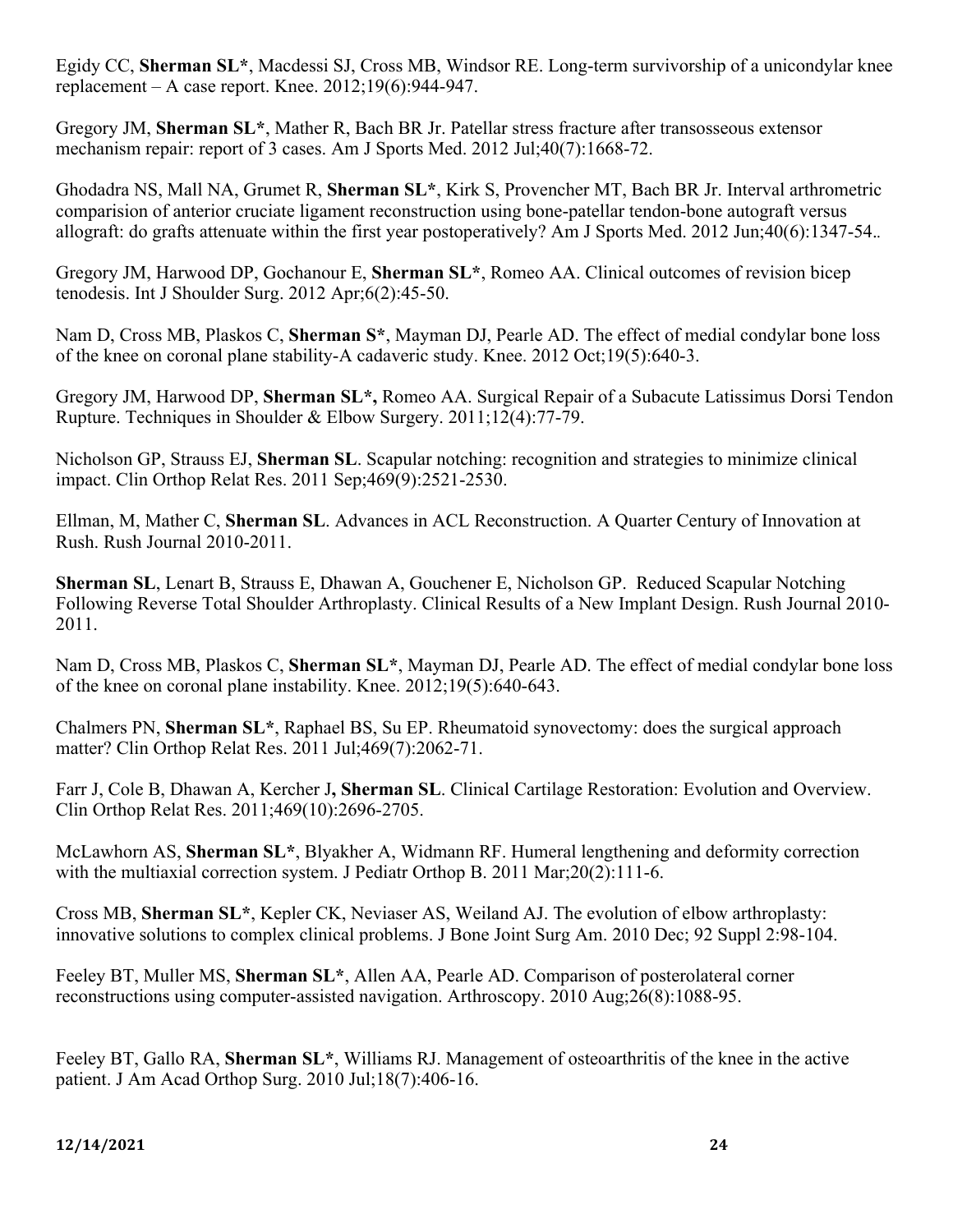Lyman S, Koulouvaris P, **Sherman SL\***, Do H, Mandl LA, Marx RG. Epidemiology of anterior cruciate ligament reconstruction: trends, readmissions, and subsequent knee surgery. J Bone Joint Surg Am. 2009 Oct;91(10):2321-8.

**Sherman SL**, Cunneen KP, Walcott-Sapp S, Brause B, Westrich GH. Custom total femur spacer and secondstage total femur arthroplasty as a novel approach to infection and periprosthetic fracture. J Arthroplasty. 2008 Aug;23(5):781-786.

**Sherman SL**, Lyman S, Koulouvaris P, Willis A, Marx RG. Risk factors for readmission and revision surgery following rotator cuff repair. Clin Orthop Relat Res. 2008 Mar;466(3):608-613.

Nho SJ, Shindle MK, **Sherman SL\***, Freedman KB, Lyman S, MacGillivray JD. Systematic review of arthroscopic rotator cuff repair and mini-open rotator cuff repair. J Bone Joint Surg Am. 2007 Oct;89 Suppl 3:127-36.

Lyman S, **Sherman SL\***, Carter TI, Bach PB, Mandl LA, Marx RG. Prevalence and risk factors for symptomatic thromboembolic events after shoulder arthroplasty. Clin Orthop Relat Res. 2006 Jul;448:152-6.

Lyman S, **Sherman SL\***, Dunn WR, Marx RG. Advancements in the surgical and alternative treatment of arthritis. Curr Opin Rheumatol. 2005 Mar;17(2):129-33.

### *Peer and non-peer reviewed multimedia publications/presentations*

Andrew Gudeman, Kunal Varshneya, Adam Money, Kevin Shea, Geoffrey Abrams, Jack Farr, **Seth L. Sherman**. Isolated Lateral Release versus MPFLR in Adult Patients. Presented as abstract ISAKOS.

Kunal Varshneya, Nick Trivedi, Geoffrey Abrams, Kevin Shea, Marc Safran, **Seth L. Sherman.** Isolated Lateral Release versus MPFLR in Pediatric Patients. Presented as abstract at PRISM.

John Baumann, Aaron Stoker, Chantelle Bozynski, **Seth L. Sherman**, James Cook. An Injectable Containing Morphine, Ropivacaine, Epinephrine, and Keterolac is Not Cytotoxic to Articular Cartilage Explants from Degenerative Knees. PMID: 34952188. doi: 10.1016/j.arthro.2021.12.019

**Seth L. Sherman,** Daniel Hogan, Major Benjamin Burch, Joseph Rund, Richard Ma, Aaron Gray, John Welsh, Taylor Ray, Derek Geeslin. Comparison of Bone-Patella Tendon-Bone and Quadriceps Tendon Autograft for ACL Reconstruction at Twelve Month Follow-Up. 2020, Jul 31. doi: 10.1177/2325967120S00492

**Seth L. Sherman, MD** and Daniel Curtis, MD. MPFL reconstruction has similar outcomes in skeletally mature, immature pediatric patients. Healio Orthopaedics. 2021 July 12.

WM Pullen, Kevin Shea, **Seth L. Sherman**. AAOS Resident Curriculum: Patellofemoral Joint Disorders Patellofemoral Instability

AOSSM SMU Summer 2021: *Knee Osteotomy*

Andrew S. Gudeman, MD, Jack Farr, MD, Iain R. Murray, FRCS, PhD, **Seth L. Sherman, MD**. Minimize waste of fresh cartilage graft tissue during the COVID-19 pandemic. Healio Orthopaedics. 2021 Feb 16.

Patient Specific Osteotomy – The Future is Now. Adam Money, Matthieu Ollivier, **Seth L. Sherman**. ICRS "NextGen" Corner Newsletter.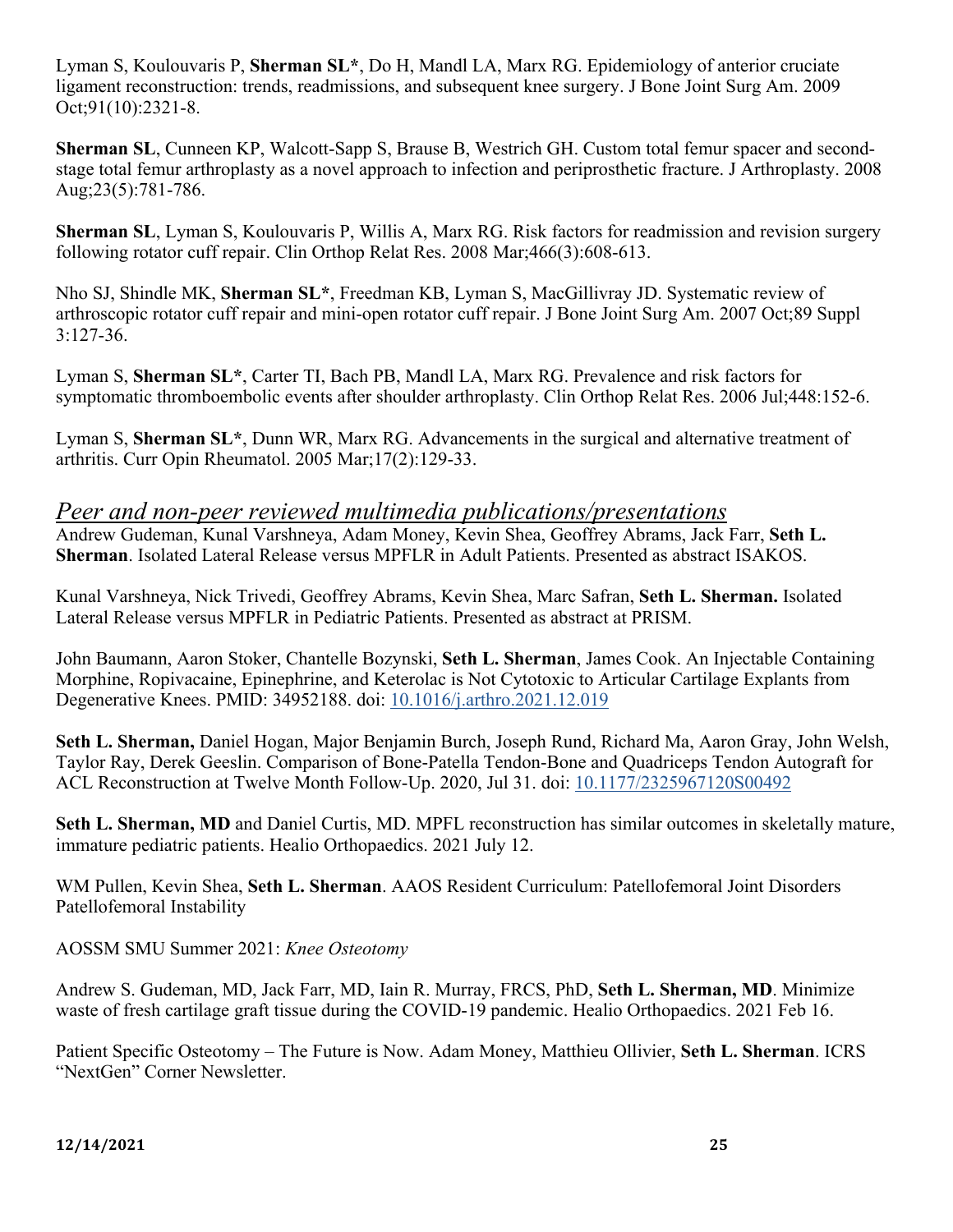*Orthopaedics Today* Commentary on "Patellofemoral cartilage degeneration after closed- and open-wedge high tibial osteotomy with large alignment correction". 10/27/2020

Healio Orthopedics Today: Patellofemoral Update 5/14/2020: Commentary on *Sochacki et.al.* Medial patellofemoral ligament originates average of 7 mm distal to distal femoral physis.

ICRS Newsletter Summer 2020: *Cells and Scaffold for Cartilage Regeneration* (Ignacio Dallo, Alberto Gobbi, **Seth L. Sherman**)

AOSSM SMU Spring 2020: *The Use of Orthobiologics for Early OA*

The Sports Agent Blog: Interview on career development

Washington Post Article: MACI (10/17/2020)

ICRS Newsletter: *ICRS NextGen Committee* Fall 2019

Arthroscopy Journal Podcast: *Tibial Tubercle Osteotomy* Fall 2019

Healio Orthopedics Today. Perspective on "Patella alta, preoperative positive J-sign may be risk factors for failure after MPFL reconstruction". 6/5/2019

Healio Orthopedics Today. Medial patellofemoral ligament reconstruction seen as safe, effective in patients with high BMI. 5/16/2019

AOSSM In the Game 2019*: Overuse Injuries in Fly Fishing* 

AOSSM SMU *Save the Meniscus* 2019

KFRU Radio Interview "The Closers" – Shoulder injuries in sport 3/2019

KFRU Radio Interview "The Closers" – ACL injuries in sport 1/3/2019

Inside Columbia Magazine: *How to Stay Injury Free*

Inside Columbia Magazine: *Best Way to Ease Into a Workout Program*

AOSSM In the Game Winter 2018: *Blood Flow Restriction*

AOSSM In Motion 2018: *Pre-Participation Physicals* 

AOSSM SMU *Patellofemoral Cartilage Restoration*. Fall 2018 Issue

ISAKOS Newsletter 2018. *Meniscal Allograft Transplantation*

ICRS Newsletter 2018 Patellofemoral Cartilage Restoration

Orthopedics Today 8/2018: Rixaroxaban may reduce post-osteotomy thromboembolic events better than ASA

Helios Patellofemoral Blog 2018: *Distalization type TTO has higher re-operation rate than AMZ*

AOSSM In Motion 2018: *Youth baseball injury prevention*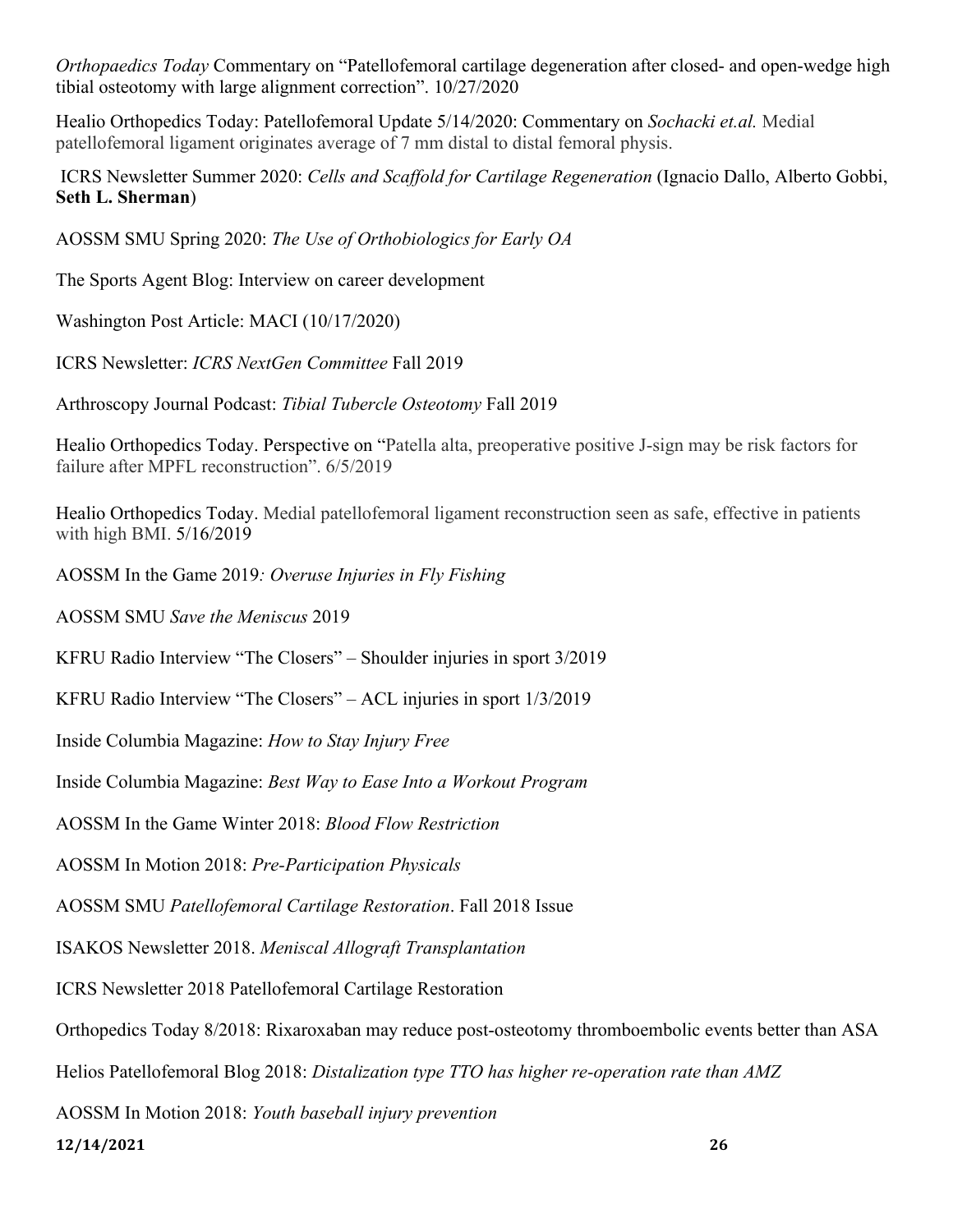KOMU NBC TV interview 8/25/2018 (FNL program)

ABC News TV Interview 8/2018 (Sports Clinic)

KFRU Radio Interview 8/16/2018 FNL Clinic

KFRU Radio Interview 8/23/2018 Football Injuries

KOMU TV Interview 7/11/2018 (Sports Physicals)

AOSSM SMU Winter 2017/2018: *AOSSM/SLARD Travelling Fellowship* 

AOSSM In Motion 2017: *To Screen or Not to Screen for ACL Injury*

AOSSM In Motion 2017: *Patellofemoral Instability*

Helios Patellofemoral Blog: *RTP following Patella Instability* 

Ultramax Blog Posts: TriZou 2017

Like an Athlete Blog Posts: University of Missouri 2018 *Train Like an Athlete Heal Like an Athlete Eat Like an Athlete* 

*'Gift of Body'* video interview with medical students. University of Missouri 2016.

KFRU Radio interview on "The Closers". Issues pertaining to the team physician. 7/12/2016.

Sherman SL, Pomajzl R. *Patellofemoral Blog: RTP following patella instability event or surgery*. Orthopedics Today 2016.

COMO Living: *Doc Talk 2015*. Seth L. Sherman, MD

Illumination Magazine (Research, Scholarship, and Creative Achievement at the University of Missouri). *ACL at risk. Can a repurposed peripheral help young athletes stay in the game?* Fall/Winter Issue 2015.

Press Releases 7/2015*:* AOSSM News Release, Science Today, Ortho Today, Healthday Physician's Briefing *New Study Shows Ankle Sleeves and Lace-Up Braces Can Benefit Athlete Performance*

Sherman SL, Farr J. *Patellofemoral Blog: "Not Medically Necessary".*Orthopedics Today 2014.

Sherman SL. *Pre-Participation Sports Physical Examination.* Columbia Tribune Family Life Section. 3/8/2013.

Chalmers P, Yanke A, Karas V, Sherman SL, Cole BJ*. AMZ and ACI for a Patella Lesion.* VuMedi Video Presentation 2011.

Sherman SL, Lin E, Verma NN. *Arthroscopic Treatment of Suprascapular Nerve Entrapment.*  Lecture Hand-out for AAOS Shoulder Course at the Orthopedic Learning Center. Chicago, IL. 2011.

**12/14/2021 27** Sherman SL*. Myositis ossificans*. Web-based review article: www.Orthopaedica.com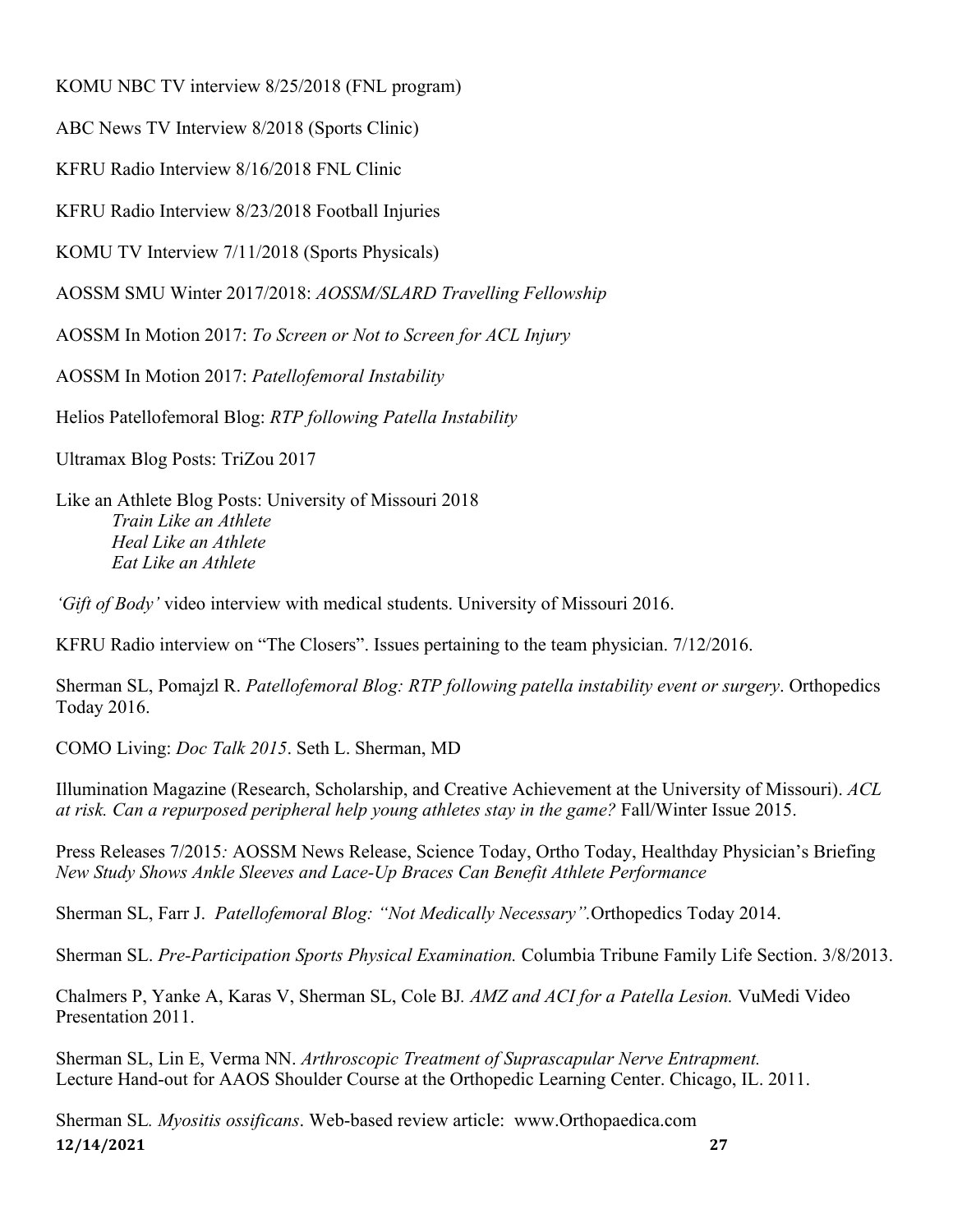## *International/National/Regional/Local Meetings:*

(\* denotes presentation by co-investigator)

37th Stanford Medical Student Research Symposium Podium Presentation: Biomechanical Forces After Posterior Root Tear and Transosseous Suture Repair in Pediatric Cadavers Presented by: Anshal Gupta Citation: Anshal Gupta MTM<sup>1</sup>, Mark Sanchez  $BS^1$ , Hunter W. Storaci MS<sup>1</sup>, Matthew S. Rohde  $BS^1$ , Kevin G. Shea MD1 , **Seth L. Sherman MD1** AANA 2022 Annual Meeting Session/ICL, San Francisco, California Faculty: Session Title – Patellofemoral Joint Update. Individual Presentation – Managing Patellofemoral Effects and Chondrosis in Young Patients Moderator: Session Title – Patellofemoral Joint Update. Individual Presentation – Controversies in Patellofemoral Surgery - Where Do You Stand? Faculty: Session Title – So You've Mastered MPFL Reconstruction: What Else to Add, and When? Faculty: Session Title – Treating the Younger Degenerative Knee from Osteotomy to Arthroplasty ESSKA 2022 Annual Meeting, Paris, France Podium Presentation: Return to American Football after ACL Injury Moderator: How to Optimize ACL Revision Surgery Industry (ConMed) Presentation: Infinity Options for ACL Reconstruction Industry (ConMed) Presentation: VRthroscopy for ACL Reconstruction ICRS 2022 Meeting, Berlin, Germany Podium Presentation: Presence of Mild-Moderate Knee Osteoarthritis does not affect the Clinical Outcome using an Aragonite-based Implant Podium Presentation: Risk for Failure After Index Osteochondral Allograft Transplantation: An Analysis of 1428 Cases E-Poster Presentation: Risk of Severe Acute Localized Reactions for Different Intra-articular Hyaluronic Acid Kee Injections in a Real-World Setting E-Poster Presentation: Surgical Outcomes of Autologous Chondrocyte Implantation versus Osteochondral Allograft in Pediatric Patients E-Poster Presentation: Biomechanical Forces of the Lateral Knee Joint Following Complete Meniscectomy and Subsequent Meniscal Transplant in Pediatric Cadavers AAOS 2022 Annual Meeting, Chicago, Illinois Podium Presentation (Anshal Gupta\*): Biomechanical Forces of the Lateral Knee Joint Following Complete Meniscectomy and Subsequent Meniscal Transplant in Pediatric Cadavers Moderator/Podium Presentation: A Case-Based Approach for Meniscus Repair and Replacement: Reconsidering Indications, Techniques, and Biologic Augmentation Podium Presentation: Horizontal Cleavage Meniscus Repair ICL Faculty: Considerations and Challenges in Revision Anterior Cruciate Ligament Reconstruction- Podium Presentation: Osteotomy for Failed ACL Reconstruction AANA/RJOS Specialty Day Podium Presentation: Ramp it-up- Treat the Unstable Ramp Lesion Annual Meeting Highlights Session Podium Presentation: Sports Medicine Highlights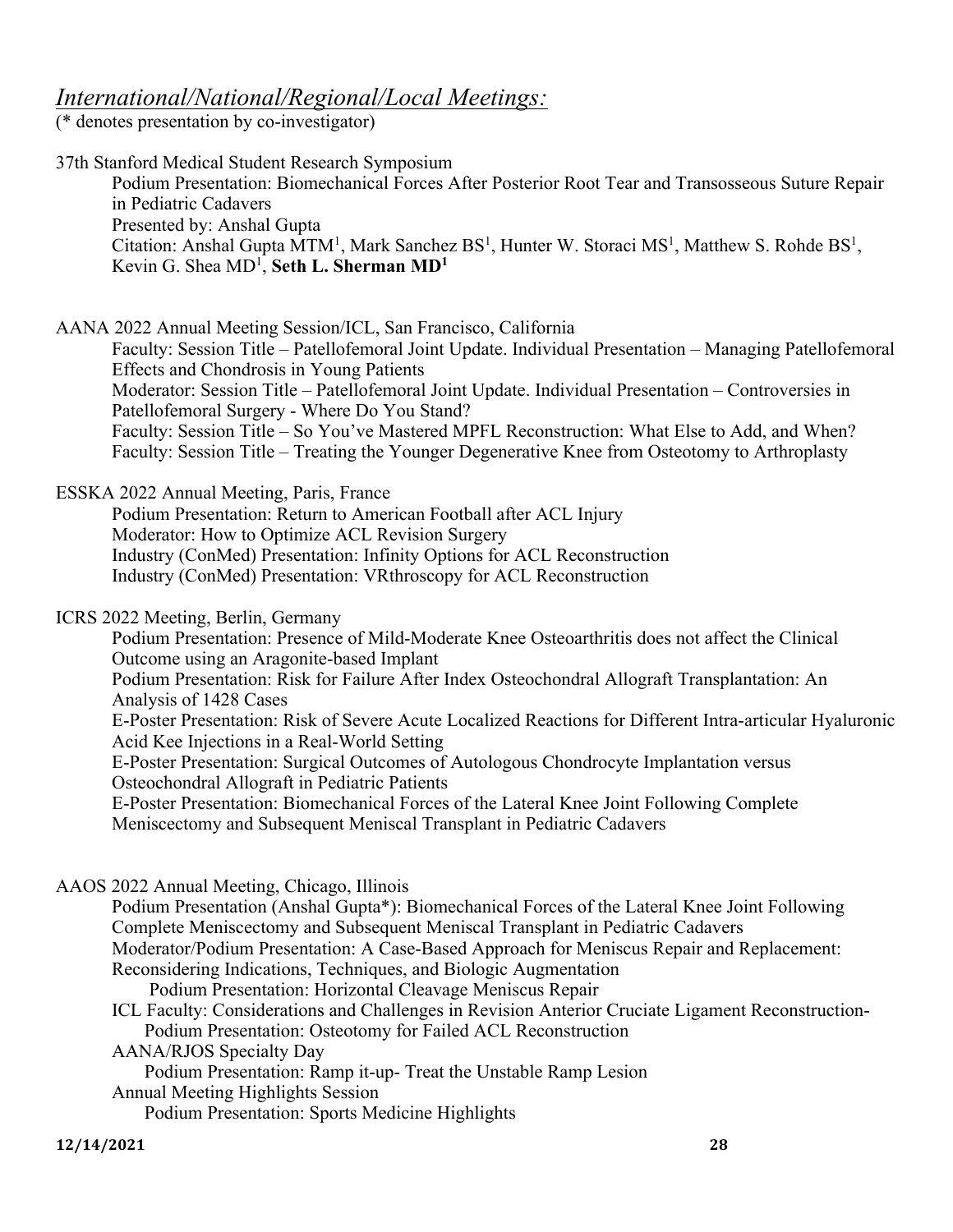Ortho-Dome Sports Medicine Session:

 Podium Presentation: Innovation in Tibial Tubercle Osteotomy (MD3T Technique) Symposium: Surgical Treatment of Patellar Instability

Podium Presentation: Tibial Tubercle Osteotomy

ISAKOS 2021 Global Congress November 2021 (virtual meeting due to COVID-19)

Chair: On Demand Knee Session. Instructional Course Lecture- Patellofemoral Cartilage Defects: The ISAKOS Perspective

Chair: On Demand Knee Session. Symposium- Case Based Approach to Knee Joint Preservation and Cartilage Restoration

Faculty: On Demand Knee Session. Symposium- Pediatric Knee Surgery: Current Concepts and **Controversies** 

Author: Paper Presentations. Paper- High Specialization Among Female Youth Soccer Players is Associated with an Increased Likelihood of Serious Injury: A Cross-Sectional Study of Youth, College, and Professional Soccer Athletes

Author: Paper Presentations. Paper- Risk Factors for Hip Fracture and Dislocation Following Arthroscopic Femoroacetabular Impingement Surgery

Author: Paper Presentations. Paper- Postoperative Complications of Intra-Operative Platelet Rich Plasma in Hip Arthroscopy

Author: Paper Presentations. Paper- Performing a Concomitant Tibial Tubercle Osteotomy During Primary Medical Patellofemoral Ligament Reconstruction Does Not Lead to Increased Post-Operative Complication Rates

American Shoulder and Elbow (ASES) Foundation Meeting, San Francisco, California, September 2021. Podium:

Cinque ME, LaPrade CM, Abrams GD, Sherman SL, Safran MR, Freehill MT. Ulnar Collateral Ligament Reconstruction in Major League Baseball Pitchers Does Not Decrease Spin Rate.

SBOT Brazilian Society 2021(virtual meeting due to COVID-19) Guest Lecture:

Patellofemoral Cartilage Restoration

PAC-12 Annual Meeting 2021(virtual meeting due to COVID-19) Invited Lecture: Cartilage Restoration in the Athlete

California Orthopedic Association Annual Meeting 2021 (virtual meeting due to COVID-19) Lecture:

Management of Patellar Dislocation

Moderator:

MACI for Cartilage Restoration

British Patellofemoral Society 2021 (virtual meeting due to COVID-19) Podium Presentation(s): Osteochondral Allografts Outcomes of Cartilage Restoration

MACKIS 2020 (virtual meeting due to COVID-19) Moderator: Patellofemoral Section

Meniscus live surgical demo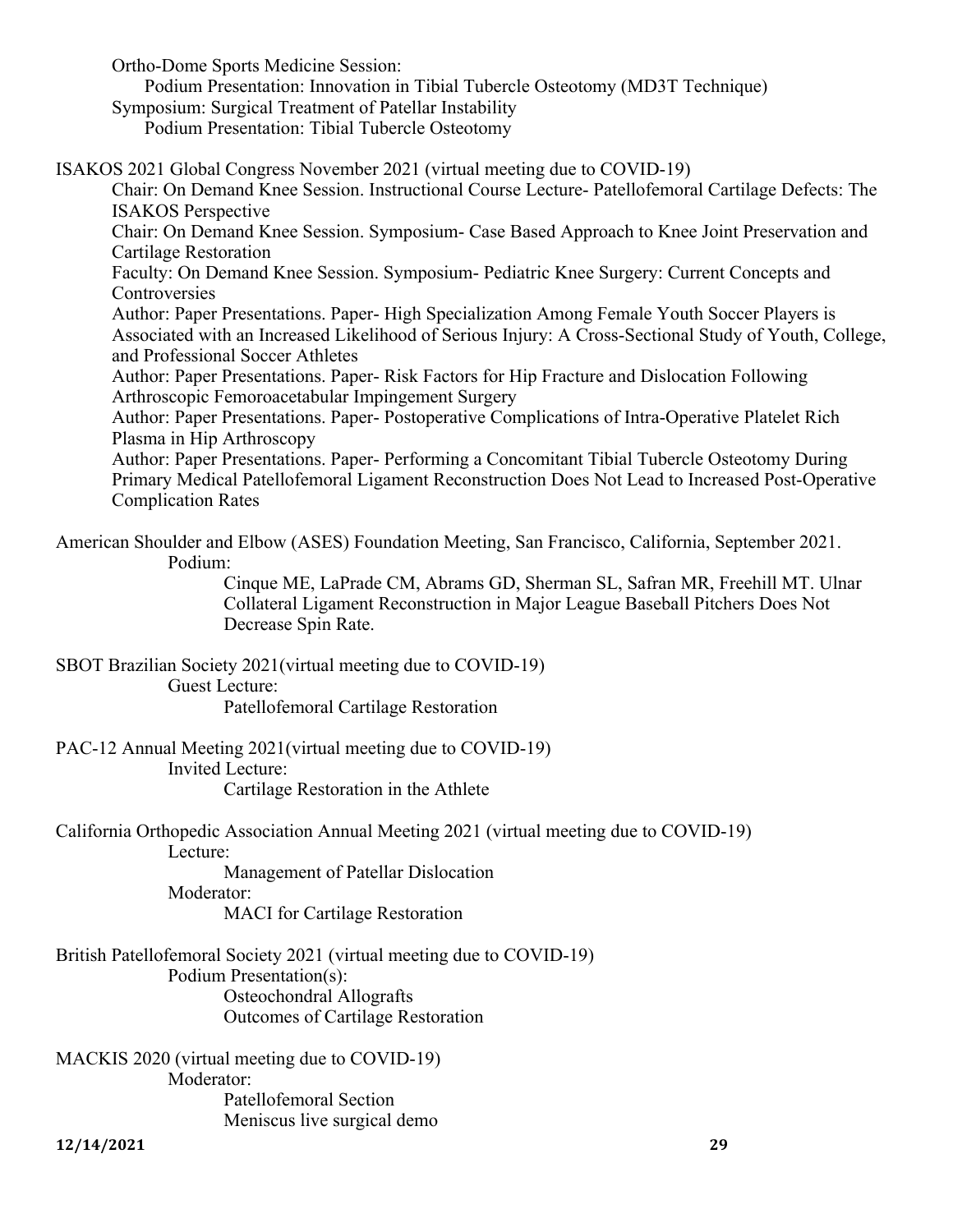MPFL live surgical demo

| OSET 2020 (virtual meeting due to COVID-19)<br>Podium Presentation(s):<br>Debate- MRI vs. in-office arthroscopy<br>Treatment of Patellofemoral Cartilage in Setting of Instability<br>Case Panel(s): Orthobiologics, Knee Cartilage, Patellofemoral                                                                                                                           |
|-------------------------------------------------------------------------------------------------------------------------------------------------------------------------------------------------------------------------------------------------------------------------------------------------------------------------------------------------------------------------------|
| Industry Symposium: S&N Meniscus                                                                                                                                                                                                                                                                                                                                              |
| Western Orthopedic Association (virtual meeting due to COVID-19)<br><b>Podium Presentation:</b><br>Debate-Horizontal and Radial Meniscus Repair                                                                                                                                                                                                                               |
| AOSSM 2020 (meeting cancelled due to COVID-19)<br>Poster Presentations: Salty Knee, Quad vs. BTB ACL reconstruction<br>Podium: Tibial Tubercle Osteotomy (cancelled)                                                                                                                                                                                                          |
| AANA Annual Meeting April 2020 (in-person meeting cancelled due to COVID-19)<br>Webinars:                                                                                                                                                                                                                                                                                     |
| ICL: Meniscus Transplantation, Substitution and Ramp Repair-Where are we in 2020?<br>ICL: The Role of Lateral Extra-articular Procedures in Revision ACL Reconstruction<br>Paper Presentation: MPFL Repair versus Reconstruction for Refractory Patella Instability in<br>Patients Under 18 Years Old<br>2020 Patellofemoral Anatomy Research Excellence Award                |
|                                                                                                                                                                                                                                                                                                                                                                               |
| AAOS Annual Meeting March 2020 (in-person meeting cancelled due to COVID-19)<br>Webinars:                                                                                                                                                                                                                                                                                     |
| Sports Medicine Highlights 2020<br>Symposium: Meniscus Root Repair                                                                                                                                                                                                                                                                                                            |
| AO Course: Advanced Principles on the Management of Knee Disorders February 2020 (Miami, FL)<br>Faculty Presentation(s):<br>Management of Acute Patella Dislocation<br>Management of Recurrent Patella Dislocation<br>New Concepts and Trends in Meniscal Repair                                                                                                              |
| International Sports Medicine Fellowship Conference/Biologic Association Feb 2020 (Carlsbad, CA)<br>Program Chair<br>Podium: Short and Long acting Cortisone- Are they still relevant?<br>Podium: Patellofemoral Cartilage Restoration<br>Podium: Getting it right- medial anatomy and soft tissue stabilization<br>Live Demo: Agili-C implant for knee cartilage restoration |
| International ACL Study Group Biennial Meeting January 2020 (Kitzbuhl, Austria)<br>Podium: BTB vs. Quadriceps Autograft for ACL Reconstruction<br>Podium: Biennial ACL Study Group Survey Results                                                                                                                                                                             |
| SOMOS: Extremity War Injury Symposium January 2020 (Washington DC)<br>Podium: Knee Joint Preservation in Post-traumatic Arthritis<br>Industry Symposium: Evolution of Knee Meniscus Repair<br>Break-out session leader: Orthobiologics                                                                                                                                        |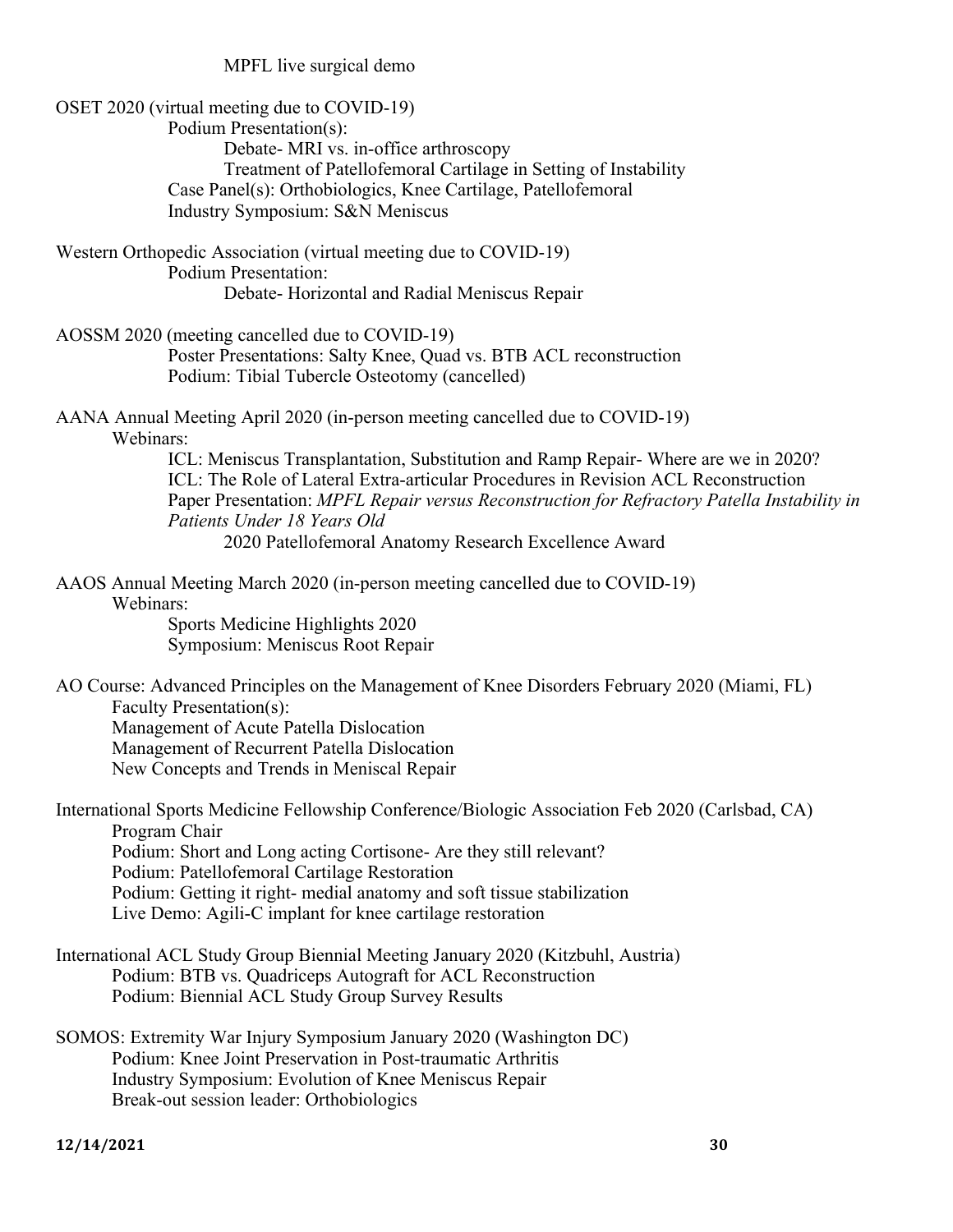PRISM (Pediatric Research in Sports Medicine) Annual Meeting January 2020 \*Podium: BTB vs. Quadriceps Autograft for ACL Reconstruction in Pateints under 18 YO \*Poster: MPFL Repair vs. Reconstruction in Patients under 18 YO

OSET December 2019 (Las Vegas, Nevada)

Presentation(s): Dreaded Chondral Defects of the Patellofemoral Joint- How I treat them All-inside meniscal fixators get the job done without hassle or failure Cryopreserved Flexible Allografts- Don't Give up on them Lateral Opening Wedge Distal Femoral Osteotomy: Surgical Technique Patella Dislocation: Risk Stratify and Consider Early Stabilization Moderator: Biologics Case Based Panel Industry Symposia: ConMed Two Stage Revision ACL Reconstruction, MACI Case Presentation, S&N Save the Meniscus

Sports Knee Surgery Meeting November 2019 (Warick, UK)

Podium(s): Patella Tendon for ACL Reconstruction BMAC, Amnion… What else? Meniscus Transplantation: Bone Plugs are Better Cartilage Repair in the Patellofemoral Joint Cells, Scaffolds… Allografts Industry Symposium: Two Stage Revision ACL Reconstruction- Bone Grafting Options

ICRS Biennial Meeting October 2019 (Vancouver, Canada) Podium: Patellofemoral Joint Preservation Industry Symposia: Agili-C, JRF Osteochondral Allografts, Arthrex Particulated Autograft Committee: General Board, NextGen Chair

International Patellofemoral Study Group Biennial Meeting, September 2019 (Banff, Canada) Podium: MPFL repair vs. reconstruction for Chronic Patella Instability Podium: Update on PF Online Course

AANA Patellofemoral Joint Preservation September 2019 (Rosemont, IL) Course Chair Podium: When to Treat and Not Treat Patellofemoral Cartilage Case Presentation: Cartilage Decision Making

MACKIS Complex Knee Course Sept 2019 (Minneapolis, Minnesota) Podium: Management of the Peroneal Nerve in Multiligamentous Knee Injury Live Demo(s): Meniscus repair using Novostitch Pro, Tibiofibular joint reconstruction

AOSSM Annual Meeting July 2019 (Boston, MA) Podium: MPFL reconstruction with and without osteotomy Invited Talk: Knee Bracing in Osteoarthritis 'W' society: Complex Patellofemoral Case Presentation Committee Meeting: Publication Committee Industry Symposia: Vericel MACI symposium, ConMed Pre-Course Lab and Lecture, S&N Lunch Session- Save the Meniscus

**12/14/2021 31** Panther ACL Consensus Symposium June 2019 (Pittsburgh, PA) Podium: Meniscus Transplantation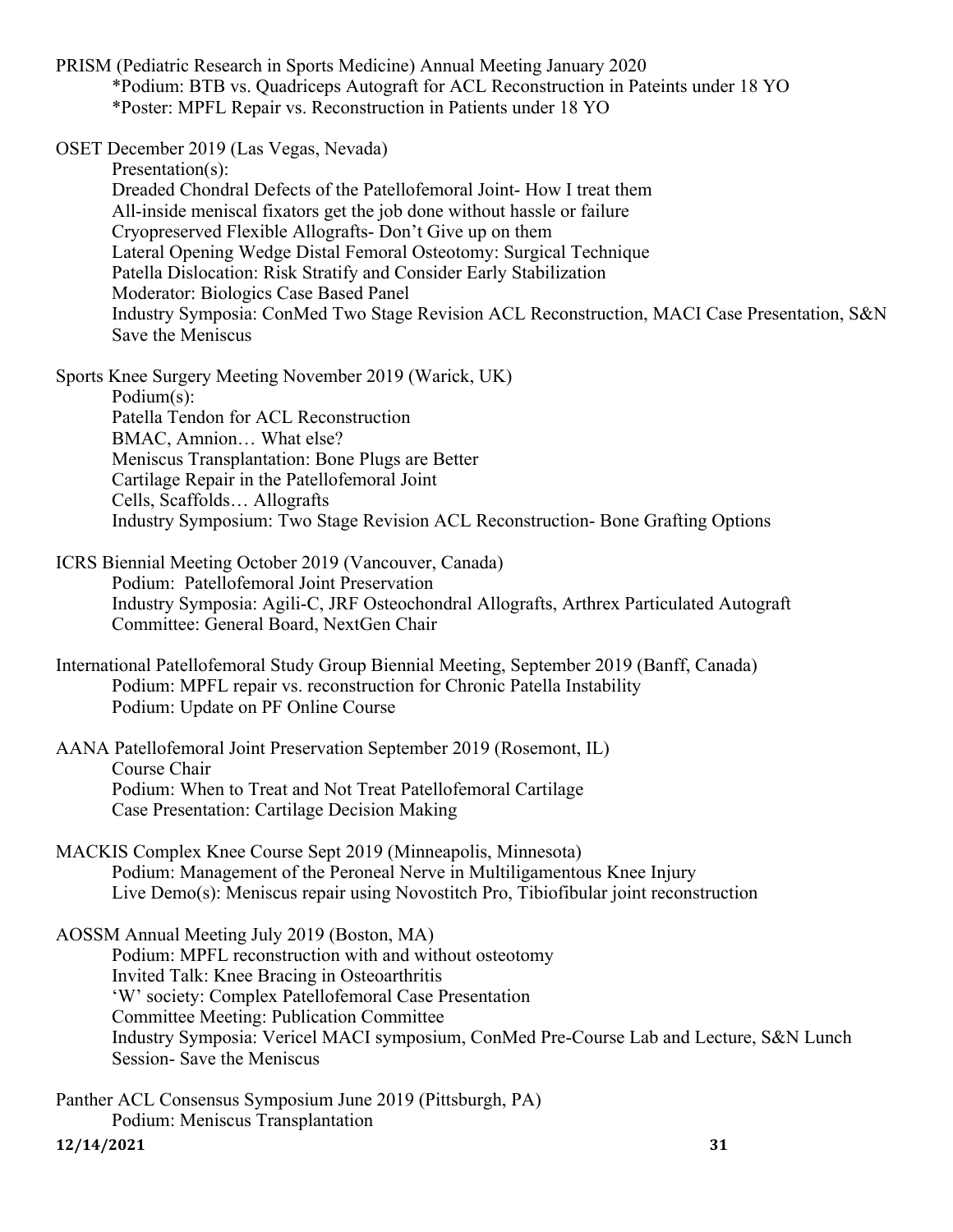Consensus Panel: ACL RTP

AANA Annual Meeting May 2019 (Orlando, FL) ICL: Meniscus Preservation Podium: The Influence of Body Mass Index (BMI) >30 on Outcomes and Complications Following Medial Patellofemoral Ligament (MPFL) Reconstruction E-poster: Kinect Screening of Youth Athletes Committee meeting: Learning Center (OLC) ISAKOS Biennial Meeting May 2019 (Cancun, Mexico) Knee Joint Preservation Pre-Course Co-Chair Pre-Course Section Leader: Cartilage ICL Chair and Speaker: PF cartilage Symposia: Time vs. Criteria based ACL Why do ACL grafts fail? \*Podium: In Vitro Safety and Efficacy of a Commonly Used Post-Operative "Orthococktail" Podium: Revision TTO (IMREF meeting) E-poster: MPFL repair vs. Recontruction for Chronic Patella Instability PF cartilage systematic review Committee meeting: Knee Joint Preservation, ICRS Biologics Alliance/ISMF Industry: ConMed revision ACL reconstruction, S&N Meniscus Lunchtime session AOSSM/AANA Specialty Day March 2019 (Las Vegas, NV) Podium: AM Portal ACL Reconstruction AAOS March 2019 (Las Vegas, NV) ICL: Patella Instability, Cell Based Cartilage Repair, Joint Preservation, Patellofemoral Cartilage Restoration Symposium: Meniscus repair Moderator: Knee Paper Session, Sports Medicine Highlights Video Theater (OCA Transplant for Massive OCD Lesion) Video Theater (Physeal sparing quad autograft  $ACL + ITB$  tenodesis) Poster: Tommy John Committee Meeting: Sports medicine/arthroscopy, HSS Alumni, ISAKOS Knee Joint Preservation Industry: ConMed booth talk on Revision ACL , S&N exhibit theater talk on Novostitch Pro Orthopedic Research Society (ORS) Annual Meeting February 2019 (Austin, Tx) Poster: Effects of an "Orthococktail" Injection on Articular Cartilage from Patients with Knee Pain International Sports Medicine Fellows (ISMF) Conference January 2019 (Carlbad, CA) Course Program Chair Moderator: Cartilage Course Podium: Patellofemoral Cartilage Treatment ICRS Summit January 2019 (San Diego, CA) Podium: Innovation in Rehabilitation and RTP Committee: NextGen committee, General Board meeting Cedars Sinai Orthopedic Grand Rounds 1/2019 (Los Angeles, CA) Podium: Patellofemoral Cartilage Restoration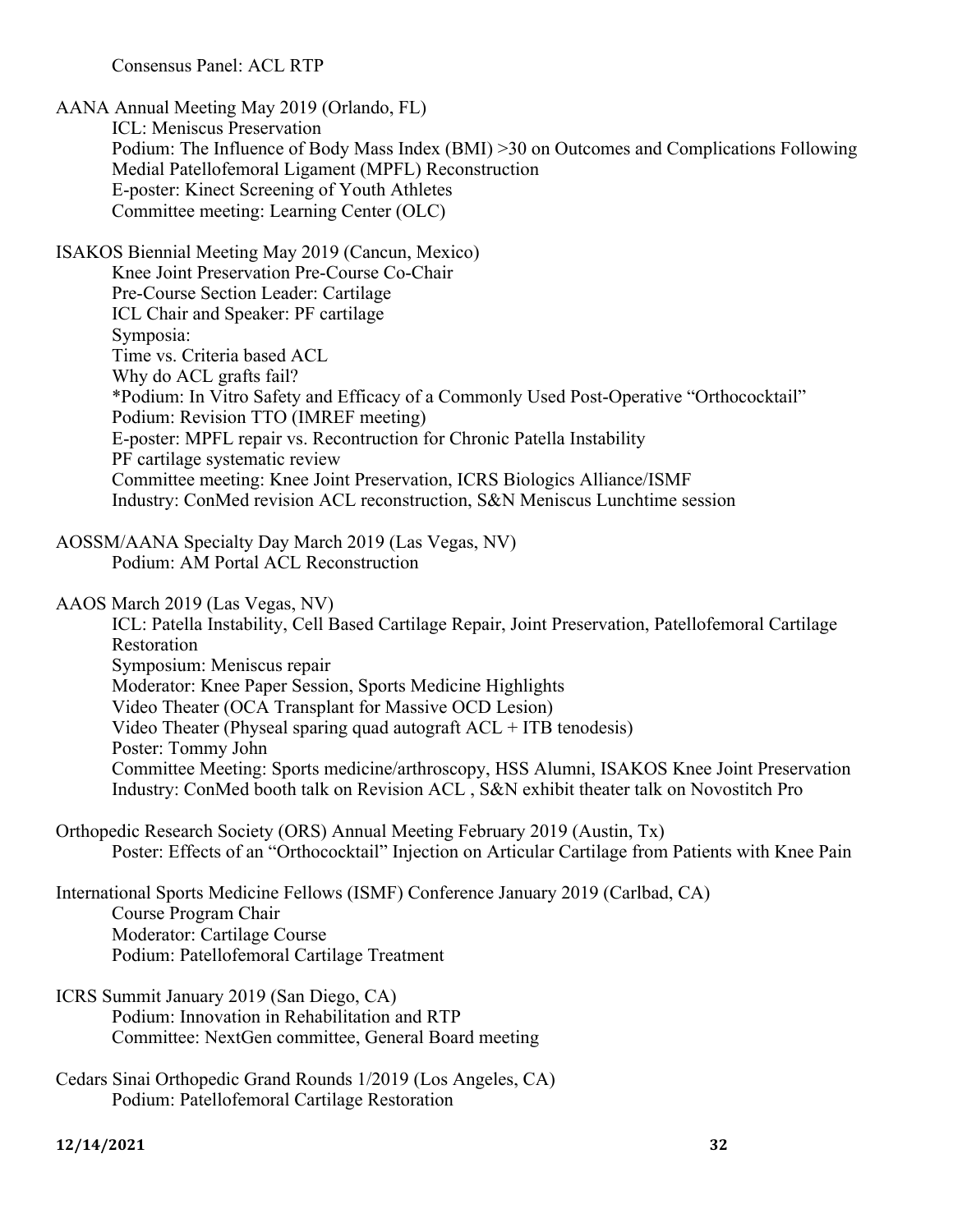University of Iowa Visiting Professor and MACI Lab 12/17/2018 (Iowa City, IA) Podium: Patellofemoral Cartilage and Case Presentations

University of Missouri Health Sciences Research Day 2018 (Columbia, MO) \*Poster Presentations: Pratt (Systematic review of Patellofemoral Cartilage Restoration) Baumann (cytotoxicity of the Orthopedic Cocktail) Rund (risk factors for pediatric patellofemoral instability) Welsh (MPFL clinical outcomes)

100th Annual HSS Alumni Association Meeting 10/25/2018 (New York, NY) Panel Discussion: Faculty Development and Clinician Burnout

AOSSM Annual Meeting July 2018

Podium: Correlation of Promis CAT and KOOS for Osteotomy/Cartilage Moderator: Round Table Cartilage Knee Osteoarthritis session Committee: Publication committee

Southern at the SEC May 2018 Podium and Panel: Meniscus Transplantation and Knee Cartilage Repair

AMSSM Annual Meeting May 2018 \*Poster: Novel Measurement of ACL Injury Rate in HS athletes

AANA Annual Meeting April 2018

Podium Presentations: TTO DTX vs AMZ, ASA vs. Xarelto ICL Leader and Speaker: Meniscus Repair and Replacement Industry Session (Arthrex): Meniscal Root Tears Committee: Advocacy

Mid-America Orthopedic Association 4/2018 \*Podium TTO AMZ vs. DTZ

ICRS World Congress 4/2018 (Macao, China)

Podium: When and How to Treat Patellofemoral Cartilage Lesions Moderator: NextGen sessions Poster: DeNovo NT Systematic Review of PF cartilage Committee: NextGen committee

University of Missouri Comparative Orthopedic Laboratory Research Day 4/2018 \*Podium Promis vs. KOOS for knee cartilage and osteotomy

**12/14/2021 33** AAOS Annual Meeting March 2018 (New Orleans, LA)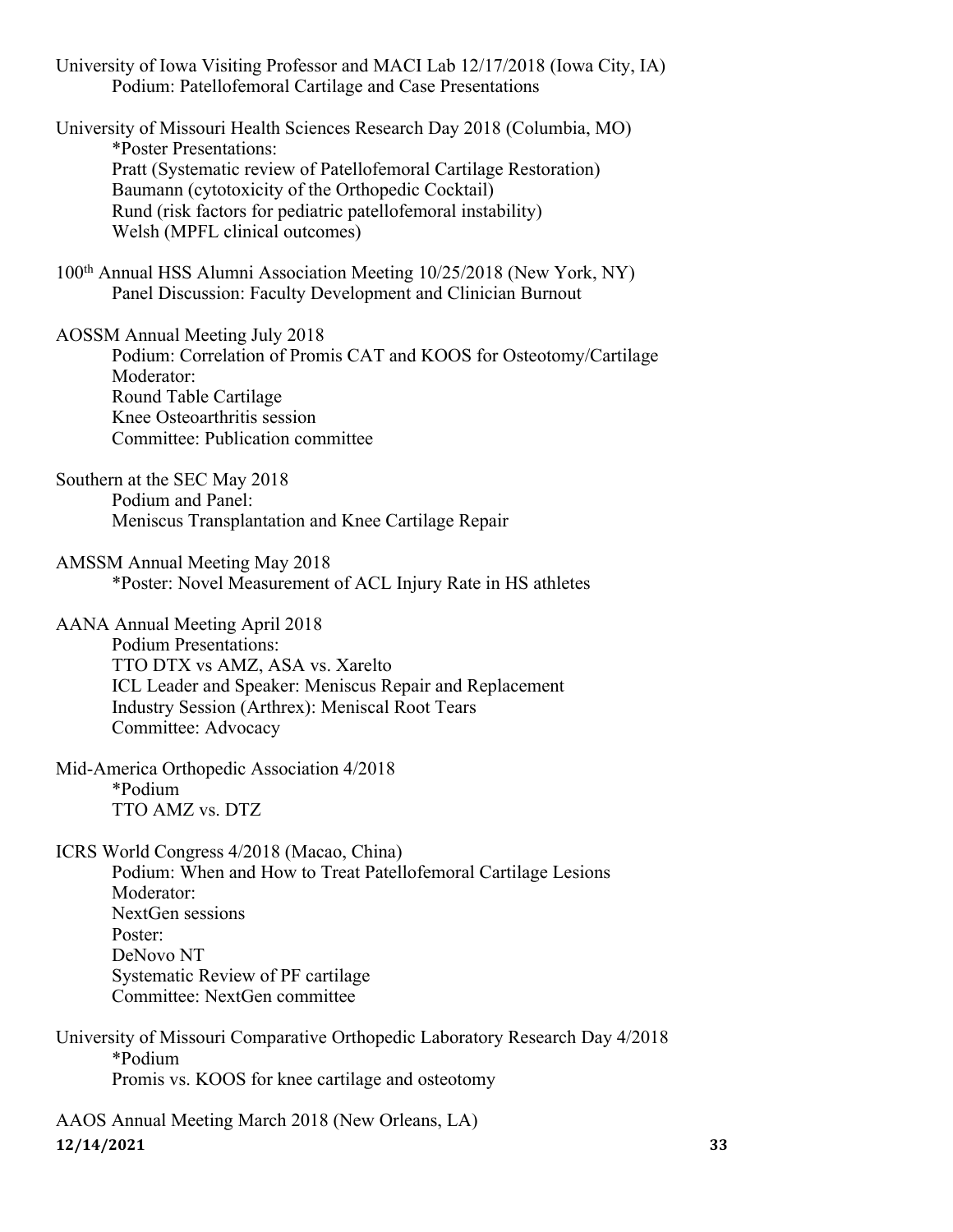Podium: Sports Medicine Highlights Session Moderator: Knee Ligaments Video Theater: MACI video (PI) Industry Session (Vericel): MACI case presentation and panel Committee: Sports Medicine/Arthroscopy

International ACL Study Group Biennial Meeting January 2018 (Queenstown, NZ) Podium: Global Trends in ACL Surgery 2018 Survey Committee: Website, membership

- ISMF January 2018 (Carlbad, CA) Course Program Chair Moderator: Cartilage Course Podium: Patellofemoral Cartilage Treatment
- APTA 2018 (New Orleans, LA) \*Poster: Lateral Step Down

HSS Alumni Meeting 2017 (New York) Podium Presentation Debate: ACL Primary Repair vs. Reconstruction

- International Patellofemoral Study Group September 2017 (Munich, Germany) Podium Presentation Complications of Distalization TTO
- Western Orthopedic Association 2017 (W. Sheppard) \*Podium: Rapid Fire Podium Presentation High Variability In Evaluating Articular Cartilage Lesions In Clinical Studies

University of Missouri Health Science Research Day 2017 \*Poster Presentations Prospective Database on Knee osteotomy Prospective Database on Knee cartilage

SBRATE/SLARD 2017 (Curitiba, Brazil) Podium Presentation: Screening for ACL Injury and RTP Protocol

Argentinian Arthroscopy Association Meeting 2017 (Buenos Aires, Argentina) Podium Presentation: Role of Osteotomy in Complex Patellofemoral Conditions

AOSSM 2017 (Toronto, Canada) Faculty Round Table Discussion Articular Cartilage Industry: MACI Case Presentation: Patellofemoral Joint Committee: Publication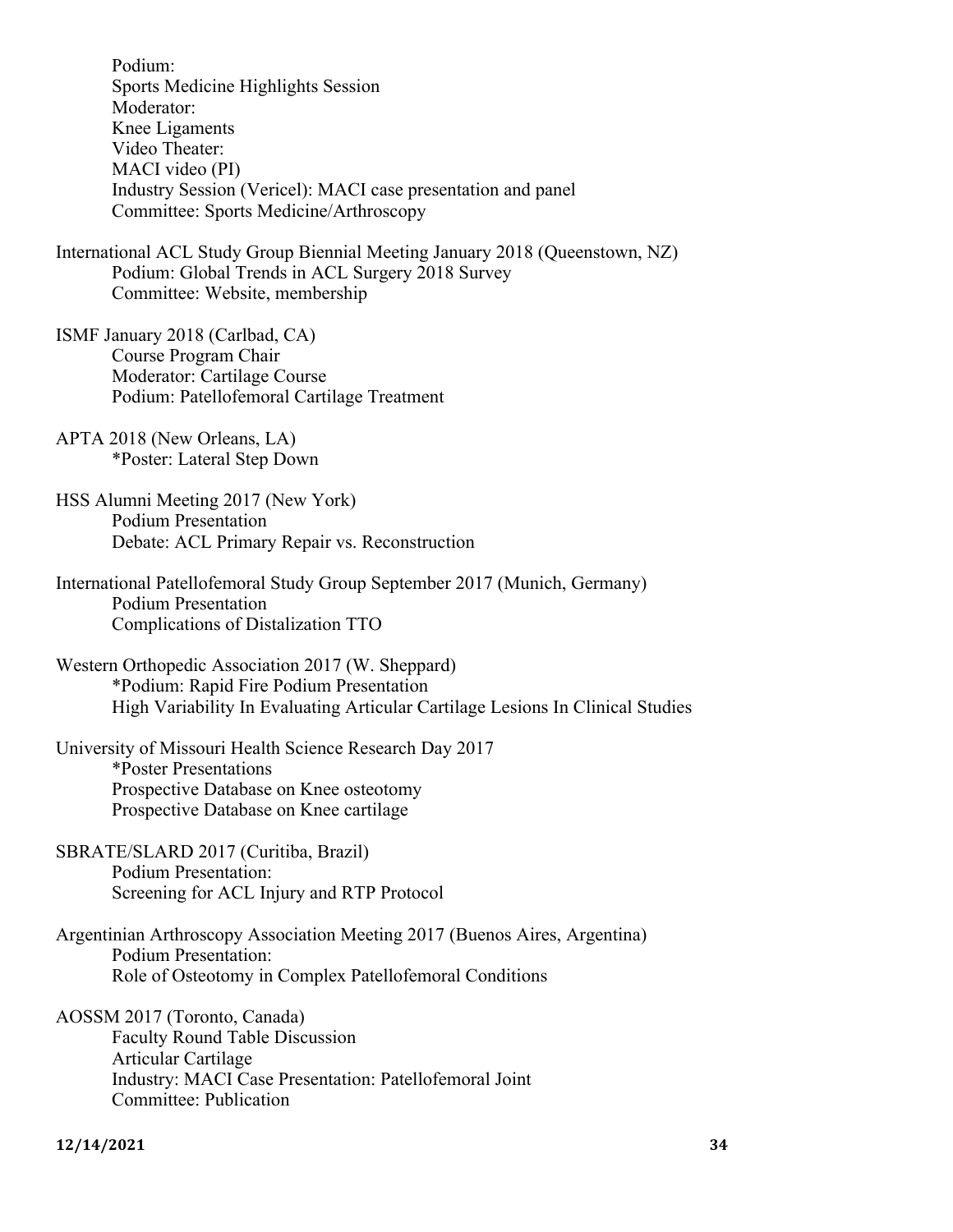AMSSM 2017 \*Poster: Distal Bicep Femoris Rupture and Surgical Fixation ISAKOS 2017 (Shanghai, China) Podium Presentation: Animal Model of Post-traumatic OA investigating subchondroplasty E-poster Presentations: Transosseous vs. Suture Anchor Patella Tendon Multicenter Survey on ACL RTP Kinect Validation Mid-America Orthopedic Association 4/2017 \*Podium Presentation Transosseous vs. Suture Anchor Patella Tendon AANA 2017 (Denver, Co) Moderator: Articular Cartilage Session

ICL Leader: Innovations in Meniscus Repair, Replacement, and Transplantation E-posters: Radiology and Histology of Biceps Tenodesis Medial and Lateral MAT

University of Missouri Comparative Orthopedic Laboratory Research Day 2017 Podium Presentation: Complications of Osteotomy

Society for Biomaterials Conference 2017 (Minneapolis, MN) \*Ortho SIG Star Abstract Award S. Grant et.al. In vivo bone tunnel evaluation of nanoparticle ACL grafts

AAOS 2017 (San Diego, CA)

ICL: Cell Based Cartilage Repair Podium Presentation: Transosseous vs. Suture Anchor Patella Tendon \*Podium Presentation: Salty Shoulder

ICRS 2016 (Sorrento, Italy)

\*Faculty Presentation: Meniscal Repair \*Faculty Presentation: Post-traumatic Arthritis \*Podium Presentation: Animal Model of Post-traumatic OA investigating subchondroplasty Poster Presentations: All-Inside Meniscal Allograft Transplantation Using the *Mizzou* MAT Development of a Novel Decellularized Meniscal Scaffold for Use in Tissue Engineering

#### AOSSM 2016 (Colorado Springs, USA)

Faculty Round Table Discussion : Articular Cartilage Poster Presentation: Mass Screening of Youth Athletes for High Risk Landing Patterns using a Portable and Inexpensive Motion Sensor Device

#### AMSSM 2016

\*Poster: Tibial Tubercle and Tibial Plateau Fracture in Basketball Athlete

#### University of Missouri Phi Zeta 2016

\*Poster: Evaluation of Novel Meniscal Repair Scaffold – Development and Model Validation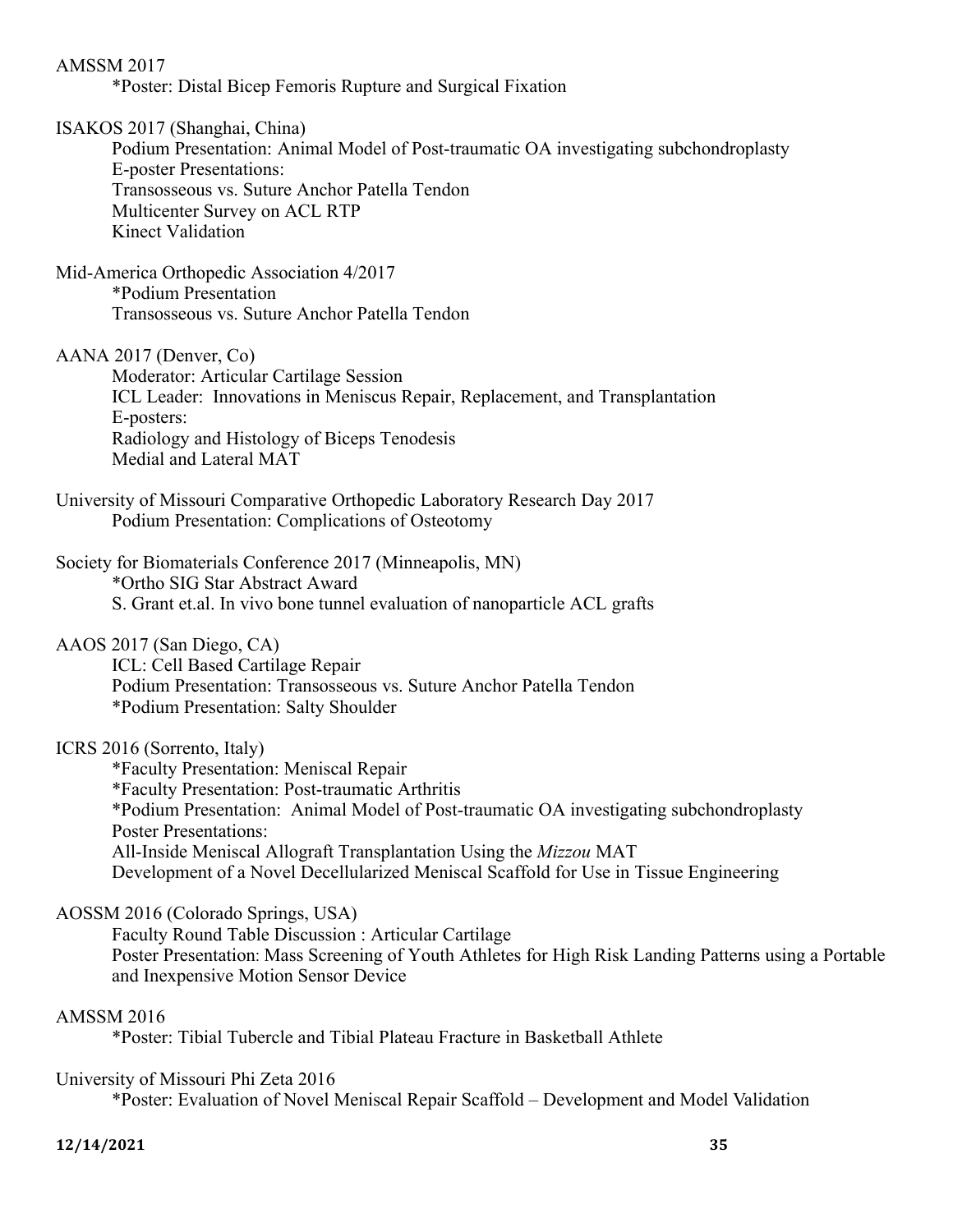University of Missouri Comparative Orthopedic Laboratory Research Day 2016 Podium Presentation:All-Inside Meniscal Allograft Transplantation Using the *Mizzou* MAT \*Podium: Biological Augmentation Strategies for Meniscal Repair \*Podium Presentation:From the Lab to the High School Gym: ACL Risk Screening

#### AANA 2016

\* Podium Presentation: Evaluation of hyperosmolar irrigation solution for shoulder arthroscopy: A prospective, double-blind, randomized,controlled study e-Poster Presentation : In vivo Toxicity of Local Anesthetics and Corticosteroids on Supraspinatus Tenocyte Cell Viability and Metabolism

International ACL Study Group 2016 (Are, Sweden)

Symposium: ACL RTP

Podium:

Mass Screening of Youth Athletes for High Risk Landing Patterns using a Portable and Inexpensive Motion Sensor Device

Multicenter Survey on Return to Play Following ACL Reconstruction

ACL Study Group membership survey results

#### ORS 2016:

\*Podium Presentation: Monibi FA, Stoker AM, Pfeiffer FM, Kuroki K, Sherman SL, Cook JL. Development of a Novel Decellularized Meniscal Scaffold for Use in Tissue Engineering Poster Presentation: Nuelle C, James CH, Stoker AM, Cook JL, Sherman SL. In vitro Toxicity of Local Antesthetics and corticosteroids on Supraspinatus Tenocyte Viabilty and Metabolism

#### AAOS 2016: Scientific Exhibit Poster Presenter. Orlando, FL

Meniscus Replacement, Transplantation, and Regeneration: State of the Art in 2016.

University of Missouri Health Sciences Research Day Nov 12, 2015 (Columbia, MO)

\*Posters:

Development of a novel decellularized meniscal scaffold for use in tissue engineering – F. Monibi Screening Youth Athletes for High Risk Landing Patterns Using an Inexpensive and Portable Motion Sensor Device- T. Gulbrandsen Correlating motion analysis systems and clinical testing to establish an appropriate return to sport protocol following ACL reconstruction in athlete – N. Siesener

International Patellofemoral Study Group 9/2015 (Chicago, IL)

Podium Presentation: Preliminary Validation of the Knee cAPP: A Musculoskeletal Model Used to Predict Changes in Patellofemoral Contact Area During Gait

American Society Biomechanics: 8/2015 \*

Predicting Patellofemoral Contact Mechanics: A Computational Study

#### AOSSM 2015:

Podium:

Effect of Lace-up Ankle Braces and Neoprene Sleeves on Neuromuscular Control and Athletic Performance Transosseous versus Suture Anchor Quadriceps Tendon Repair Biomechanical Study of Lateral Meniscal Allograft Transplantation Using Anatomic Bone Sockets and

TightRope Cortical Fixation

Posters: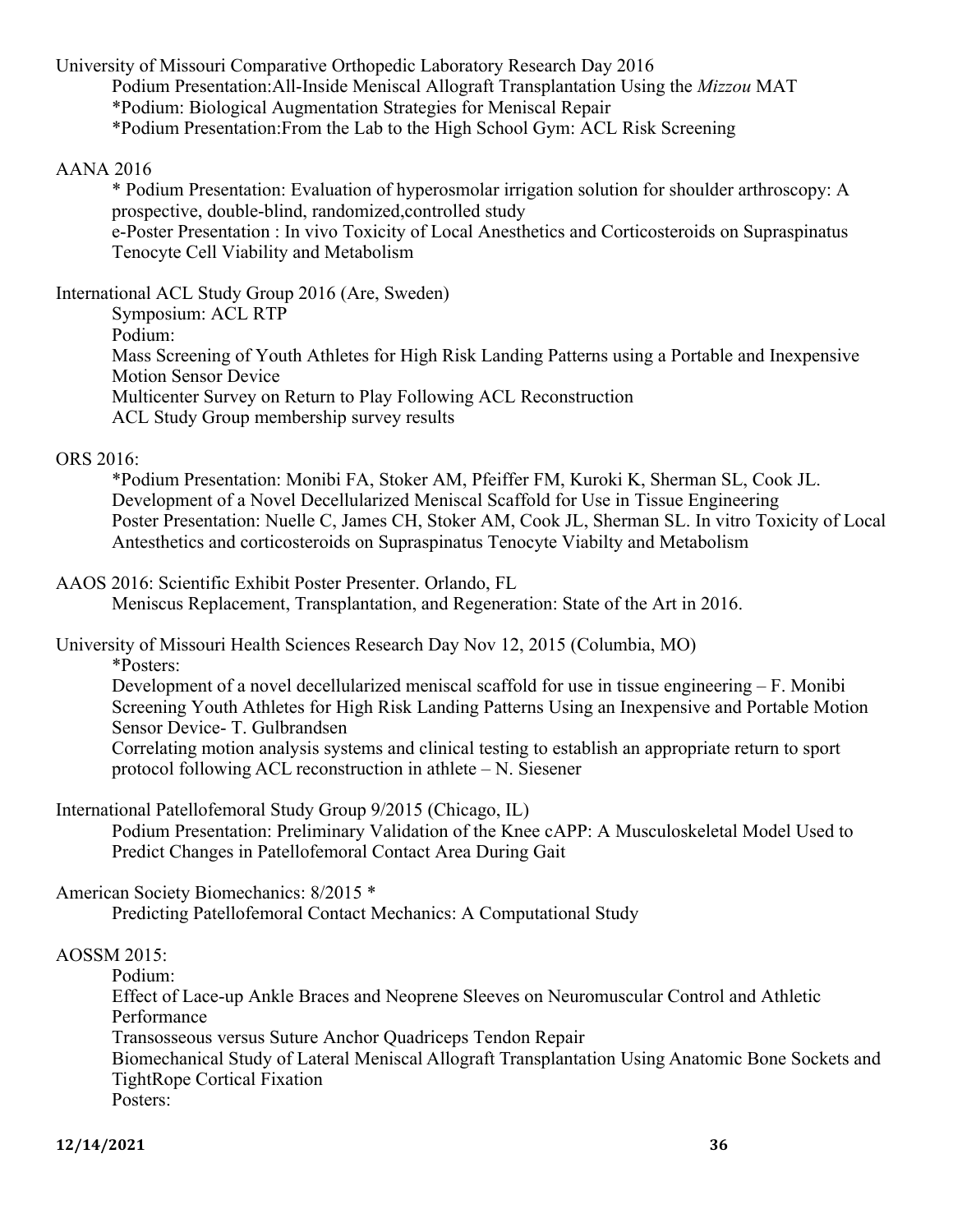Effect of Lace-up Knee Braces and Neoprene Sleeves on Neuromuscular Control and Athletic Performance

Effect of Lace-up Ankle Braces and Neoprene Sleeves on Neuromuscular Control and Athletic Performance

#### Phi Zeta 5/8/2016

Poster Presentation: Monibi FA, Pfeiffer FM, Stoker AM, Kuroki K, **Sherman SL**, Cook JL. In Vitro Evaluation of a Decellularized Canine Meniscal Scaffold for Biological Augmentation of Meniscal Fibrocartilage Regeneration.

#### ICRS 2015

Podium Presentation: Post-traumatic OA Canine Impact Model Effect of Femoral Condyle Width on Contact Pressure of Various Sized Chondral Lesions YSOS Star Papers Podium Presentation Validation of the Knee cAPP: A Musculoskeletal Model Used to Predict Patellofemoral Contact Pressures During Gait Poster Presentation: Biomechanical Study of Lateral Meniscal Allograft Transplantation Using Anatomic Bone Sockets and TightRope Cortical Fixation

#### ORS 2015 (Las Vegas, NV)

\*Poster: Serum Biomarkers in a Novel In Vivo Model of Post-Traumatic Osteoarthritis-accepted

#### AAOS 2015 (Las Vegas, NV)

Scientific Exhibit(s) Poster Presenter: Expanding Indications for Fresh Osteochondral Allograft Transplantation Two Stage Revision ACL Reconstructions: Indications, Technique, Outcome

University of Missouri Comparative Orthopedic Laboratory Research Day 4/10/2015

Podium Presentations:

Validation of the "Knee cAPP": A Musculosketal Model used to predict patellofemoral contact pressures during gait

\*Regenerating a Meniscus – Where are we now? Dr. Farrah Monibi

\*The Salty Shoulder – Pre-Clinical and Clinical Studies Dr. Smith

University of Missouri Health Sciences Research Day 2014 (Columbia, MO)

\*Posters:

*Development and validation of a novel in vivo model of post-traumatic osteoarthritis – F. Monibi Hop Test Performance Does Not Correlate with Neuromuscular Control During the Drop Vertical Jump-H. Lewis*

*The Effect of Knee and Ankle Neoprene Sleeves and Prophylactic Braces on Lower Extremity Neuromuscular Control – G. Stover*

#### AOSSM 2014 (Seattle, WA)

Poster Presentation. Validation of Xbox Kinect as Portable, Inexpensive Tool for ACL Injury Risk University of Missouri Comparative Orthopedic Laboratory Research Day 2014 Podium Presentation: Functional Movement Evaluation in Athletes

#### ORS 2014 (New Orleans, LA)

Poster Presentation. *Transosseous Versus Suture Anchor for Quadriceps Tendon Repair*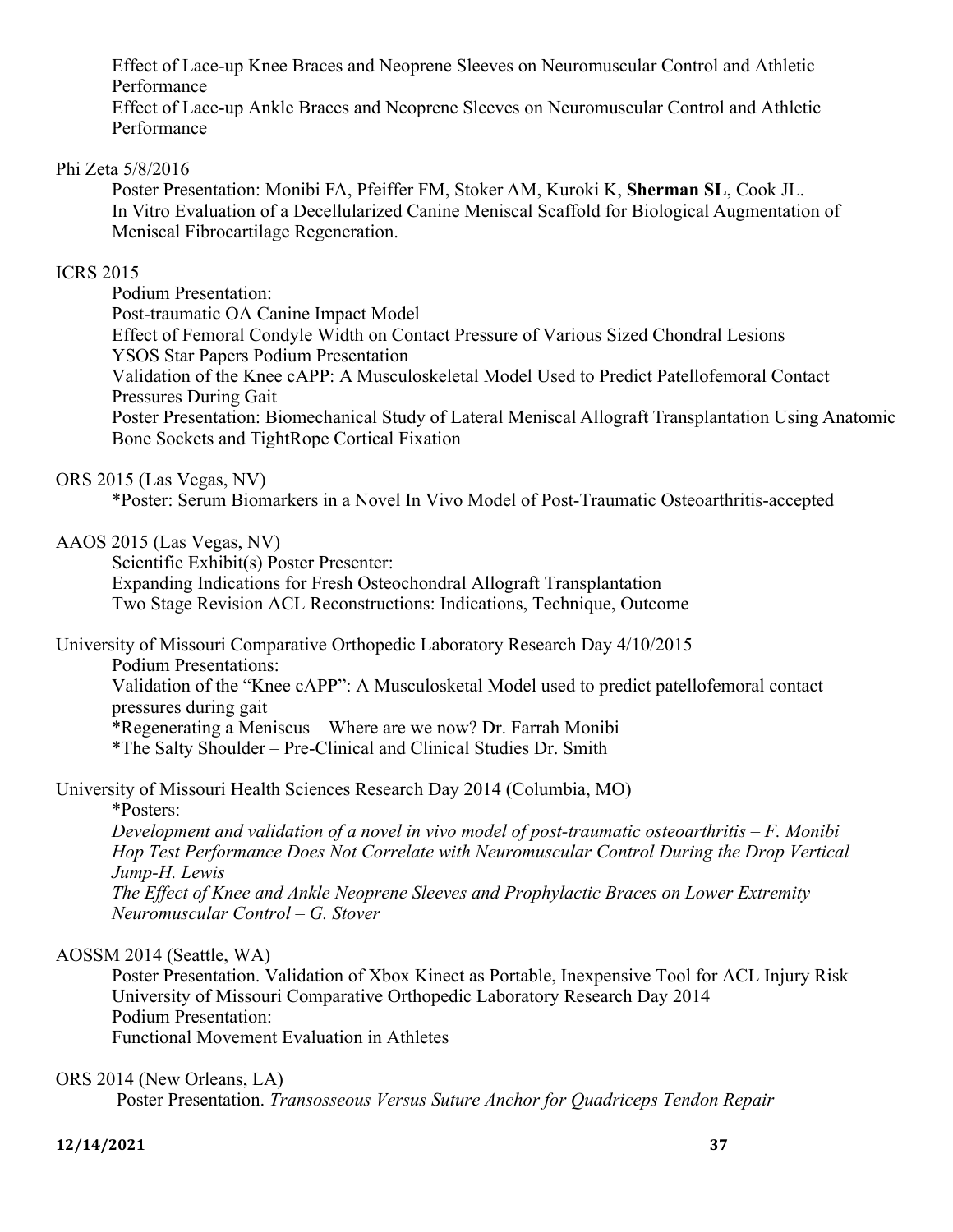AAOS Annual Meeting, March 2014:

Scientific Exhibit Presenter: *Tibial Tubercle Osteotomy: Indications, Techniques, Outcomes* 

#### ACL Study Group 1/2014 (CapeTown, South Africa)

Podium Presentation: *Validation of an inexpensive portable sensor for measuring knee abduction angle during drop vertical jump test*

#### Phi Zeta Day 2014

\*Poster Presentation: *Genipin effects on cell viability and mechanical properties of a biological scaffold intended for meniscal tissue engineering*

Hospital for Special Surgery Alumni Day 11/2013 Lecture and Panel Discussion:

*Training to Practice: Considerations for Academic Practice*

#### ICRS International World Congress 2013 Izmir, Turkey

Poster Presentations: *In Vivo Toxicity of Local Anesthetics and Corticosteroids on Cartilage and Synovium Ex vivo Comparison of a Novel Tapered Osteochondral Allograft Transplantation System with Standard Cylindrical Insertion Techniques*

University of Missouri Comparative Orthopedic Laboratory (COL) Day 2013 Podium Presentation: *In vitro and In vivo toxicity of Local Anesthetics and Cortisone Derivatives*

University of Missouri Comparative Orthopedic Laboratory (COL) Day 2013

\* Poster Presentation. *Validation of an inexpensive portable sensor for measuring knee abduction angle during a drop vertical jump*

University of Missouri Health Sciences Research Day 2013 (Columbia, MO) *\*Thompson et.al. DARI -Youth Pitchers \*Plackis et.al. DARI- Core Kinematics \*Young et.al. DARI- Ballet Biomechanics* 

#### AMSSM Annual Meeting 2013

\*Poster Presentation: *Efficacy of Team Physician-in-Training Seminar* 

#### ISAKOS 2013. Toronto, CA

E-Poster: *In Vitro Toxicity Of Local Anesthetics And Corticosteroids On Chondrocytes And Synoviocytes*

AAOS Annual Meeting, March 2012 – Chicago, IL Scientific Exhibit *Cell Based Articular Cartilage Repair in the Knee: An Evidence Based Review*

#### Paper Presentations:

*\*Return to High-Level Sport Following Meniscal Allograft Transplantation \*Does Anterior Cruciate Ligament Reconstruction Alter Natural History?: A Systematic Review of Long-term Outcomes*

ORS 2013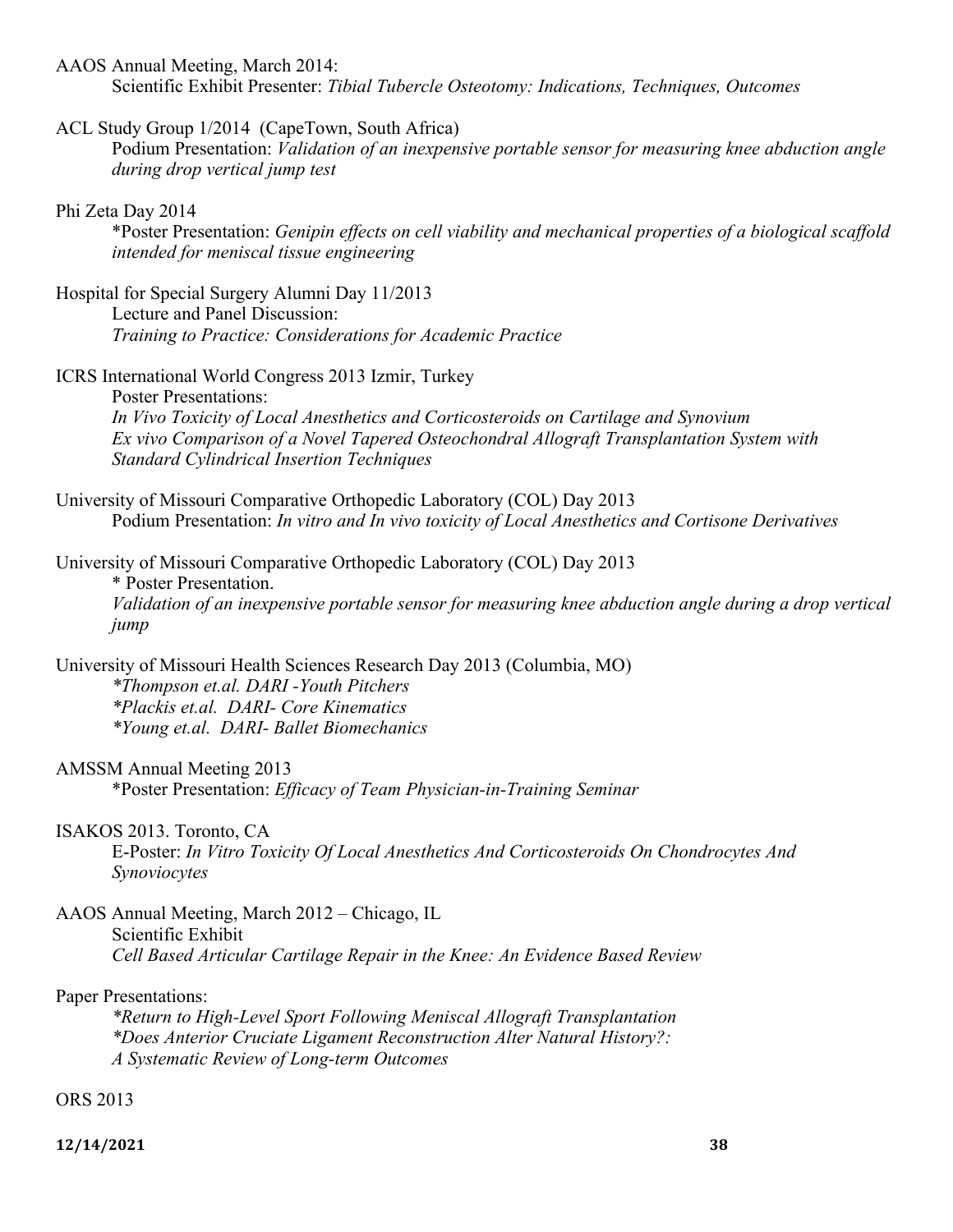*In Vitro Toxicity of Local Anesthetics and Corticosteroids on Chondrocytes, Synoviocytes, and Tenocytes*

University of Missouri Health Sciences Research Day 2012 (Columbia, MO)

- Bodendorfer B, Toogood P, Feeley B, Sherman SL. *Trends in the Management of Proximal Humerus Fractures in the United States: 1998-2009*
- Gregory M, Capito N, Jenkins T, Gray A, Bal BS, Sherman SL. *Overutilization of MRI in the Diagnosis and Treatment of Moderate to Severe Osteoarthritis.*
- Marks J, Gray AD, Sherman SL. *Portable, inexpensive motion analysis system to identify female athletes at high risk of anterior cruciate ligament rupture.*
- AOSSM Annual Meeting, July 2012 Baltimore, Maryland Poster Presentation: *Biomechanical Analysis of the Pectoralis Major and Comparison of Techniques for Tendo-osseous Repair*

AANA Annual Meeting, May 17-19, 2012 – Orlando, Florida: Poster Presentation Sherman SL, Mather R, Verma N, Romeo A. *ePoster Presentation -Biomechanical Analysis of the Pectoralis Major and Comparison of Techniques for Tendo-osseous Repair*

- AAOS/ASES Biennial Meeting May 2012 Podium Presentation Sherman SL, Mather R, Verma N, Romeo A. *Pectoralis Major Repair: Transosseous versus Suture Anchor Repair*
- ACL Study Group February 2012 Podium Presentation Sherman SL, Suero E, Delos D, Sherman MF, Pearle AD*. Biomechanical Analysis of Combined Intra-articular and Extra-articular ACL Reconstructions in a Cadaveric Model Using Computer Navigation*.
- AAOS Annual Meeting February 2012 San Francisco, CA: Podium Presenter Lin EC, Dhawan A, Sherman SL, McGill KC, Provencher MT, Nicholson GP, Cole BJ, Verma NN, Romeo AA. *Arthroscopic Primary Rotator Cuff Repairs in Patients under the Age of 45*
- AAOS Annual Meeting February 2012 San Francisco, CA: Podium Presentation \* Sherman SL, Mather R,Verma N, Romeo A. *Pectoralis Major Repair: Transosseous versus Suture Anchor Repair*
- AAOS Annual Meeting February 2012 San Francisco, CA: Poster Presentation Karas V, Sherman SL, Baker C, Bach BR, Cole BJ, Bush-Joseph CA. *Allograft Reconstruction for Failed or Neglected Extensor Mechanism Injuries*.
- AAOS Annual Meeting February 2012 San Francisco, CA: Multimedia Presentation Yanke AB, Ghodadra NS, Sherman S, Romeo AA, Verma NN. *Arthroscopic Suprascapular Nerve Compression.*
- AAOS Annual Meeting February 2012 San Francisco, CA: Multimedia Presentation Chalmers PN, Yanke AB, Karas V, Sherman SL, Cole BJ. *Combined Cartilage Restoration and Distal Realignment for Patellar and Trochlear Chondral Lesions.*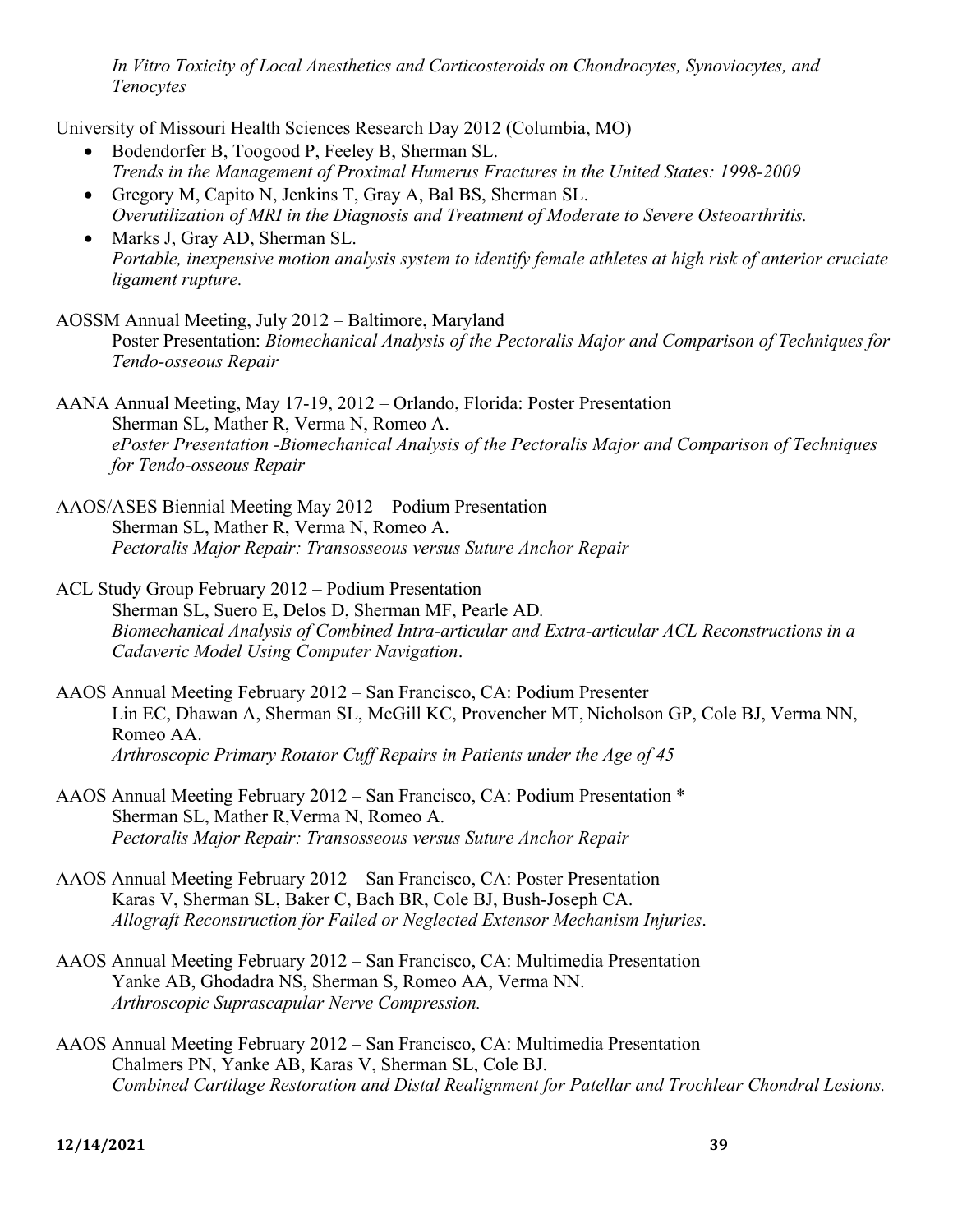- Hospital for Special Surgery Alumni Day 11/2011: Lecture and Panel Discussion *Training to Practice: Considerations for Academic Practice*
- AOSSM Annual Meeting July 2011 San Diego, CA: Podium Presentation Lin, EC; Dhawan, A; Sherman, SL; McGill, KC; Provencher, MT; Nicholson, GP; Cole, BJ; Verma, NN; Romeo, AA. *Arthroscopic Primary Rotator Cuff Repairs in Patients under the Age of 45*
- AOSSM Annual Meeting July 2011 San Diego, CA: Poster Presentation Lenart B, Sherman SL, Gochanour E, Twigg S, Nicholson GP*. Arthroscopic Repair for Posterior Shoulder Instability in the Young Athlete.*
- Herodicus Society 2011: Podium Presentation \* Sherman SL, Karas V, Baker C, Bach BR, Cole BJ, Bush-Joseph CA. *Allograft Reconstruction for Failed or Neglected Extensor Mechanism Injuries.*
- Herodicus Society 2011: Podium Presentation \* Karas V, Sherman SL, Dhawan A, Cole BJ. *Outcomes of Meniscal Allograft Transplantation in the High-Level Athlete*
- Computer Assisted Orthopedic Surgery (CAOS) Annual Meeting June 2011 London, UK: Poster Presentation Sherman SL, Suero E, Delos D, Sherman MF, Pearle AD. *Biomechanical Analysis of Combined Intra-articular and Extra-articular ACL Reconstructions in a Cadaveric Model Using Computer Navigation*
- Rush University Orthopedic Surgery Resident/ Fellow Thesis Day June 2011: Podium Presentation Sherman SL, Mather R, Verma N, Romeo A*. Pectoralis Major Repair: Transosseous versus Suture Anchor Repair*
- Rush University Orthopedic Surgery Resident/Fellow Thesis Day June 2011: Abstract Sherman SL, Karas V, Baker C, Bach BR, Cole BJ, Bush-Joseph CA. *Allograft Reconstruction for Failed or Neglected Extensor Mechanism Injuries.*
- Rush University Orthopedic Surgery Resident/ Fellow Thesis Day June 2011: Abstract Kang RW, Sherman SL, Twigg S, Nicholson GP. *Coracoacromial Ligament Hypertrophy as a Cause of Primary Impingement in Young Overhead Athletes*
- Rush University Orthopedic Surgery Resident/ Fellow Thesis Day June 2011: Abstract Lin, EC; Dhawan, A; Sherman, SL; McGill, KC; Provencher, MT; Nicholson, GP; Cole, BJ; Verma, NN; Romeo, AA. *Arthroscopic Primary Rotator Cuff Repairs in Patients under the Age of 45*
- Rush University Orthopedic Surgery Resident/ Fellow Thesis Day June 2011: Abstract Salata M, Sherman SL, Sershon B, Romeo AA, Shewman EF, Lin E, Wang V, Cole BJ, Verma NN*. Biomechanical Evaluation of Trans-Osseous Rotator Cuff Repair: Do Anchors Really Matter?*
- Rush University Orthopedic Surgery Resident/ Fellow Thesis Day June 2011: Abstract Karas V, Sherman SL, Dhawan A, Cole BJ. *Outcomes of Meniscal Allograft Transplantation in the High-Level Athlete*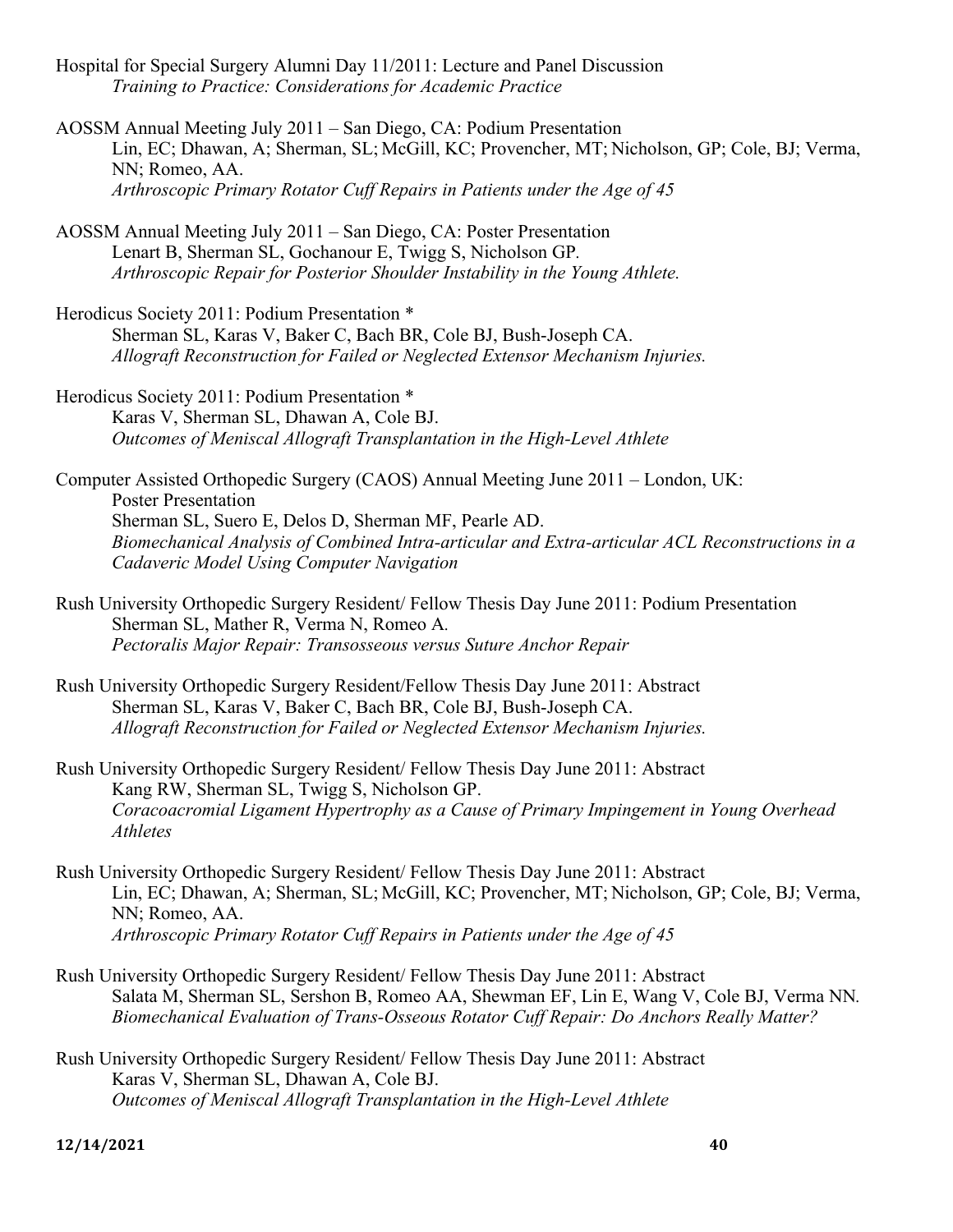- Rush University Orthopedic Surgery Resident/ Fellow Thesis Day June 2011: Abstract Mather R, Sherman SL, Verma N, Romeo A. *False Positive MRI results of Rotator Cuff Tears in Total Shoulder Arthroplasty*
- AANA Annual Meeting 2011 April 2011- San Francisco, CA: E-Poster Presentation Salata M, Sherman SL, Sershon B, Romeo AA, Shewman EF, Lin E, Wang V, Cole BJ, Verma NN*. Biomechanical Evaluation of Trans-Osseous Rotator Cuff Repair: Do Anchors Really Matter?*
- AAOS Annual Meeting February 2011 San Diego, CA: Poster Presentation Cross M, Sherman SL, Pearle AD, Mayman D. *The effect of distal femoral re-cuts on coronal plane stability in TKA: A cadaveric study*
- AAOS Annual Meeting February 2011 San Diego, CA: Poster Presentation Kang RW, Sherman S, Twigg S, Nicholson GP. *Coracoacromial Ligament Hypertrophy as a Cause of Primary Impingement in Young Overhead Athletes*
- AOSSM Annual Meeting July 2010 Providence, RI: Poster Presentation Suero EM, Petrigliano F, Lane CG, Citak M, Haentjes J, Bosscher F, Sherman SL, Pearle AD*. The effect of posterior cruciate and posterolateral corner injuries of the knee on tibiofemoral translation during the reverse pivot shift test: A cadaveric study*
- NYU Alumni Day May 2010 New York, NY: Podium Presentation \* Sherman SL, Manoff E, Von Tobel T, Mintz D, Sherman MF. *Assessment of the coronal plane obliquity of the native ACL in non-standard planes by MRI*.
- HSS Annual Chief Resident Research Day March 2010 New York, NY: Podium Presentation Feeley BT, Muller MS, Sherman SL, Allen AA, Pearle AD. *Comparison of posterolateral corner reconstructions using computer-assisted navigation*.
- AAOS Annual Meeting Feb 2010 New Orleans, Louisiana: Scientific Exhibit Cross MB, Sherman SL, Kepler CK, Neviaser AS, Weiland AJ*. The evolution of elbow arthroplasty: innovative solutions to complex clinical problems*.
- ACL Study Group Feb 2010 Phuket, Thailand: Podium Presentation Lyman S, Koulouvaris P, Sherman SL, Do H, Mandl LA, Marx RG. *Epidemiology of anterior cruciate ligament reconstruction: trends, readmissions, and subsequent knee surgery*
- Eastern Orthopedic Association (EOA Meeting) 2009 Atlantis, Bahamas: Podium Presentation Sherman SL, Nho SJ, Delos D, MacGillivary J. *Clinical and Ultrasound Results of the Massive Cuff Stitch for Arthroscopic Repair of Large and Massive Rotator Cuff Tears*
- Eastern Orthopedic Association (EOA Meeting) 2009 Atlantis, Bahamas: Podium Presentation \* Lyman S, Koulouvaris P, Sherman SL, Do H, Mandl LA, Marx RG. *Epidemiology of anterior cruciate ligament reconstruction: trends, readmissions, and subsequent knee surgery*

Eastern Orthopedic Association (EOA Meeting) 2009 – Atlantis, Bahamas: Podium Presentation\*\* Bedi A, Raphael B, Maderazo A, Pavlov H, Williams RJ 3rd.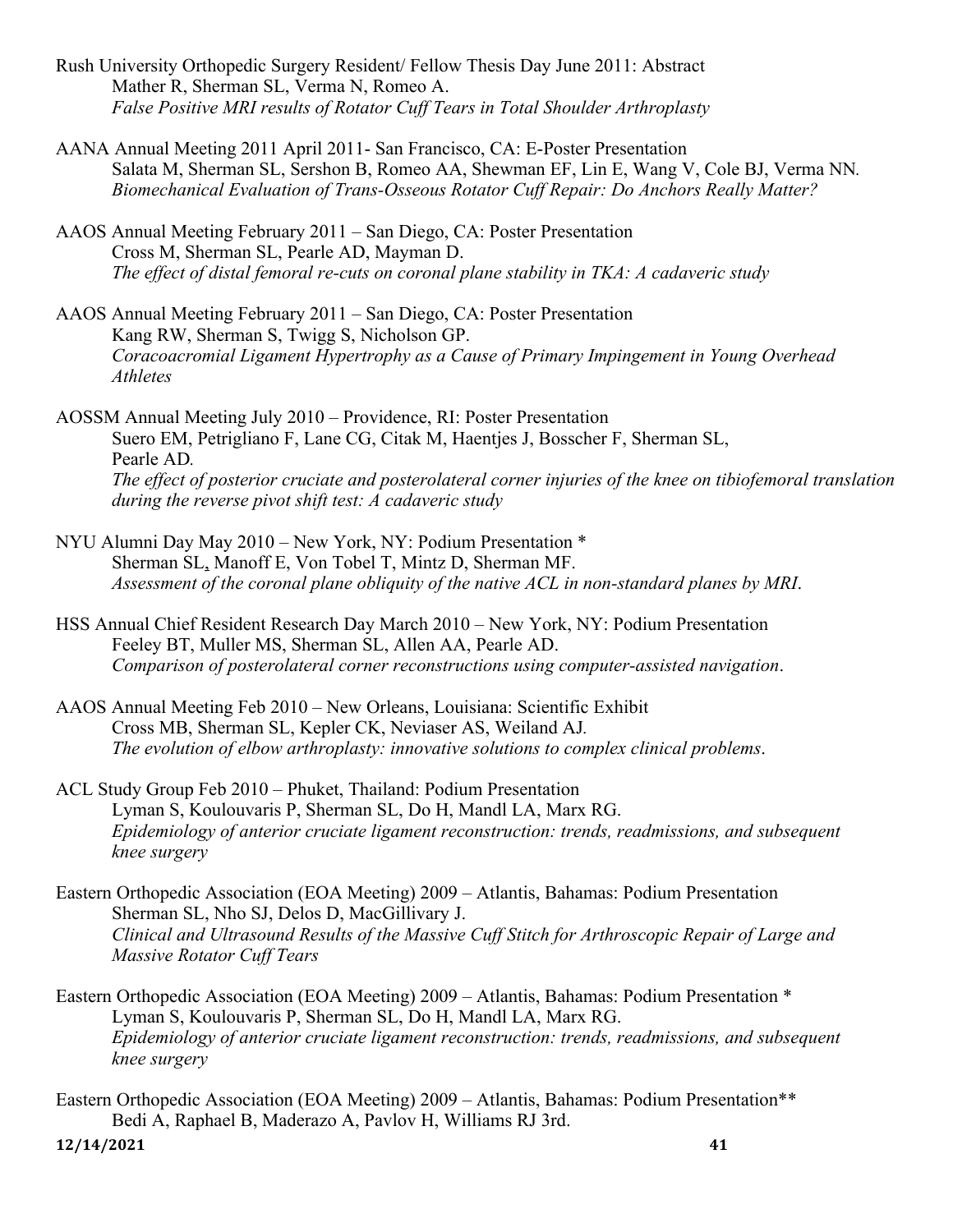*Transtibial versus anteromedial portal drilling or anterior cruciate ligament reconstruction: a cadaveric study of femoral tunnel length and obliquity*.

- AOSSM Annual Meeting July 2009 Keystone, Colorado: Podium Presentation Feeley BT, Muller MS, Sherman SL, Allen AA, Pearle AD. *Comparison of posterolateral corner reconstructions using computer-assisted navigation*.
- European Society of Sports Traumatology, Knee Surgery and Arthroscopy 2008 Porto, Portugal: Podium Presentation \* Lyman S, Koulouvaris P, Sherman SL, Do H, Mandl LA, Marx RG. *Epidemiology of anterior cruciate ligament reconstruction: trends, readmissions, and subsequent knee surgery*
- European Society of Sports Traumatology, Knee Surgery and Arthroscopy 2008 Porto, Portugal: Poster Presentation Sherman SL, Lyman S, Koulouvaris P, Willis A, Marx RG. *Risk factors for readmission and revision surgery following rotator cuff repair*
- Eastern Orthopedic Assocation/ Southern Orthopedic Association Annual Meeting2007 Victoria, BC: Podium Presentation Sherman SL, Manoff E, Von Tobel T, Mintz D, Sherman MF. *Assessment of the coronal plane obliquity of the native ACL in non-standard planes by MRI*
- AAOS Annual Meeting Feb 2007 San Diego, CA: Scientific Exhibit Nho SJ, Shindle MK, Sherman SL, Freedman KB, Lyman S, MacGillivray JD. *Systematic review of arthroscopic rotator cuff repair and mini-open rotator cuff repair*
- Third Annual Joint Arthroplasty Young Investigator's Conference Feb 2007 San Diego, CA: Poster Presentation Sherman SL, Cunneen KP, Walcott-Sapp S, Brause B, Westrich GH. *Custom total femur spacer and second-stage total femur arthroplasty as a novel approach to infection and periprosthetic fracture*
- AAOS Annual Meeting Feb 2007 San Diego, CA: Podium Presentation\* Sherman SL, Lyman S, Koulouvaris P, Willis A, Marx RG. *Risk factors for readmission and revision surgery following rotator cuff repair*
- AAOS Annual Meeting Feb 2007 San Diego, CA: Poster Presentation Lyman S, Koulouvaris P, Sherman SL, Do H, Mandl LA, Marx RG. *Epidemiology of anterior cruciate ligament reconstruction: trends, readmissions, and subsequent knee surgery*
- AAOS Annual Meeting Mar 2006 Chicago, IL: Podium Presentation\* Lyman S, Sherman SL, Carter TI, Bach PB, Mandl LA, Marx RG. *Prevalence and risk factors for symptomatic thromboembolic events after shoulder arthroplasty*

\* denotes presentation given by a co-investigator

\*\*denotes presentation given for a colleague

*Courses/Webinars Instructed*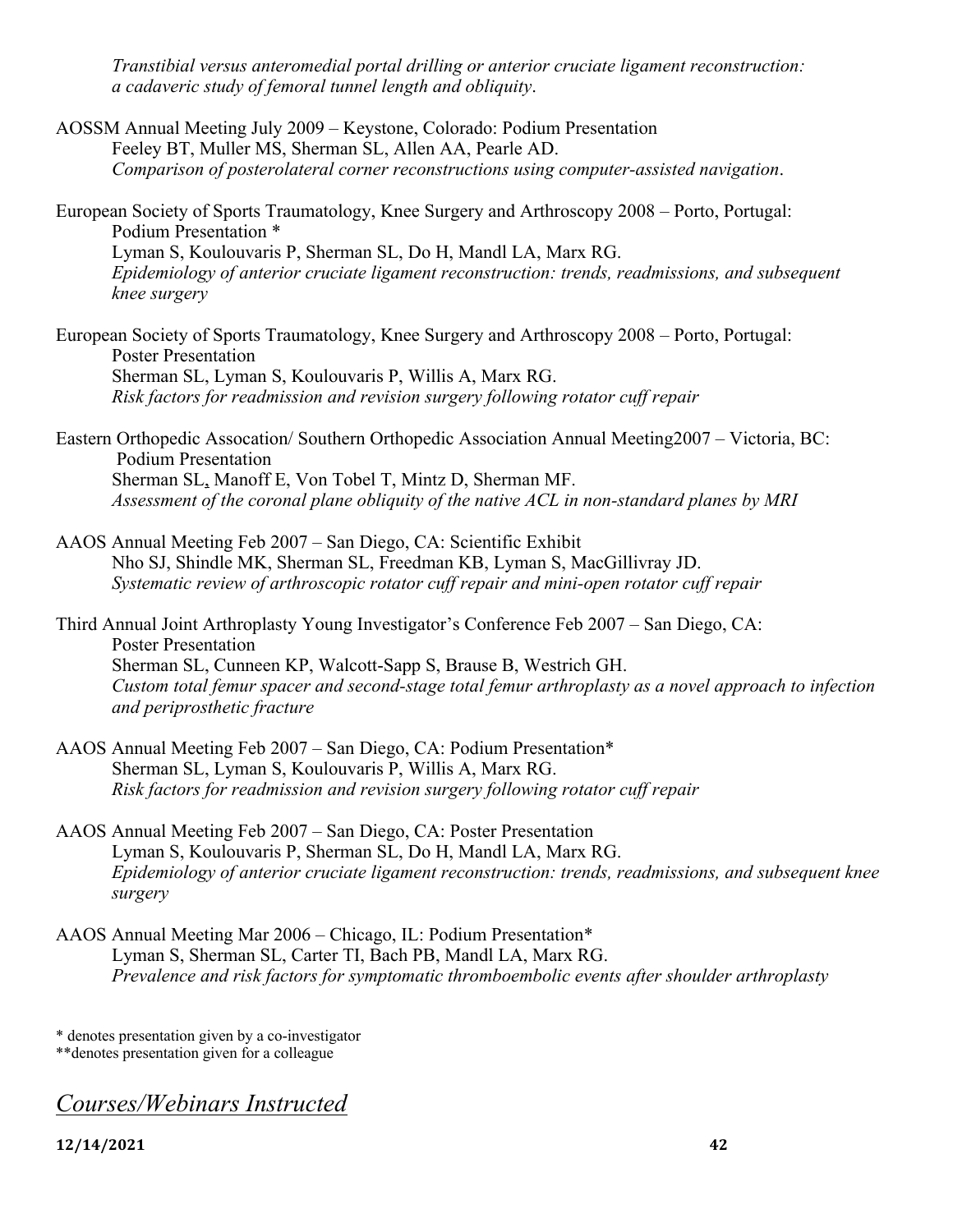| Fall 2020-Spring 2021 | Orthobiologics Tonight Webinar Series (Co-Host)                              |
|-----------------------|------------------------------------------------------------------------------|
| Fall 2020             | S&N Fellow's Webinar Series (Knee Meniscus and Ligament Moderator)           |
| Fall 2020             | S&N Wide World of Sports Webinar: Meniscus Repair                            |
| Fall 2020             | OrthoACCESS Webinar: ACL (moderator)                                         |
| Fall 2020             | ICRS Virtual Congress: Shoulder (Anatomic and Biomechanical Preservation)    |
| Fall 2020             | Vericel National Surgeon Training Webinar Series                             |
| 10/21/2020            | AANA Webinar Wednesday: Meniscus Repair Presentation                         |
| 9/3/2020              | Local Phillipines Society: Meniscus/PF presentation                          |
| 8/2020                | <b>ISAKOS Osteotomy Webinar: TTO</b>                                         |
| 7/2020                | <b>ICRS</b> NextGen Webinar: Agili-C Presentation                            |
| 7/2020                | BASK Course (England) – Novostitch Pro Presentation                          |
| 7/2020                | <b>ISAKOS Pediatric Webinar: Chondral and Osteochondral Issues</b>           |
| 6/2020                | AOSSM Fellow's Webinar: Patellofemoral Cartilage Restoration                 |
| 5/21/2020             | <b>AAOS Cartilage Restoration Webinar: MACI Procedure</b>                    |
| 5/14/2020             | <b>MACI Multidisciplinary Panel Webinar</b>                                  |
| 5/2020                | Sports Med Innovate Cartilage Restoration Webinar- Case Presentation         |
| 5/2020                | Mexico College of Orthopedic Surgeons Patellofemoral Webinar (TTO Talk)      |
| 5/2020                | Wide World of Osteotomy Webinar: Case Presentation on Failed ACL             |
| 4/30/2020             | Smith & Nephew Webinar: Horizontal and Radial Meniscus Repair                |
| 4/28/2020             | Smith & Nephew Webinar: Why Meniscus Repair vs. Resection                    |
| 4/12/2020             | NYU Virtual Visiting Professor Case Panel: Cartilage Restoration             |
| 4/2020                | Multi-center Sports Fellows Webinar Series: Tibial Tubercle Osteotomy        |
| 2/2020                | ISMF/BA Program Director and Faculty (Carlsbad, CA)                          |
| 2/2020                | AO: Advanced Knee Course Faculty (Miami, FL)                                 |
| 9/2019                | AANA PF Joint Preservation Course (Rosemont, IL)                             |
| 9/2019                | S&N MACKIS Complex Knee Course (Minnesota, MN)                               |
| 7/17/2019             | S&N Webinar: Save the Meniscus                                               |
| 6/8/2019              | MACI National Surgeon Training Faculty (Dallas, TX)                          |
| $6/5 - 6/7/2019$      | Panther ACL Consensus Symposium Faculty (Pittsburgh, PA)                     |
| 6/3/2019              | JRF Keynote Speaker (Columbus and Dayton, Oh)                                |
| 6/1/2019              | Arthrex Futures Course Faculty (Naples, FL)                                  |
| 4/8/2019              | Arthrex Knee Preservation Advanced Course Faculty (Naples, FL)               |
| 4/1/2019              | MACI presentation (San Antonio, TX)                                          |
| 2/2019                | AAOS Articular Cartilage Course (faculty)                                    |
| 1/2019                | ICRS Summit (San Diego, CA) Faculty                                          |
| 1/2019                | ISMF (Carlsbad, CA) Program Director and Faculty                             |
| 12/17-18/2019         | University of Iowa Sports Medicine Lecture/ MACI lecture and lab             |
| 12/5-7/2018           | Orthopedic Summit (Faculty)                                                  |
| 10/12-14/2018         | AOSSM Orthobiologics (faculty)                                               |
| 9/7-9/2018            | Chicago Sports Symposium (faculty)                                           |
| 6/11/2018             | Arthrex Futures Course and Non-CME Video Case Presentation/Laboratory        |
| 5/4/2018              | <b>Sports Conference: PF Cartilage Treatment</b>                             |
| 5/2018                | Georgetown University Grand Rounds /Journal Club on Patellofemoral Cartilage |
| 4/2018                | University of Missouri Sports Medicine Update (Moderator and lecture on PF   |
|                       | joint)                                                                       |
| 2/25/2018             | Arthrex Non-CME Video Case Presentations and Laboratory                      |
| 1/25-28/2018          | ISMF Course (Carlsbad, CA)                                                   |
| 11/11/2017            | HSS Resident/Study Lab Instructor (Patellofemoral Cartilage/Osteotomy)       |
| 9/9/2017              | <b>AANA</b> Patellofemoral Course (Instructor)                               |
| 6/10/2017             | MACI Course and Cadaver Lab (Chicago)                                        |
| 5/22/2017             | MACI Course and Cadaver Lab (STL)                                            |
| 4/1/2017              | MSOA Annual Meeting: Panel Discussion Management of Cartilage Injury         |
| 12/14/2021            | 43                                                                           |
|                       |                                                                              |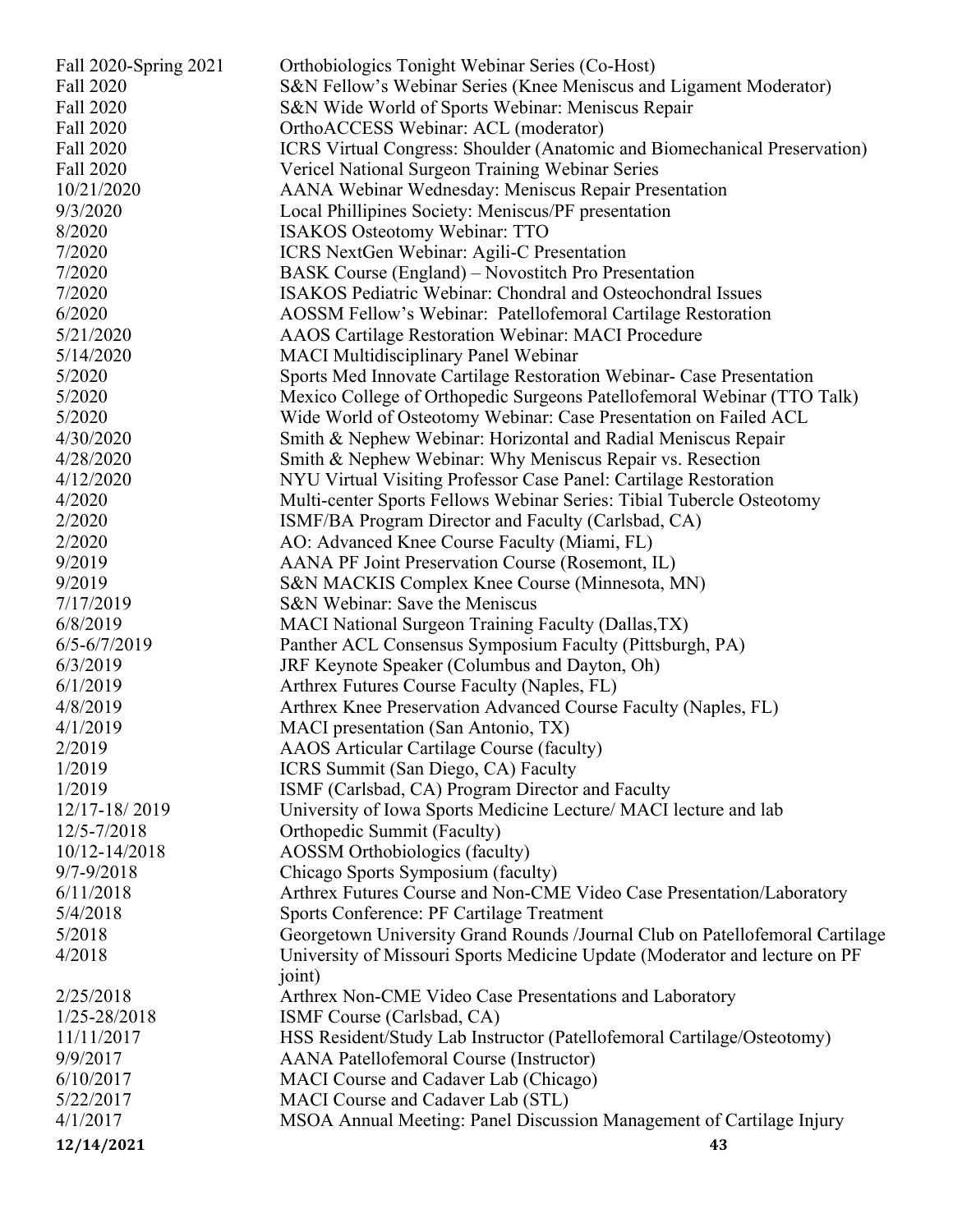| 3/29/2017            | MACI talk with residents and cadaver lab                                                                |
|----------------------|---------------------------------------------------------------------------------------------------------|
| 2/4/2017             | Arthrex Team Doctor Controversy Course (participant)                                                    |
| $1/21 - 1/24/2017$   | International Sports Medicine Fellows Cartilage and Hip Arthroscopy Course                              |
|                      | (Faculty)                                                                                               |
| 11/11/2016           | AANA Fall Course Co-chair (Lecture on Tibial Tubercle Osteotomy)                                        |
| 10/22/2016           | Innovative Techniques: The Knee Course (CME Course Faculty)                                             |
| 7/8/2016             | AOSSM Round Table Discussion "Cartilage Lesions"                                                        |
| 4/15/2016            | AANA Meeting: Industry Sponsored Seminar on Meniscus Transplantation                                    |
| $3/31 - 4/2/2016$    | AAOS Articular Cartilage Course (Instructor)                                                            |
| $1/21 - 1/24/2016$   | International Sports Medicine Fellows Cartilage and Hip Arthroscopy Course<br>(Faculty)                 |
| 1/10/2016            | Arthrex Orthopedic Technology and Information Forum (Faculty)                                           |
| $9/17 - 9/19/2015$   | Innovative Techniques: The Knee Course (CME Course Faculty)                                             |
| $9/14 - 9/15/2015$   | Smith and Nephew Fellow's Course (Faculty and Lab Instructor)                                           |
| 9/13/2015            | Certification Course for Collagen Meniscus Implantation (attendee)                                      |
| 9/12/2015            | AANA Patellofemoral Course (Cadaver Lab Instructor)                                                     |
| $5/6 - 8/2015$       | ICRS Cartilage Course (Cadaver Lab Instructor)                                                          |
| 12/8/2014            | Arthrex: Complex Knee Reconstruction Course (Instructor)                                                |
| $11/20 - 11/23/2014$ | <b>AANA Master's Cartilage Course (Instructor)</b>                                                      |
| $11/6 - 11/8/2014$   | AANA Fall Course (Cadaver Lab Instructor, Committee Meeting)                                            |
| 9/9/2014             | Smith and Nephew Fellows Course (Instructor)                                                            |
| 2/28/2014            | <b>AANA Patellofemoral Course (Instructor)</b>                                                          |
| 2/19/2014            | Mizzou Sports Medicine Course. Naples, FL (Instructor)                                                  |
| 11/7/2013            | Fall AANA (Cadaver Lab Instructor)                                                                      |
| Oct 2013             | <b>AANA Master's Cartilage Course (Instructor)</b>                                                      |
| Oct 2013             | Joint Preservation Symposium Featuring Subchondroplasty (Participant)                                   |
| Aug 2013             | 12 <sup>th</sup> Annual South East Trauma Symposium (Invited Lecturer)                                  |
|                      | Talks: Hip Arthroscopy, Anatomic ACL, Meniscus Repair                                                   |
| 4/12/2013            | <b>AANA</b> Patellofemoral Course (Instructor)                                                          |
| Dec 2012             | <b>AANA Junior Resident Course (Instructor)</b>                                                         |
| $11/9 - 11/10/2012$  | Fall AANA (Cadaver Lab Instructor)                                                                      |
| $10/5 - 10/6/2012$   |                                                                                                         |
| April 2012           | <b>AANA Master's Cartilage Course (Instructor)</b><br><b>AANA Master's Shoulder Course (Instructor)</b> |
| March 2012           |                                                                                                         |
|                      | Current Advances in Orthopedic Sports Medicine and Trauma<br>Naples, FL (Participant)                   |
| 2/4/2012             | Rush Hip Arthroscopy Course for Residents/Fellows (Invited instructor)                                  |
| 12/8/2011            | Depuy Cadaver Training: CAIS vs. Microfrx                                                               |
|                      | Boston, MA                                                                                              |
| 7/23/2011            | Rush Shoulder Surgical Skills Course for Residents (Instructor)                                         |
|                      | Chicago, IL                                                                                             |
| $6/9 - 6/12/2011$    | AANA Junior Resident Shoulder and Knee Course (Instructor)                                              |
|                      | Chicago, IL                                                                                             |
| 4/23/2011            | Rush Knee Surgical Skills Course for Residents (Instructor)                                             |
|                      | Chicago, IL                                                                                             |
| $3/16 - 3/20/2011$   | Smith and Nephew Hip Arthroscopy Course                                                                 |
|                      | Vail, CO (Participant)                                                                                  |
| 2/5/2011             | Rush Hip Surgical Skills Course for Residents (Instructor)                                              |
|                      | Chicago, IL                                                                                             |
| 1/22/2011            | Rush Shoulder Surgical Skills Course for Residents (Instructor)                                         |
|                      | Chicago, IL                                                                                             |
| $1/14 - 1/16/2011$   | Annual Articular Cartilage and Hip Arthroscopy Course for Fellows                                       |
|                      | Carlsbad, CA (Participant)                                                                              |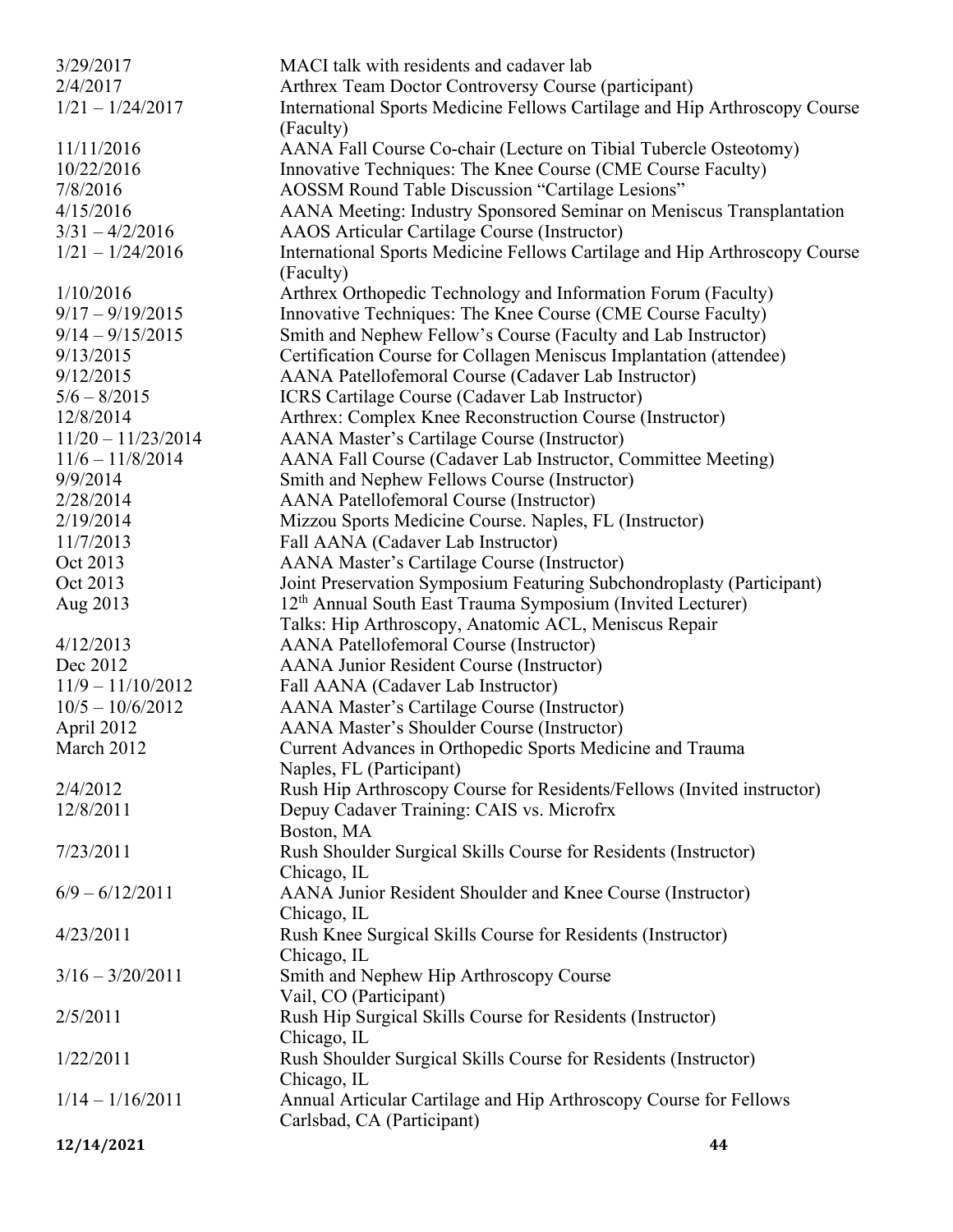| Tornier Shoulder Arthroplasty Course                        |
|-------------------------------------------------------------|
| Dallas, TX (Participant)                                    |
| Rush Knee Surgical Skills Course for Residents (Instructor) |
| Chicago, IL                                                 |
| Smith and Nephew Fellow Course                              |
| Andover, MA (Participant)                                   |
| AANA Master's Experience- Knee Cartilage                    |
| Orthopaedic Learning Center, Rosemont, IL                   |
| AO Foundation Basic Fracture Course                         |
| Houston, TX (Participant)                                   |
|                                                             |

# *Local Teaching Lectures/Conferences/Workshops:*

| <b>Stanford</b> |                                                                      |
|-----------------|----------------------------------------------------------------------|
| 2/2022          | Master of Science PA Course Guest Lecture: Knee                      |
| 2/2022          | M1 and M2 Musculoskeletal Physical Examination Session               |
| 11/24/2021      | Resident CORE Lecture: Knee OCD                                      |
| 11/11/2021      | Ortho Interest Group Faculty Meet and Greet                          |
| 11/2/2021       | Tuesday Morning Sports Conference: Meniscus Preservation             |
| 10/6/2021       | Stanford Orthopedic Grand Rounds: Tibial Tubercle Osteotomy          |
| 2/19/2021       | Master of Science PA Course Guest Lecture: Knee                      |
| 2/2/2021        | M3 Advanced Clinical Skill Course (preceptor)                        |
| 1/13/2021       | Resident Core Lecture: Knee Cartilage Restoration                    |
| 1/11/2021       | Monday Sports Conference: Arthroscopy/MRI correlation                |
| 2021            | Ortho 270 Course: Student project evaluator                          |
| 10/20/20        | Ortho Interest Group Virtual Q&A                                     |
| 11/10/2020      | Tuesday Morning Sports Conference: Meniscus Transplantation          |
| 7/22/2020       | Summer Core lab with residents                                       |
| 6/5/2020        | Stanford ATC talk: PF Joint Preservation                             |
| 6/4/2020        | PM&R Resident Talk: Patellofemoral Instability                       |
| 5/18/2020       | Monday Sports Conference: Arthroscopy/MRI conference                 |
| 3/25/2020       | SMOC Physical Therapy Webinar: Cartilage Rehab                       |
| 2/26/2020       | Santa Clara Orthopedic Group keynote: PF Cartilage Restoration       |
| 1/8/2019        | Host Stanford Sports Medicine Journal Club: Meniscus                 |
| 11/19/2019      | Tuesday Sports Conference: Tibial Tubercle Osteotomy                 |
| 11/18/2019      | Monday Sports Conference: 1 <sup>st</sup> time patella dislocation   |
| 10/23/2019      | <b>SMOC Physical Therapy In-service</b>                              |
| 10/15/2019      | Department of Orthopedic Surgery Grand Rounds: PF Joint Preservation |
| 10/14/2019      | <b>Stanford University Medical Student Fair</b>                      |
| 8/14/2019       | Sports Summer Core: MRI of the Knee                                  |
| 8/10/2019       | Arthrex Complex Shoulder Lab Course with Fellow                      |
| 8/8/2019        | Arthrex Cadaver Lab with fellows – knee procedures                   |
| 7/21/2019       | AOSSM/ESSKA travelling fellows: Innovations in MAT                   |
|                 |                                                                      |

| University of Missouri |                                                        |
|------------------------|--------------------------------------------------------|
| 6/28/2019              | Sports Conference: MACI for Knee Cartilage Restoration |
| 3/29/2019              | PM&R Grand Rounds: Knee Rehabilitation and RTP         |
| 2/6/2019               | Orthopedic Grand Rounds: Revision ACL reconstruction   |
| 1/9/2019               | FNL team huddle and case presentations                 |
| 12/21/2018             | Sports Conference: Patella Instability                 |
|                        |                                                        |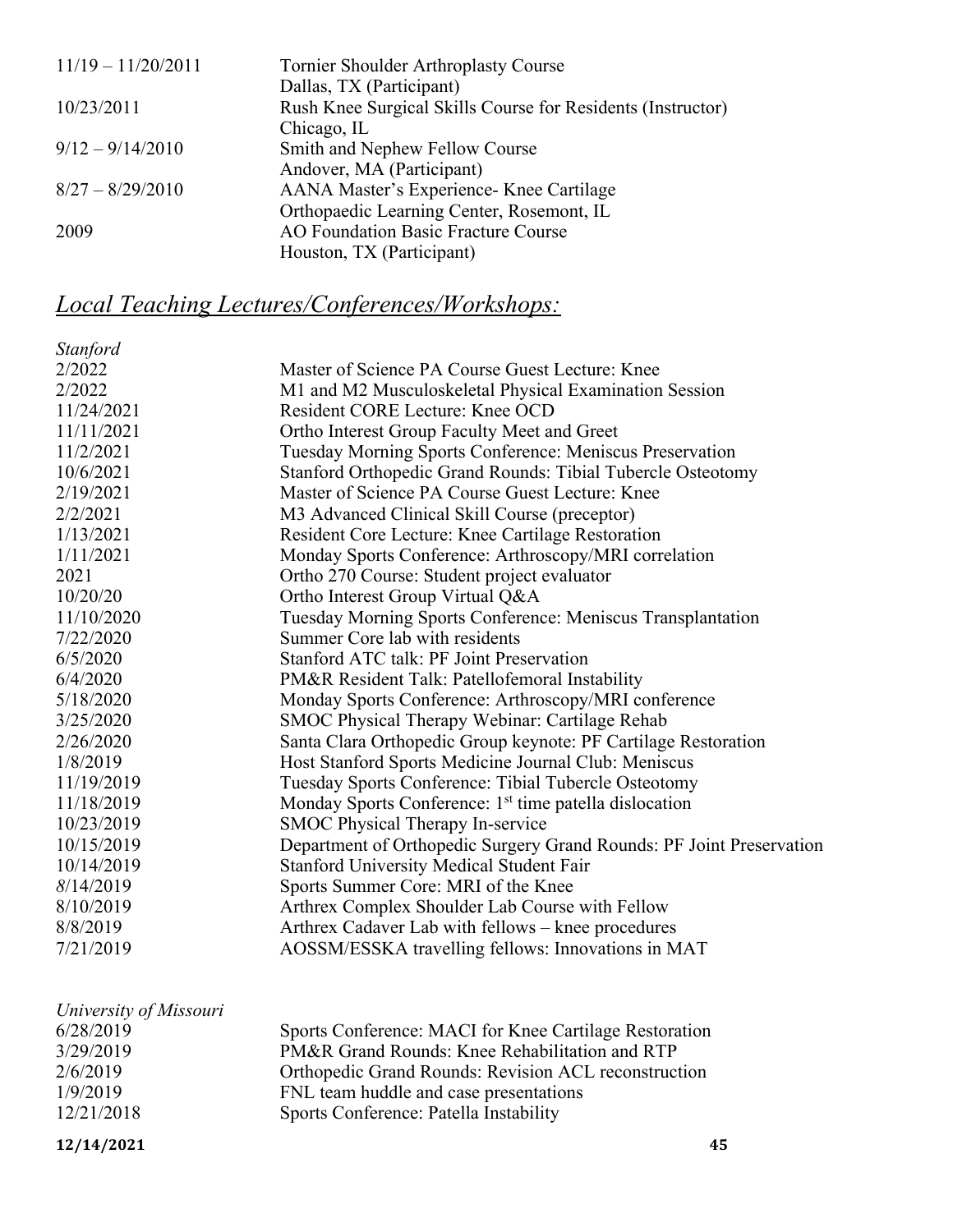| 12/18/2018 | Resident Talk: Meniscus Pathology                                       |
|------------|-------------------------------------------------------------------------|
| 12/11/2018 | Intern Research Talk: Clinical Research                                 |
| 11/28/2018 | PT/ATC core curriculum: Knee and Shoulder Exam                          |
| 11/12/2018 | PT/ATC student lecture: patella dislocation                             |
| 11/12/2018 | Medical Student lecture: H&P                                            |
| 10/2018    | Friday Night Lights Team Huddle with Residents                          |
| 10/10/2018 | Mi-Eye lab with resident                                                |
| 9/18/2018  | PGY4-5 Lecture/Osteotomy                                                |
| 9/17/2018  | M3 Lecture - Sports H&P                                                 |
| 8/14/2018  | PGY4-5 Lecture/Cartilage                                                |
| 8/13/2018  | FNL Orientation Leader and Lecture                                      |
| 8/6/2018   | Sports Physicals with Residents/Fellows                                 |
| 6/26/2018  | Ft. Leonard Wood Lecture: Knee cartilage                                |
| 6/5/2018   | <b>MACI</b> Cadaver lab with residents                                  |
| 5/4/2018   | Sports Medicine Conference – Knee Cartilage                             |
| 4/5/2018   | Sports Medicine Update – PF surgery talk                                |
| 3/30/2018  | PM&R Grand Rounds – Knee Cartilage                                      |
| 3/27/2018  | Junior Resident Bioskills Lab                                           |
| 3/21/2018  | MOI Nursing Grand Rounds – Post-operative Knee Protocols                |
| 3/21/2018  | MOI Grand Rounds - AOSSM Travelling Fellowship                          |
| 3/14/2018  | Combined Sports Med/Radiology Conference Case Presentation              |
| 2/19/2018  | M3 Lecture- Shoulder H&P                                                |
| 2/17/2018  | Faculty Retreat – Division Director Talk for Sports Medicine            |
| 2/13/2018  | CRMC Grand Rounds - ACL Injury Treatment and Prevention                 |
| 11/3/2017  | Sports Conference Lecture – Anterior Shoulder Instability               |
| 10/17/2017 | Resident Lecture- Meniscus 2 <sup>nd</sup> /3 <sup>rd</sup> Yr          |
| 10/16/2017 | Medical Student Lecture – Sports medicine case presentations            |
| 9/19/2017  | Resident Talk- meniscus transplant 4 <sup>th</sup> /5th                 |
| 7/10/2017  | <b>FNL Pre-season Orientation</b>                                       |
|            | (Lecture on Etiquette and Ortho Injury)                                 |
| 7/6/2017   | Knee Cadaver Lab with fellow                                            |
| 6/24/2017  | Columbia Rugby Club Banquet                                             |
| 5/10/2017  | <b>JBJS</b> Sports Journal Club                                         |
| 5/5/2017   | Sports Conference – RTP Following ACL Reconstruction                    |
| 5/3/2017   | Ortho Grand Rounds: Cell Based Cartilage Repair                         |
| 5/3/2017   | Frontiers Lecture for Residents – Sports Medicine                       |
| 4/11/2017  | PhD Defense - Farrah Monibi                                             |
| 4/11/2017  | SLAP talk with residents                                                |
| 4/3/2017   | Boone County Medical Alliance Lecture – Technology in Sports Medicine   |
| 4/2017     | MU Sports Medicine Update: Patellofemoral Lecture                       |
| 3/29/17    | MACI talk and lab with residents                                        |
| 12/4/2016  | <b>Athletic Training Student Lecture</b>                                |
| 11/2/2016  | <b>Resident Case Presentations</b>                                      |
| 11/1/2016  | Resident Curriculum Lecture 11/1/2016                                   |
| 10/5/2016  | Resident Lecture: OITE review                                           |
| 6/21/2016  | Intern Cadaver Session: Basic Knee Arthroscopy                          |
| 5/1/2016   | Trizou Opening Ceremony Speech                                          |
| 4/30/2016  | Trizou Booth at MOI: "Meet the Doctor" session                          |
| 4/27/2016  | Resident Journal Club leader                                            |
| 4/4/2016   | Orthopedic Interest Group Lecture: Common Sports Medicine Knee Injuries |
| 4/4/2016   | Orthopedic Interest Group Cadaver laboratory                            |
| 3/22/2016  | Resident Cadaver Laboratory: Meniscus and Osteochondral allograft       |
|            |                                                                         |
| 12/14/2021 | 46                                                                      |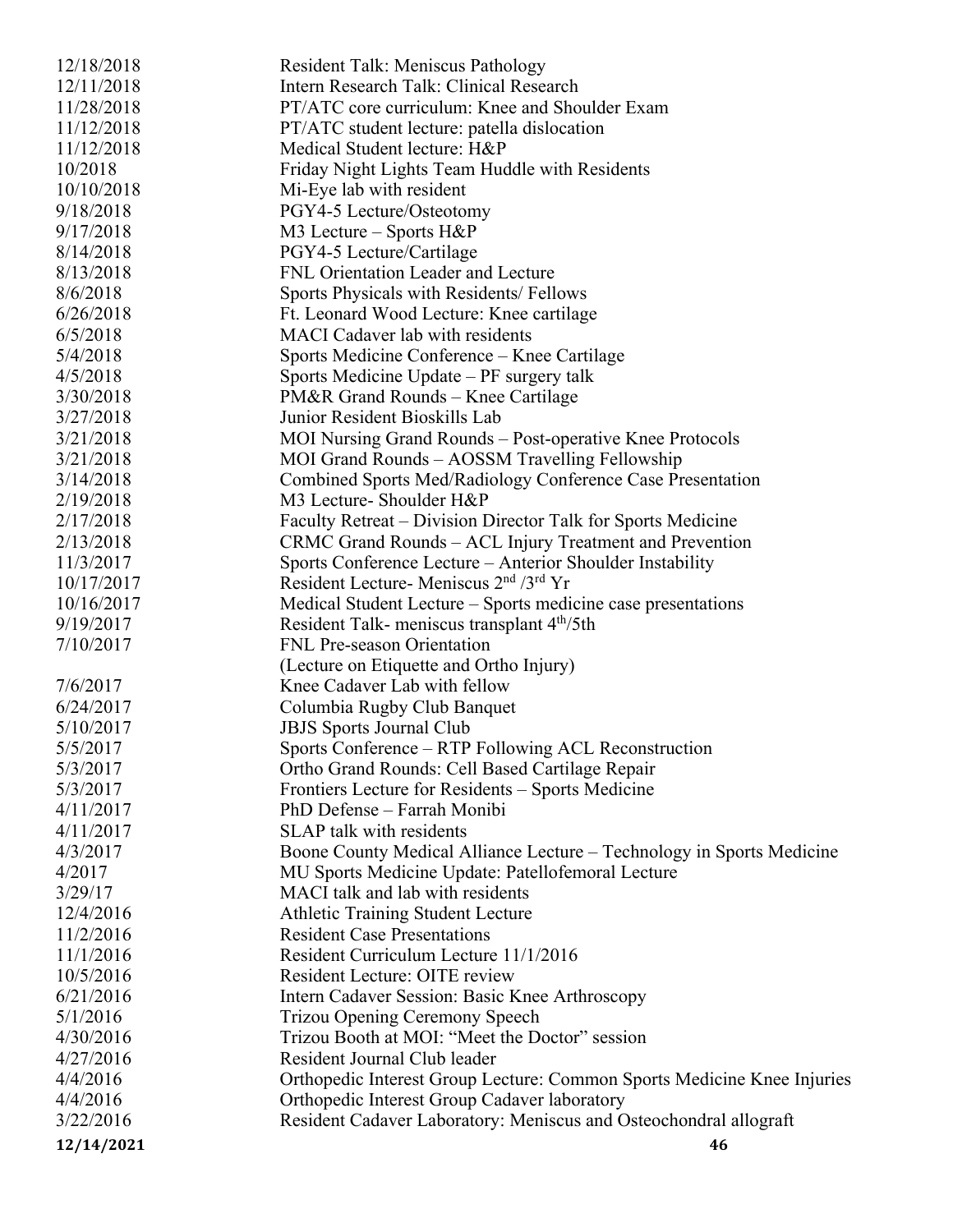| 2/20/2016  | Faculty Retreat Lecture: State of the sports medicine division               |
|------------|------------------------------------------------------------------------------|
| 2/19/2016  | Sports Conference Lecture: SLAP/Biceps                                       |
| 1/26/2016  | Senior Resident Talk: TTO                                                    |
| 1/26/2016  | Resident Cadaver Lab: Shoulder                                               |
| 12/2/2015  | <b>Orthopedic Grand Rounds: Meniscus Preservation</b>                        |
| 11/11/2015 | Orthopedic M&M Case Presentation                                             |
| 11/9/2015  | Combined PT/ATC Conference: Ankle Instability                                |
| 11/3/2015  | Intern Talk: Clinical Studies                                                |
| 10/20/2015 | Junior Resident Lecture: Meniscus                                            |
| 9/2015     | Resident Cadaver lab: Knee                                                   |
| 9/16/2015  | <b>OITE Review: Sports Medicine</b>                                          |
| 8/26/2015  | Resident Journal Club                                                        |
| 8/19/2015  | <b>OITE Review: Sports Medicine</b>                                          |
| 8/17/2015  | Friday Night Lights Pre-Season Orientation (Coordinator and Station Head)    |
| 7/28/2015  | ATC Class Lecture: Shoulder Instability                                      |
| 5/13/2015  | Resident Lecture: Patellofemoral Case Reports                                |
| 5/12/2015  | Resident Lecture: Patellofemoral Journal Club                                |
| 4/28/2015  | Resident Cadaver Lab: Knee OCA and Meniscus                                  |
| 4/23/2015  | Medical Student Mentorship Meeting – Heidelburg Restaurant                   |
| 4/14/2015  | Pre-Medical Society Lecture: Intro to Sports Medicine                        |
| 4/13/2015  | Medical Student Ortho Interest Group Lecture - Patellofemoral Instability    |
| 4/13/2015  | Medical Student Ortho Interest Group Cadaver Lab Instructor - Patellofemoral |
|            | Joint                                                                        |
| 3/20/2015  | Sports Conference Lecture: Achilles Tendon Issues in the Athlete             |
| 3/11/2015  | Tornier Resident Forum; Logboat Restaurant                                   |
| 3/11/2015  | Knowledge Now Lecture Series: Youth Injury Prevention                        |
| 2/11/2015  | GA Teaching Session: Shoulder Case Presentations                             |
| 1/27/2015  | Resident Cadaver Lab: Shoulder                                               |
| 1/21/2015  | <b>MUlation Event: Medical Student Mentorship meeting</b>                    |
| 10/31/2014 | PM&R Grand Rounds: Ankle Instability in the Athlete                          |
| 10/23/2014 | GA Teaching Session: Shoulder X-ray/MRI Evaluation                           |
| 10/7/2014  | Resident OITE review: Sports Medicine                                        |
| 9/23/2014  | Resident Cadaver Lab: ACL and Knee Arthroscopy                               |
| 9/2014     | Intern Research Symposium: Design of Clinical Studies                        |
| 8/2014     | Friday Night Lights Pre-Season Seminar (Coordinator and Station Head)        |
| 8/9/2014   | Physical Therapy Teaching Session                                            |
| 8/6/2014   | ACL Injury Prevention Talk - Columbia Speed Academy                          |
| 8/4/2014   | Arthrex Cadaver Lab – Unicompartment Arthroplasty with Resident              |
| 7/23/2014  | Sports Medicine Combine/Sports Physicals                                     |
| 6/24/2014  | PGY-3 Basic Knee Arthroscopy Cadaver Lab                                     |
| 6/2/2014   | Cadaver Lab with Residents - Treatment of Talus Osteochondral Lesions        |
| 5/28/2014  | <b>Resident Mock Oral Boards Preceptor</b>                                   |
| 5/21/2014  | Resident Talk: Sports Knee #2                                                |
| 5/6/2014   | Resident Talk: Sports Knee #1                                                |
| 4/30/2014  | <b>Resident Mock Oral Boards Preceptor</b>                                   |
| 4/26/2014  | Sports Medicine Combine/Sports Physicals                                     |
| 4/24/2014  | GA Teaching Session: Knee Radiographs                                        |
| 2/12/2014  | Arthrex Cadaver Lab with Resident – Elbow Arthroscopy                        |
| 2/11/2014  | GA Teaching Session: Shoulder Physical Exam                                  |
| 2/10/2014  | Medical Student Orthopedic Interest Group - Shoulder Lecture                 |
| 2/10/2014  | Medical Student Orthopedic Interest Group - Shoulder Cadaver Session         |
| 12/11/2013 | Resident Lecture "From Training to Practice"                                 |
| 12/14/2021 | 47                                                                           |
|            |                                                                              |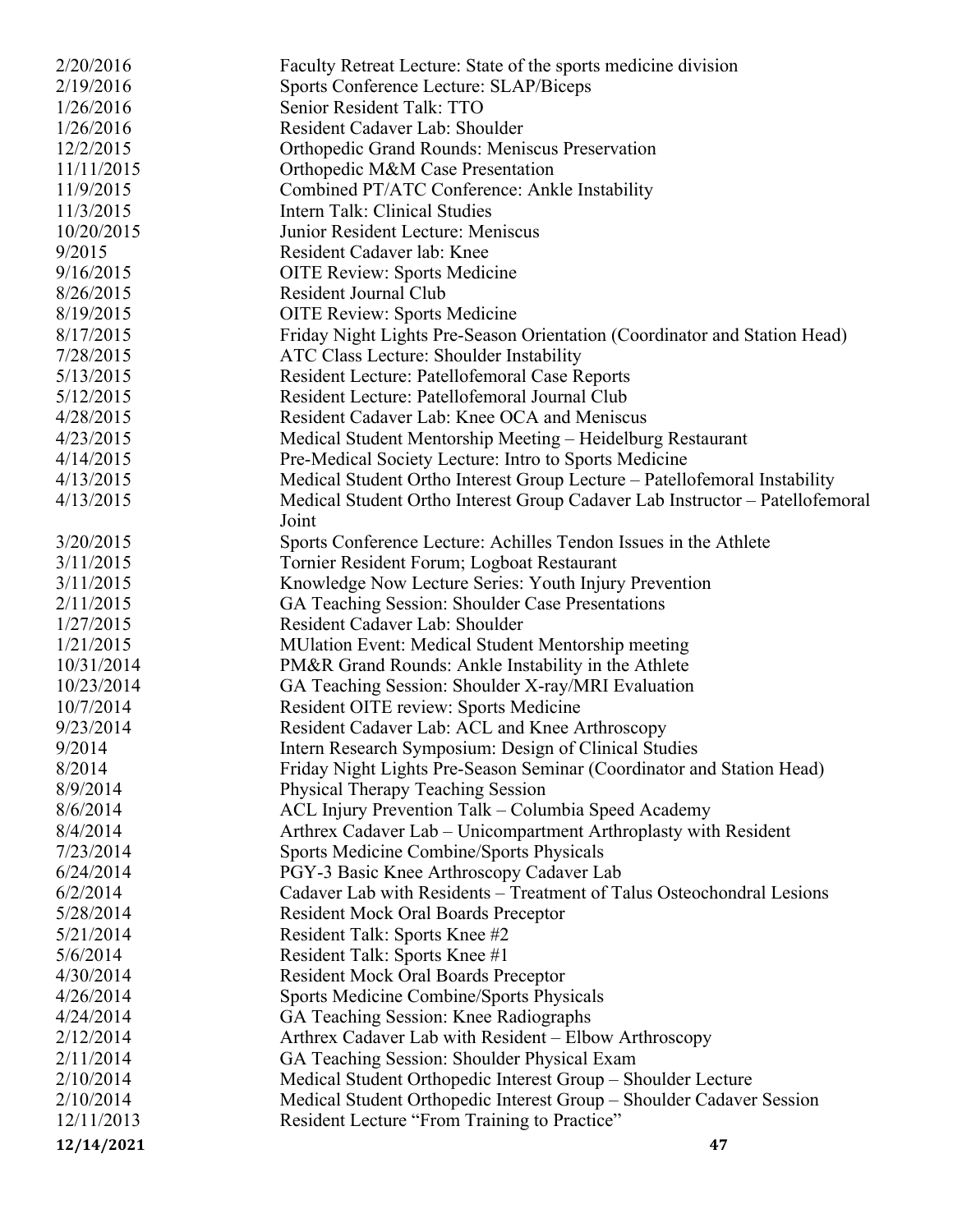| 11/04/2013      | Arthrex Laboratory – Naples FL; Meniscal Transplantation                        |
|-----------------|---------------------------------------------------------------------------------|
| 10/15/2013      | Resident Lecture: OITE Sports Medicine Review                                   |
| 8/27/2013       | Safe Kids Worldwide: Lecture to CYFL coaches on "Overuse Injuries"              |
| 8/12/2013       | Friday Night Lights Pre-Season Seminar (Coordinator and Station Head)           |
| 6/11/2013       | "Hamstring Injuries" Resident Lecture Series                                    |
| 4/9/2013        | Arthrex Laboratory with Resident: Knee Posterolateral Corner                    |
| 4/9/2013        | Arthrex Laboratory with Resident: Talus Osteochondral Allograft/MM osteotomy    |
| 3/13/2013       | Arthrex Laboratory with Resident: OCA/MM transplant                             |
| 3/2013          | Tornier Laboratory with Resident: Total Shoulder Arthroplasty                   |
| 3/2013          | Athletic Trainer Graduate Assistant Lecture Series "Hamstring Injuries"         |
| 3/9/2013        | Audrain Health Center Women's Health Conference "Sports Doc Q&A"                |
| 3/4/2013        | Tornier Laboratory with Resident - Total Shoulder Arthroplasty                  |
| 2/18/2013       | Physical Therapy/Athletic Trainer Quarterly Meeting                             |
|                 | "Return to Play Criteria Following Shoulder Injury"                             |
| 2/13/2013       | Orthopedic Interest Group Lecture /Cadaver Workshop                             |
|                 | ACL Injuries / Applied Surgical Knee Anatomy                                    |
| 2/8/2013        | PM&R Grand Round "Hip Pain in Athletes"                                         |
| 2/5/2013        | WIN for Columbia Women in Sport Awards Luncheon                                 |
| 1/25/2013       | Sports Medicine MOI/COG Grand Rounds "Hamstring Injuries"                       |
| 12/12/2012      | Resident Lecture Series "Meniscus Talk"                                         |
| 12/5/2012       | Resident Lecture Series "Cruciate Ligament Injuries"                            |
| 12/5/2012       | Athletic Trainer Graduate Assistant Lecture Series "Cruciate Ligament Injuries" |
| 11/3/2012       | 2012 Fall MSRT 3rd District Conference                                          |
|                 | "Clinical Examination and Imaging Studies of Common Sports Disorders"           |
| 11/2012         | Athletic Trainer Graduate Assistant Lecture Series                              |
|                 | "Meniscal/Collateral Ligament Injuries"                                         |
| 10/31/2012      | Arthrex Laboratory with Residents - Distal Femoral Osteotomy                    |
| 10/29/2012      | Physical Therapy Quarterly Meeting "ACL reconstruction: RTP Criteria"           |
| 10/23/2012      | Arthrex Cadaver Laboratory with Resident - GraftLink ACL/ Arthroscopic PCL      |
| 10/22/2012      | Arthrex Cadaver Laboratory - HTO/iBalance Unicondylar Replacement               |
| 10/1/2012       | Tornier Cadaver Laboratory with Resident - Total Shoulder Arthroplasty          |
| 8/22/2012       | Friday Night Lights Team "Doc" Seminar (2 talks and coordinator)                |
| 5/14/2012       | Smith and Nephew hip lab – Columbia, MO                                         |
| 4/12/2012       | Smiley Lane Clinic Lecture to Family Medicine: CAIS procedure                   |
| 4/10/12         | Resident Lecture: Shoulder /Elbow Conditions in the Athlete                     |
| 4/3/2012        | Hosted Visiting Professor Dr. Bugbee. Case Presentations with residents         |
| 3/22/2012       | Undergraduate Lecture: Rex Sharp Advanced Athletic Training                     |
|                 | Diagnosis of Common Shoulder Conditions / Anterior Shoulder Instability         |
| 2/29/2012       | Arthrex Shoulder Cadaver Lab w/ Resident (Latarjet, SSN release)                |
| 1/18/2012       | <b>MUlation Medical Student Event</b>                                           |
| 12/13/2011      | Clinical Evaluation of Common Shoulder Disorders                                |
|                 | Family Practice Resident Lecture Series.                                        |
| 10/24/2011      | <b>Shoulder Cadaver Workshop with Medical Students</b>                          |
|                 | Mizzou Medical Student Orthopedic Interest Group                                |
| 10/2011-11/2011 | Tornier Shoulder Cadaver Lab with resident                                      |
|                 | Smith and Nephew Knee Cadaver Lab with athletic trainer                         |
|                 | Arthrex Shoulder Cadaver Lab with resident                                      |
|                 | Arthrex Knee Cadaver Lab - St. Louis, MO                                        |
| 9/7/2011        | "Articular Cartilage"                                                           |
|                 | Hosted Orthopedic Resident Journal Club and Case Presentations                  |
|                 | with Guest Speaker Dr. Cole                                                     |
|                 |                                                                                 |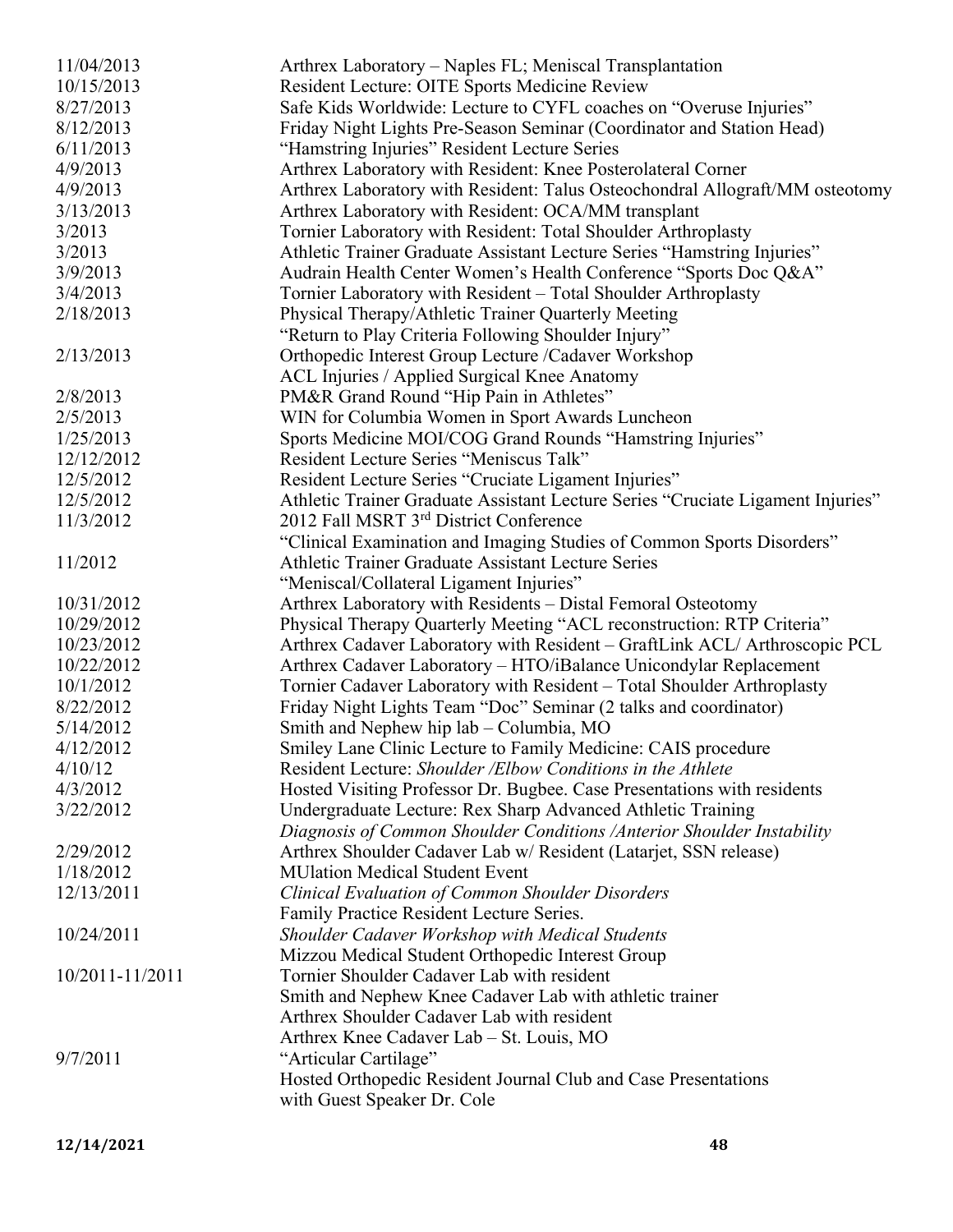## Rush University:

| 4/27/2011        | <i>Hip arthroscopy Rehabilitation.</i> Physical Therapy interactive session   |
|------------------|-------------------------------------------------------------------------------|
| 4/25/2011        | Meniscal Injury and Treatment. Resident Journal Club Leader                   |
| $4/7 - 4/8/2011$ | Shoulder, Hip, Knee Anatomy and Cadaver Course. Arthrex Beginner              |
|                  | Sales Representative Course                                                   |
| 2/23/2011        | Use of Modalities for Non-operative Management of Sprains/Strains.            |
|                  | Interactive Physical Therapy Teaching Session                                 |
| 1/31/2011        | Anterior Shoulder Instability. Rush Journal Club Presentation                 |
| 1/24/2011        | Knee Anatomy and Radiology. Resident Lecture                                  |
| 1/20/2011        | Arthroscopic Knot Tying and Dry Shoulder Lab. Resident Teaching               |
| 1/12/2011        | Shoulder Instability. Interactive Physical Therapy Teaching Session           |
| 12/17/2010       | ACL prehab and rehab. Interactive Physical Therapy Teaching Session           |
| 12/12/2010       | ACI vs MFX. Resident Teaching Journal Club Presentation                       |
| 11/15/2010       | SAD/RCR. Interactive Physical Therapy Teaching Session                        |
| 11/11/2010       | Arthroscopic Knot Tying Seminar. Resident Teaching                            |
| 11/2/2010        | <b>ABOS Sports Review Talk. Resident Teaching</b>                             |
| 11/1/2010        | <b>OITE</b> review. Rush Resident Lecture Series                              |
| 10/20/2010       | Clavicle Fractures and AC Joint Injuries. Rush Primary Care Sports Conference |
| 9/22/2010        | Rush Journal Club                                                             |

Hospital for Special Surgery:

| 2010       | Haiti Relief Effort Presentation (collaboration with OTS trauma fellow)            |
|------------|------------------------------------------------------------------------------------|
| 4/12/2010  | Both Bone Forearm Fractures. OTS Trauma Core conference.                           |
| 11/19/2009 | Outcomes for Flexor Pronator Debridement and Ulanr Neuritis in the throwing        |
|            | <i>athlete.</i> Sports Core Conference.                                            |
| 11/19/2009 | Surgical outcomes in the throwing athlete. Sports Core Conference.                 |
| 10/29/2009 | Role of Open Surgery for Femoroacetabular impingement. Sports Core Conference.     |
| 10/22/2009 | ACL Reconstruction Techniques in Children. Sports Core conference.                 |
| 10/16/2009 | M & M Conference Case presentation.                                                |
| 10/19/2009 | Back Pain in Children. Pediatrics Core Conference.                                 |
| 10/13/2009 | CAP conference patient presentation. SAS Core Conference.                          |
| 8/10/2009  | Overview of Knee Anatomy and Radiology. Anatomy Core Conference                    |
| 4/23/2009  | Cervical Spondylosis. Spine Core Conference.                                       |
| 3/25/2009  | OTS Conference Case Presentations. OTS Core Conference                             |
| 3/23/2009  | Talus and Midfoot Fracture/Dislocations. OTS Trauma Core Conference.               |
| 2/23/2009  | Ankle Fractures. Trauma Core Conference                                            |
| 2/12/2009  | Case Presentation. Hand Service Core Conference.                                   |
| 10/16/2008 | Failure of ACL reconstructions: Associated Ligamentous Instability and its effect  |
|            | on ACL graft integrity. Sports Core Conference.                                    |
| 9/18/2008  | Sensitivity and Specificity of Physical Examination Findings for the Rotator Cuff. |
|            | <b>Sports Core Conference</b>                                                      |
| 9/25/2008  | Should you always perform acromioplasty with rotator cuff repair? Sports Core      |
|            | Conference.                                                                        |
| 9/11/2008  | Femoral/Tibial Footprints of the ACL: Effect on ACL graft mechanics. Sports        |
|            | Core Conference                                                                    |
| 5/15/2008  | Viscosupplementation for the treatment of knee OA. Sports Core Conference.         |
| 2006       | Effect of Common Antibiotics on Fracture Healing. Metabolic Bone Service Core      |
|            | Conference.                                                                        |
| 8/29/2007  | Back Pain in Children. Pediatrics Core Conference.                                 |
| 11/16/2006 | OTS Conference Case Presentations. OTS Core Conference.                            |
|            |                                                                                    |